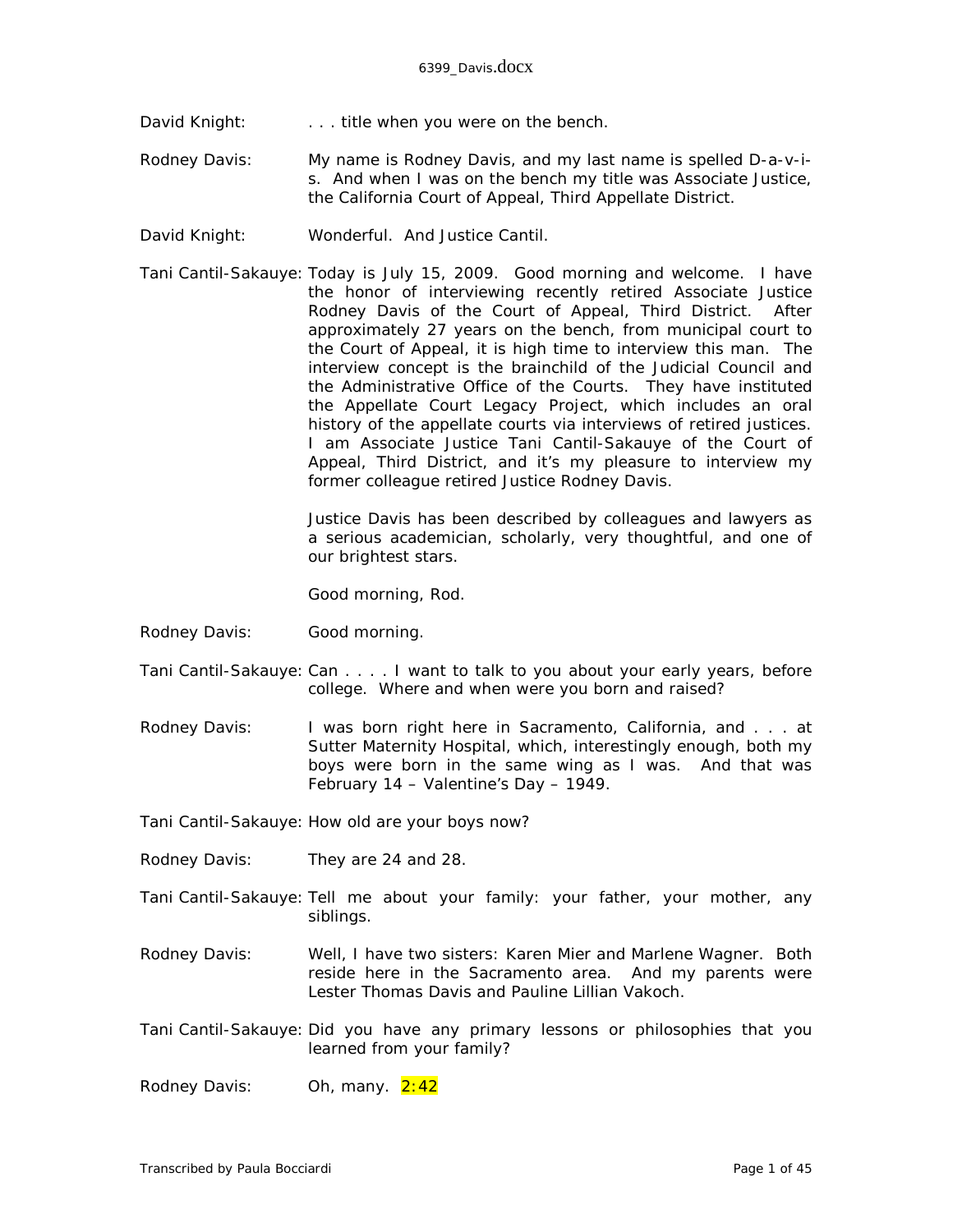- Tani Cantil-Sakauye: Any that you'd like to share that stand out or that guided you throughout your life and career as a judge?
- Rodney Davis: Well, I was a . . . what probably can accurately be called a political kid. My father, Lester, was a state legislator representing the far northern part of California in the state Assembly. And my . . . . So when I was born, he was a state legislator. And he died, when I was three years old, of a stroke. Our home in the district at that time was in a little railroad town: Portola, in Plumas County. My dad had been an engineer for the Western Pacific and . . . before he was a state legislator, and active in the labor union for enginemen and firemen, and active in county politics. And then that's what led to his career in the state Assembly. He served for six years before he died. And his . . . . This was his second marriage. He had . . . . He was married before. He was about . . . you know, considerably older than my mother at that time. His first wife died, so he was a widower. And actually, they met in kind of a fun way, and that is . . . . He was a state legislator; their first date – believe it or not – was to Folsom State Prison.
- Tani Cantil-Sakauye: That's a memorable first date.
- Rodney Davis: Yes. Why my mother ever, you know, elected for the second date is a family mystery after that. But the authorities at Folsom State Prison back in the mid-40s agreed to have a tour for state legislators, so my father – arguably not much of a romantic – decided to ask this beautiful young woman to accompany him on that tour. And they . . . he was, from what our family said, just immediately star-struck over my mother, and from that point became a total pest. She had divorced her first husband in Nebraska, where she was a native, during the 30s. It was a, you know . . . . Late 30s. It was, you know, a time when the country was financially in desperate shape. Her husband abandoned her and their two little daughters, my sisters, and so she decided to strike out on her own. And while her entire family was in Nebraska, she decided to come to California, as so many people do, to start anew, and . . . .

Tani Cantil-Sakauye: She seems like she had an adventurous spirit.

Rodney Davis: Yeah, she was quite a remarkable woman, as I'm sure we'll get to, because she was by far and away the most important person in my formation as a young man and a child. She had a number of jobs when she was a young woman in Nebraska. She was raised on a farm. She was a second-generation American, believe it or not, raised . . . born and raised in a small Czech-American community, Verdigre, on the South Dakota border in northeastern Nebraska. She did not speak a word of English until she got to school; she spoke Czech. The whole family did. And, you know, one of my favorite pictures of my mom is this wonderful shot of her depicted as the  $7:18$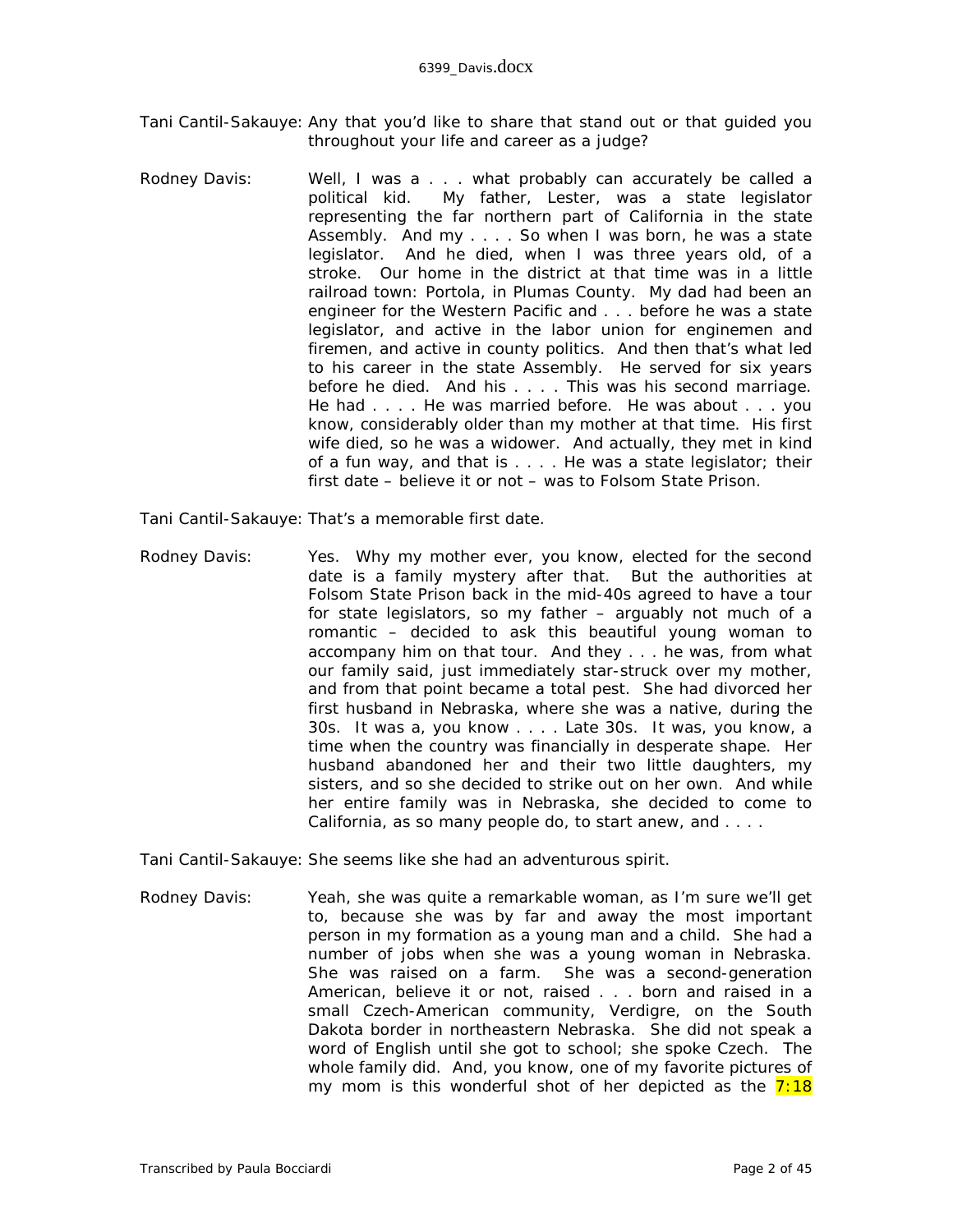Queen of the Cossacks. They had a local . . . . Like the Italians will have the Dante Club . . .

Tani Cantil-Sakauye: Oh, yes.

Rodney Davis: . . . . . or the Sons of Norway? Well, there it was all the Czechs had a fraternal organization referred to as the C.Z.B.J. Lodge, and there she was Queen of the Cossacks.

Tani Cantil-Sakauye: How old was she when she was Queen of the Cossacks?

Rodney Davis: Oh, I'd say in her teens. And in a family of brunettes, she was . . . . In all the family pictures, she was . . . had this bright blond hair, so she really stands out. But she was . . . . She had a job during the 30s as a . . . you know, in a chicken factory, where she . . . . Actually, she got . . . she told me she had developed the skill of being able to pick up eggs with both hands, putting them in her fingers and pulling them off the line and putting them in cartons. That was quite a deal. Apparently management, you know, realized that they had somebody special, and in rather quick order they elevated her to a mid-management position. But that didn't last long for my mom. She . . . . They . . . . The workers went on strike. She had elected . . . . Despite the fact that she was the only source of income, trying to raise these two small girls, she wouldn't cross the picket line.

> So that job ended. She ended up taking a job as a housekeeper for a wealthy family in Omaha. That lasted until the husband of the family assaulted her, and so . . . unsuccessfully, but, you know, Mom decided that job was definitely going to have to end. After putting his wife on notice, she gave notice. And then she decided to go to work for the phone company.

Tani Cantil-Sakauye: Are we still in Nebraska?

Rodney Davis: Still in Nebraska, in Omaha. Still with these two little young girls. At one point she tells the story of being so darned poor that all she had was a couple of onions, which she just made soup out of for a time to get through. And she recalls lovingly about how, when she was just desperate to keep some sort of sustenance on the table for these two little girls, that her brother showed up out of nowhere with two great big bags of groceries and managed to save the day.

> But she got a job with the phone company, and then that got . . . through that, she had the idea of, "Well, I'll transfer out to California." And that's what she did. After she got to California, she learned of a job working for Western Pacific as a dispatcher during the war. And so she was essentially responsible for clearing traffic for troop trains as they came through Stockton on their way to the Bay Area. And not 10:51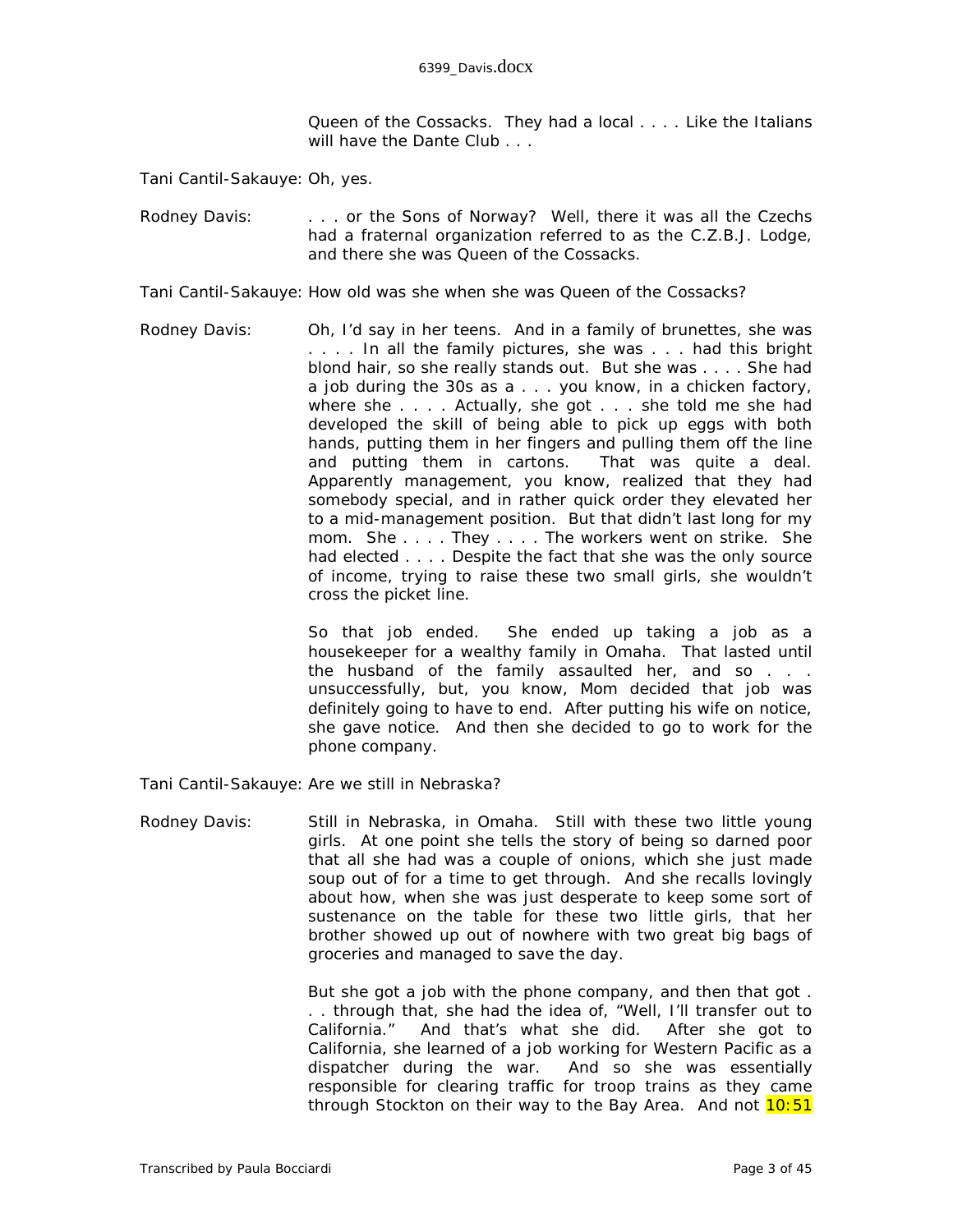just troop trains, but also ammunition-loaded trains, that sort of thing.

Well, it was as a result of that job that she came in contact with somebody that was familiar with my dad, because they also worked for Western Pacific and knew him since he used to be an engineer and drive those *huge* trains that are down at the Sacramento Train Museum.

- Tani Cantil-Sakauye: Your father drove those trains?
- Rodney Davis: Yeah.
- Tani Cantil-Sakauye: Oh, my goodness.
- Rodney Davis: In fact, the Mallet the *giant* train down there he used to drive that.
- Tani Cantil-Sakauye: So that's how they met through the commonality of Western Pacific?
- Rodney Davis: Right a mutual friend. But hearing . . . my mom tells the story that she was understandably concerned about letting another male into her life after her bad experience with the husband that abandoned her. And so she . . . . When my dad finally proposed to her, she said she'd have to think about it. Which years later came to haunt me, because when I got up enough courage to propose to my wife, Susan – we've been married, now, for 34 years  $-1$  decided to take her up to  $\ldots$ . cross-country skiing and cut trail back into the country above Kirkwood Meadows. And what was going through my mind is that she'd give me some ambiguous answer like my mother did – kind of the family curse. I was so nervous that I actually took the wrong freeway trying to get up to Kirkwood Meadows.

Tani Cantil-Sakauye: Sounds like you were preoccupied.

- Rodney Davis: Well, she suspected something was up, since I took the wrong freeway. But we got up there, cut trail, and, you know, wonderfully she said yes.
- Tani Cantil-Sakauye: She said yes without hesitation.
- Rodney Davis: Without hesitation, although she was probably thinking about it on the way up.
- Tani Cantil-Sakauye: She was probably, yes, guessing what *you* were thinking.

You've described your mother. She sounds like a very interesting person. I can see how many of her qualities that you've described – her talent, her industriousness, her courage – you know, has trickled down to you. She was a  $13:16$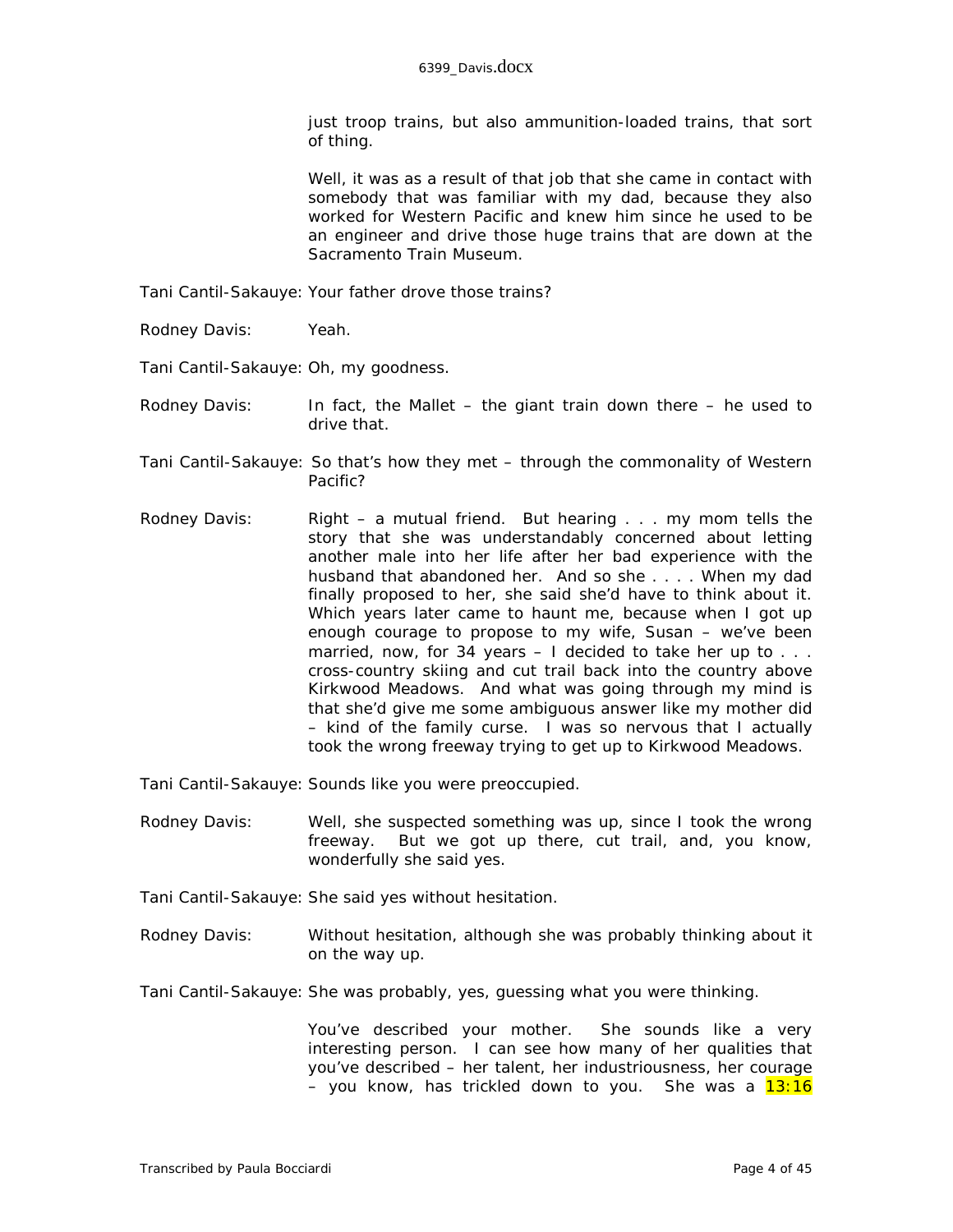trailblazer in history, in time, and really against all stereotypes. So what was it like growing up in a household like that?

Rodney Davis: It was different. You know, this was the 1950s, when not that many women worked outside the home. Here my mother was, a widow. To get to that, that is, I think, a marvelous story that reflects of how much personal courage and grit that my mother had. She was in her early 30s, and I kid you not, she was absolutely stunning, the photographs of her. When my dad died, and the family, you know, we . . . they recently had purchased a house in Portola. That was at the time when the Legislature was only in session part time, so that's why I was born in Sacramento. It was during the time that the Legislature was in session.

Tani Cantil-Sakauye: How interesting.

Rodney Davis: They'd rent a place down here, and then after the session was over with, they'd go back home, which was in this small railroad town in Plumas County. And then . . . . So my dad unexpectedly died. There was no indication or suggestion that he was ill at all.

Tani Cantil-Sakauye: How old was he?

Rodney Davis: It was a blood clot. He was 47 years old, leaving, you know, these two young girls and me as an infant – just a load of debt, Mom unemployed in this small town up in Plumas County, and grieving. Well, my dad had, you know, died . . . . Oh, incidentally, one . . . a couple of aspects of his career that I think are still with us, in that he was . . . he carried the initial legislation for the creation of roadside rests in California. So there is a roadside rest dedicated to him up in Plumas County.

Tani Cantil-Sakauye: Very nice.

Rodney Davis: You know, one of the first that was actually built.

Tani Cantil-Sakauye: These are the rest stops that we . . .

Rodney Davis: The rest stops, right.

- Tani Cantil-Sakauye: . . . pull off to and they have the vending machines and the restrooms and a place to walk around and walk your dog?
- Rodney Davis: That's it, yeah.

Tani Cantil-Sakauye: Very thoughtful.

Rodney Davis: That, and the next time that you're behind a great big logging truck or truck of any size, and you see those flaps on the back of their rear tires to keep gravel from going up and  $\dots$  .  $15:57$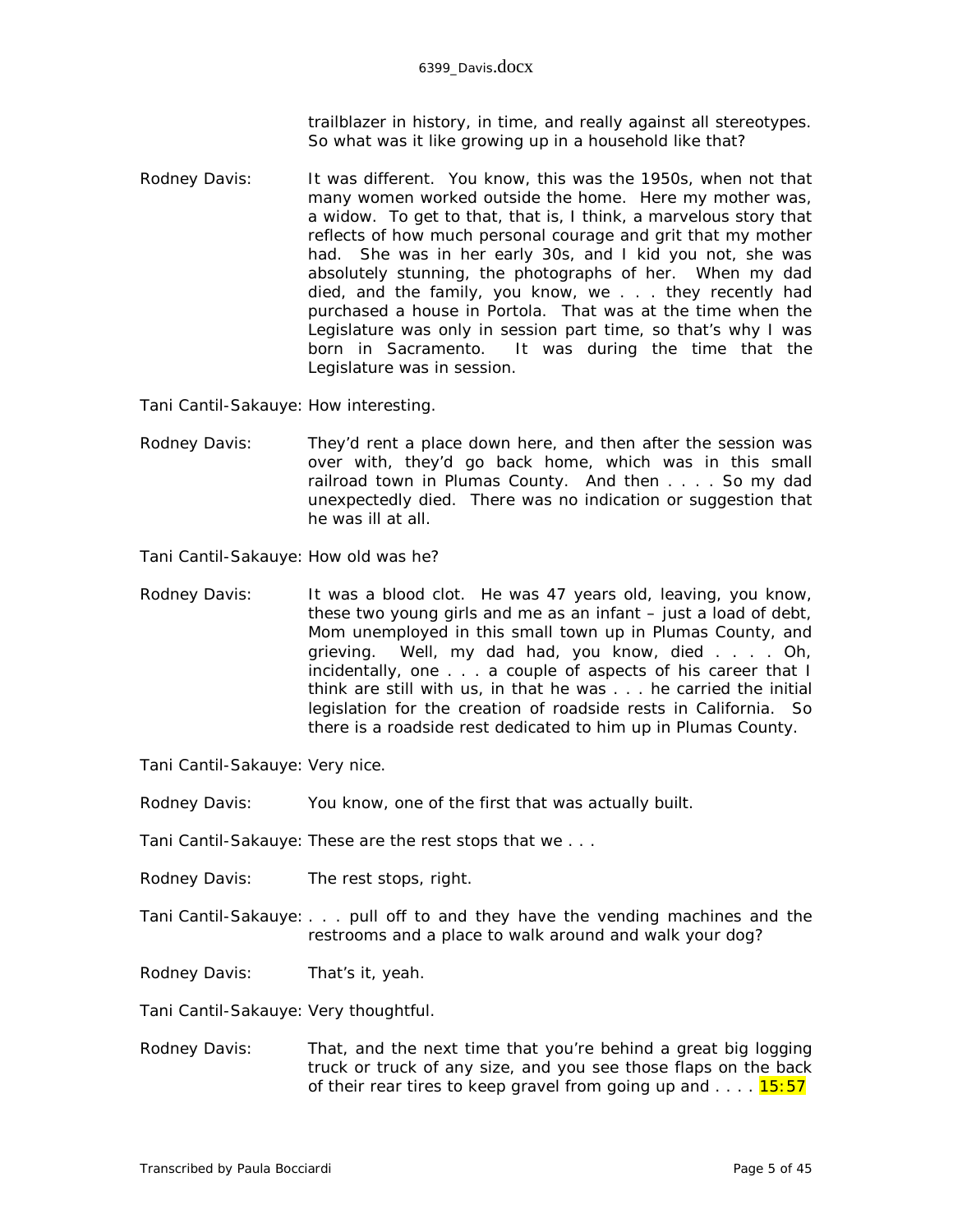Tani Cantil-Sakauye: Cracking my windshield?

Rodney Davis: Exactly. That's my dad. You can thank him, too, for that.

Tani Cantil-Sakauye: His contribution to California . . .

Rodney Davis: Yeah.

Tani Cantil-Sakauye: . . . is meaningful, important, and practical.

Rodney Davis: So he died after the primary election, where he was, you know, the Democratic party nominee for . . . to be retained in his position. And he had a Republican opponent, and the general election was forthcoming. He died in May, so he appeared on the ballot in June, you know. Oh, now I recall. I take that back. He died in May. Now it occurs to me how quickly my mom had to move. And the ballot was coming up in June. So the Democratic party in the district, you know, wanted a candidate other than his name on the ballot after he had been deceased and did not want to, you know, essentially go to the general election having to sponsor or support a write-in candidate. So they held a special nominating convention and . . . in Burney, California, if you can believe that. There . . . . I believe there were four candidates to succeed my deceased father, and a delegation of district officials came and asked my mother to run. Well, there she was. I described earlier that they were . . . you know, the family was in debt, she had no job.

Tani Cantil-Sakauye: She's grieving. What year is this?

Rodney Davis: This is 1952.

Tani Cantil-Sakauye: Incredible.

Rodney Davis: And so she said yes. It was a hotly contested, bitter convention fight between these four candidates – three men and my mother – in a district that was cowboys, lumbermen, and railroad workers. And, you know, she prevailed over them and got the nomination. The Republican party then, you know, contested her right to appear on the ballot and filed a lawsuit. Well, first what they did is they approached Frank Jordan, who was Secretary . . . the Republican Secretary of State at the time in Sacramento, and said, "Frank, don't accept Pauline's papers. Force her to sue to get you to accept her papers." Because my mom had no money.

Tani Cantil-Sakauye: Mmm hmmm. They knew they would delay and cause trouble, and  $\ldots$ .

Rodney Davis: Yeah. Or she'd have to cave in and acquiesce to Jordan's decision not to accept her papers. And my mother, at the time that my dad was a legislator, actually worked during the  $19:14$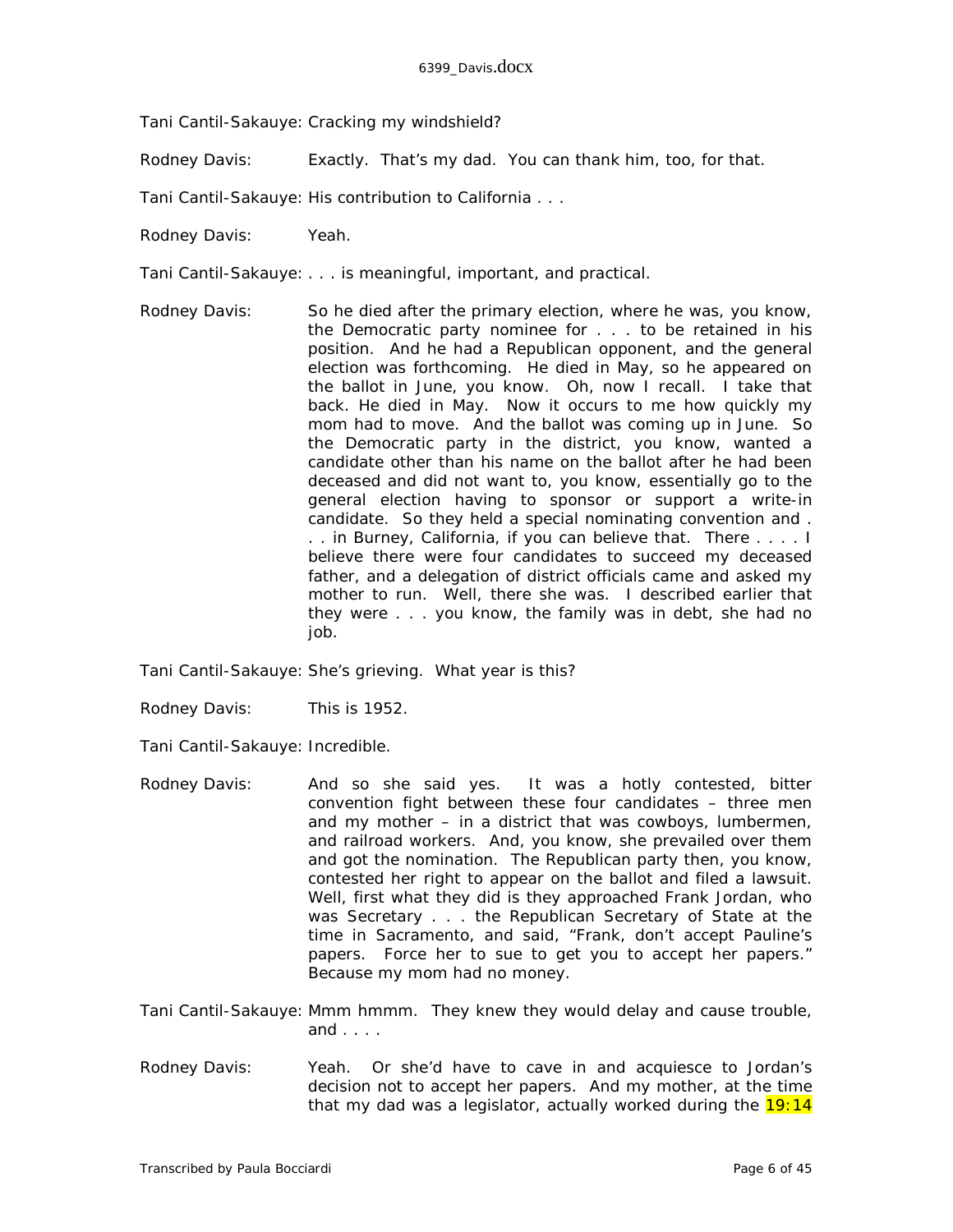## 6399\_Davis.docx

legislative session as a secretary for other legislators. These were far more innocent times. And she knew Frank Jordan, and Jordan knew her, and Jordan told his own party's brass to . . . that he wasn't going to go along with it, that he was going to accept Mom's papers. So the Republican party then had to file a lawsuit against Jordan, with my mom as the real party of . . . in interest, contesting his decision to accept her papers from that convention and to go ahead and have her appear on the ballot. Well, again, Mom had no money to hire a lawyer, and former Attorney General Kenny came out of the blue. He was then in private practice in San Francisco, came out of the blue, contacted my mother, and said, "This isn't right. I'll take your case." The case went all the way up and was argued before the California Supreme Court. Now, think how quickly they moved on this thing!

Tani Cantil-Sakauye: Yeah. May to June!

- Rodney Davis: And Mom prevailed, and she not only appeared on the June ballot but also was elected in the general election and then served for 24 years in the state Assembly. You know, with term limits, no other woman is going to come anywhere close to the longevity of her career.
- Tani Cantil-Sakauye: I don't think any other person can be the subject of this storied history of how they even got on the ballot.
- Rodney Davis: Oh, I know. I . . . . And, you know, I have photographs of her campaigning around the district – you know, this striking woman in high heels at the podium with all these old coot legislators on either side of her. What a . . . . It's quite humorous.
- Tani Cantil-Sakauye: You had quite an early exposure to the Constitution, politics, the law, hardball politics, the courts.
- Rodney Davis: Well, Mom . . . . You know, I was just a young guy, a young child, and as soon as the session ended, we would . . . you know, she'd pop me in the back seat and then she'd be campaigning throughout the district. You know, she . . . . It was the state Assembly. Every . . . . This was financial reality for my family, and that is the Legislature . . . the legislator's salary back in those days in the 50s when it was just a parttime position – right? – was incredibly modest and not enough to sustain our family. So Mom, you know, took every committee assignment that you could take because you got per diem when you were on committee assignments. And so she was traveling all up and down the state. We had a housekeeper that would look after my sisters and I, and then . . . while Mom, you know, made the Fish and Game meeting in Monterey and this sort of thing to keep additional money coming in. But every . . . . Then when the session would end, we would  $\ldots$  she'd pop me in the back seat and she'd  $22:55$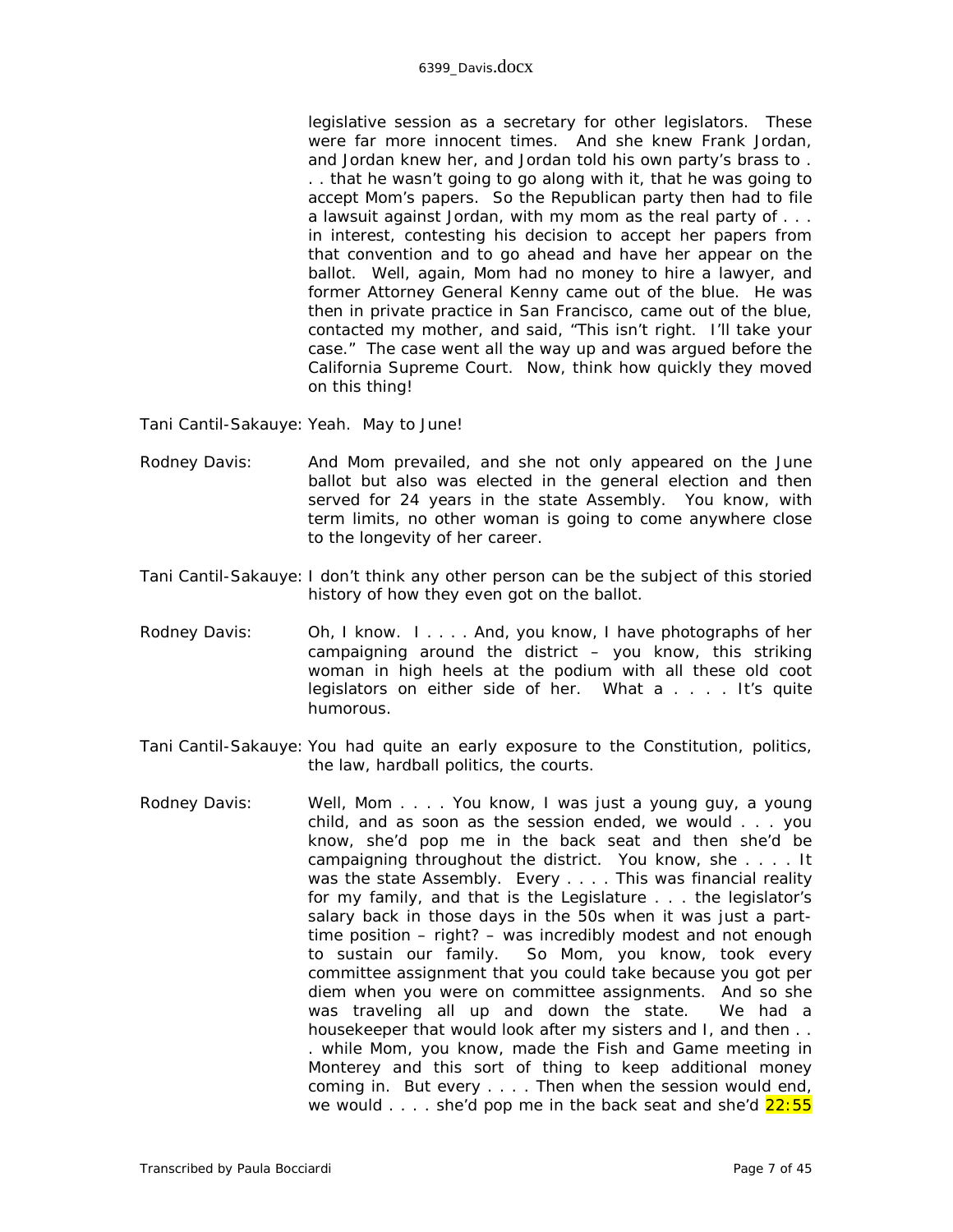be campaigning around the district, going to all the county fairs and riding in the parades. In fact, here's a great story about that. Here I . . . . You know, when I was a little kid, I would sit in these convertibles in these county fair parades and, you know, my mom would be there in her white gloves, you know, in a business suit, you know, waving to the crowd. And behind us, in . . . at . . . in the Trinity County parade and in the Shasta County parade, would be the state senator riding a horse in a cowboy hat and Levis waving to the crowd, right behind us. And that was Fred Marler.

Tani Cantil-Sakauye: It was *Fred Marler*??!!

- Rodney Davis: Fred Marler, who, you know, became . . . I served with as a trial judge in the Sacramento Superior Court, and then later got an opportunity to serve on the Court of Appeal with Fred. So how strange was that, for me to sit there and recall with Fred, who . . . . You know, when I first came to the Court of Appeal, I thought, "You know, we don't see enough of one another." So I organized card games in my chambers during the early 90s, and Fred was one of those regulars who would come up and we'd play cards and . . . during the lunch hour here.
- Tani Cantil-Sakauye: I had no idea you and Fred Marler go way back. He's the man . . . the senator on the horse. That's a great story.
- Rodney Davis: Well, here's another "down Memory Lane" item involving the Court of Appeal. As I said, my sisters were from my mother's first marriage. And, you know, they were like eight, nine years old, I can't remember exactly – very young little girls – when my mom and dad married. And so I am . . . . When I was elevated to the superior court, I asked Bert Janes to . . . a former associate justice of the Court of Appeal . . .

Tani Cantil-Sakauye: Third DCA.

Rodney Davis: . . . . . Third District Court of Appeal, to swear me in, okay? So Bert, as he was, you know . . . . Bert always would go across the street and have lunch at the Sutter Club, right? That was one of the things that Bert loved to do. And so Bert invited me over to the Sutter Club for lunch, and we got over there, and Bert started to tell some stories. Well, Bert, you know – as you know, associate justice on the Third District Court of Appeal – before he was elevated to the Court of Appeal, he was the superior court judge of Plumas County. Now, that was at a time when Bert still flew this rickety little plane around our district, you know. And he lived . . . . His primary residence – although, you know, he had a place in Sacramento, he and his wife – but their "home," quote unquote, was still in Plumas County on a ranch outside of Quincy. Well, Bert says to me, "You know, Rod, your dad gave me my first job." I said, "Bert, you're kidding!" And he goes, "Yeah," you know, "I was from Portola." 26:29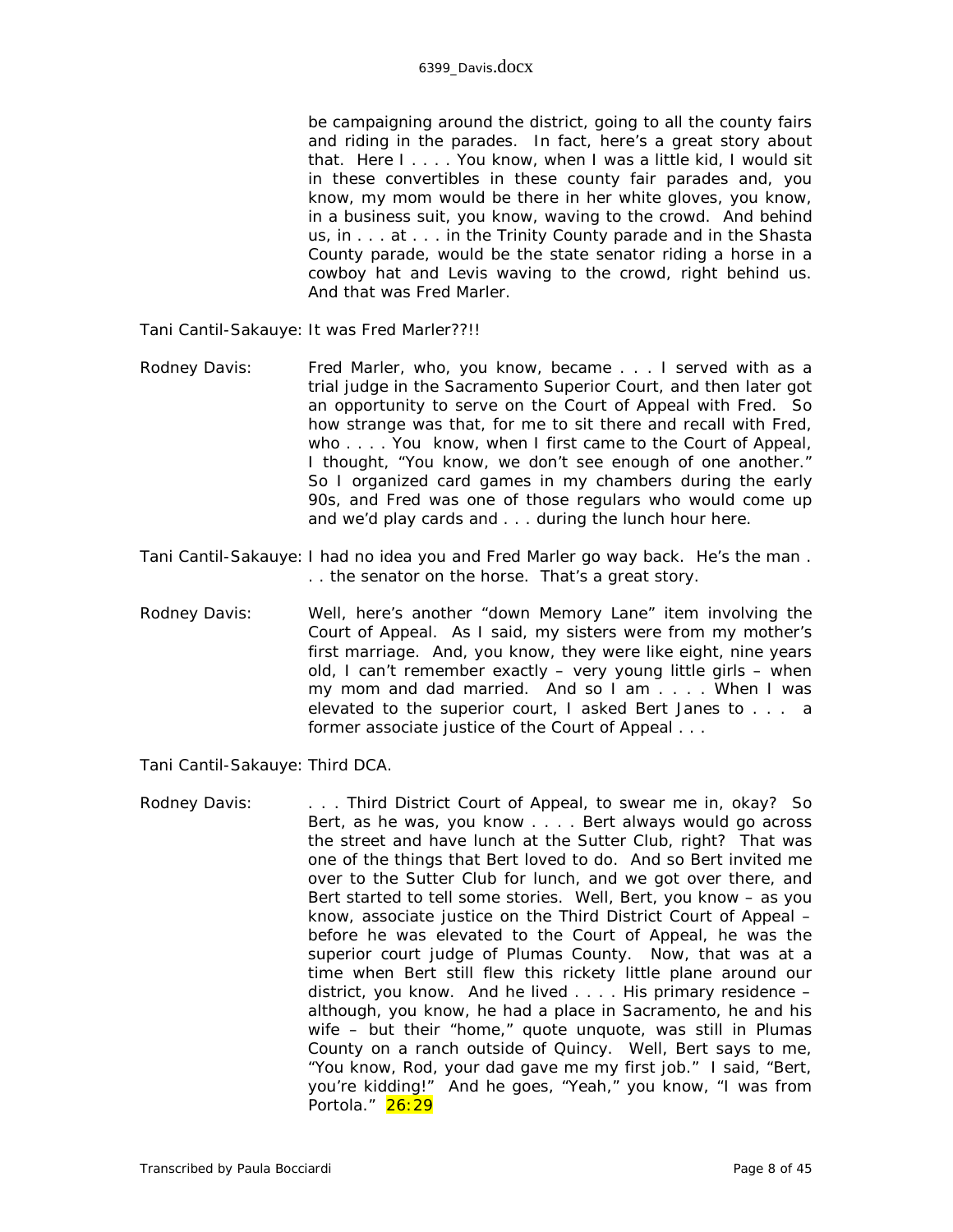Tani Cantil-Sakauye: Oh!

Rodney Davis: And he said, "Your dad, besides being a railroad engineer, owned and operated a beanery," which was Bert's expression for a little restaurant that served lunch. And he said, "Your dad gave me my first job as a pearl diver." And I said, "A pearl diver?!"

Tani Cantil-Sakauye: At a beanery??

Rodney Davis: He said, "Yeah, I washed the dishes." That's what he called it: a "pearl diver."

Tani Cantil-Sakauye: You need code to understand Mr. Janes.

Rodney Davis: I said, "That amazes me, Bert." And ....

Tani Cantil-Sakauye: Did you know your father had owned a small restaurant?

Rodney Davis: No, and much less the connection with Bert Janes. Well, there was another wonderful story about that. And that is, Bert says, "And I was a brand-new judge, and I presided over your dad's adoption of your two sisters."

Tani Cantil-Sakauye: Oh, how wonderful!

Rodney Davis: And he described what my sisters were wearing, all dolled up in these dresses, and the questions that he asked them. And isn't that something, that all those years . . . . So when I was elevated to the Court of Appeal, Bert was still handling the settlement program; he was then a retired justice. And, you know, we would . . . . It was fun. He was still considered essentially a part of the court, since he ran our settlement conference. So not only did I have an opportunity to serve with Fred – you know, this guy on the horse –

Tani Cantil-Sakauye: Absolutely.

- Rodney Davis: - who was a state senator, but also Bert, who had this long, rich history with my family.
- Tani Cantil-Sakauye: And it's really interesting, just the history of your adolescence and how it later, you know, is integrated into your adult life and how . . . and your profession. That's an incredible story.
- Rodney Davis: You know, I think I had state government and public service just as part of . . . . It was almost part of my DNA, I think, as a result of . . . . It must have been.

Tani Cantil-Sakauye: It sounds like it. 28:37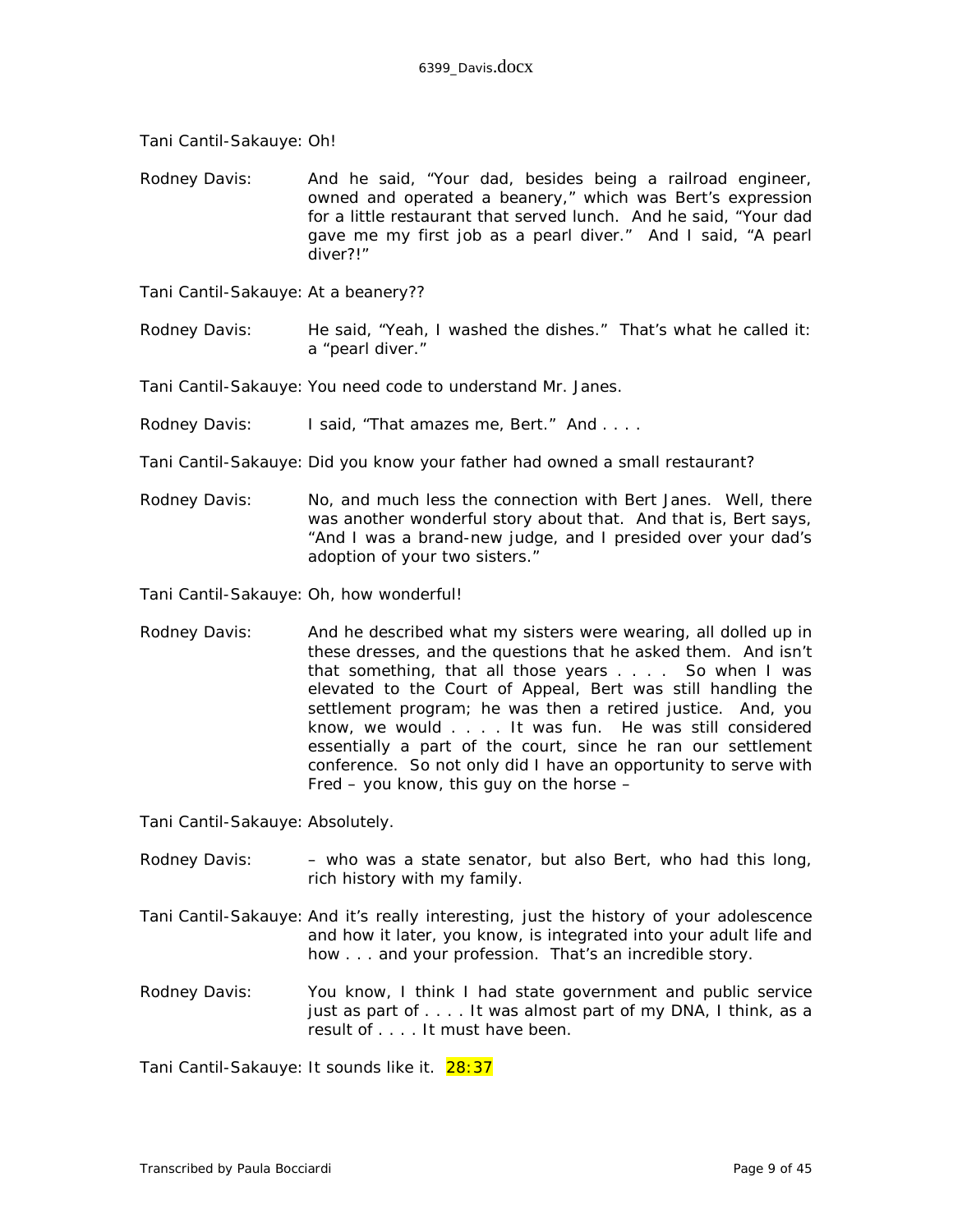Rodney Davis: Or at least, you know, environmentally induced public service. When I was a kid traveling around the district, my mother would . . . we'd play games. She would have me name all 58 counties in California. This is when I was just a little kid. I'd have to name every county seat in California. I mean, how many 10-year-old kids could name, you know, Markleeville . . .

Tani Cantil-Sakauye: None.

- Rodney Davis: . . . . . as the county seat of Alpine County?
- Tani Cantil-Sakauye: I'll just tell you: none. Did this also influence your sisters' careers?
- Rodney Davis: Well, my sister Karen worked for the state Senate and later the Governor. And so certainly that was continued in that. My sister Marlene went in another direction – lived much of her life up in Calaveras County.
- Tani Cantil-Sakauye: When you were growing up amidst all this, did you have in mind a dream career?
- Rodney Davis: You know, my mother's hope was that I would become a doctor or a dentist.
- Tani Cantil-Sakauye: She didn't want the life of a politician for you?
- Rodney Davis: Not at all. I mean, when I was a kid . . . . These are . . . . Let's see an example of how times have changed. Things were so much less partisan in the Legislature. Every year, my mom would host a party for, you know, friends in the Legislature. And they would come over, she'd rent a piano, and legislators that, you know, played musical instruments would bring their instruments, and, you know, it was just . . . . Republicans, Democrats, I remember them being in the house at this affair, you know, laughing, playing their instruments, dancing around the house. It was just . . . . You'd never see that nowadays.
- Tani Cantil-Sakauye: No. You describe a friendship and a camaraderie that just isn't even on the radar nowadays.
- Rodney Davis: Yeah. Well, mom, when she was . . . . Much of her career, she was the only woman in the Legislature – Senate and Assembly. She had one other colleague for a number of years – Dorothy Donahue from Kern County – but, you know, then there was a stretch until the mid-60s when, you know, Vuich and March Fong Eu came on board. But during that stretch after Dorothy Donahue retired and that generation that I just described came on in the mid-60s, Mom was it. She was the only woman in the Legislature – interestingly enough, the chair of the Fish and Game Committee.

Tani Cantil-Sakauye: Interesting. Against all... 31:41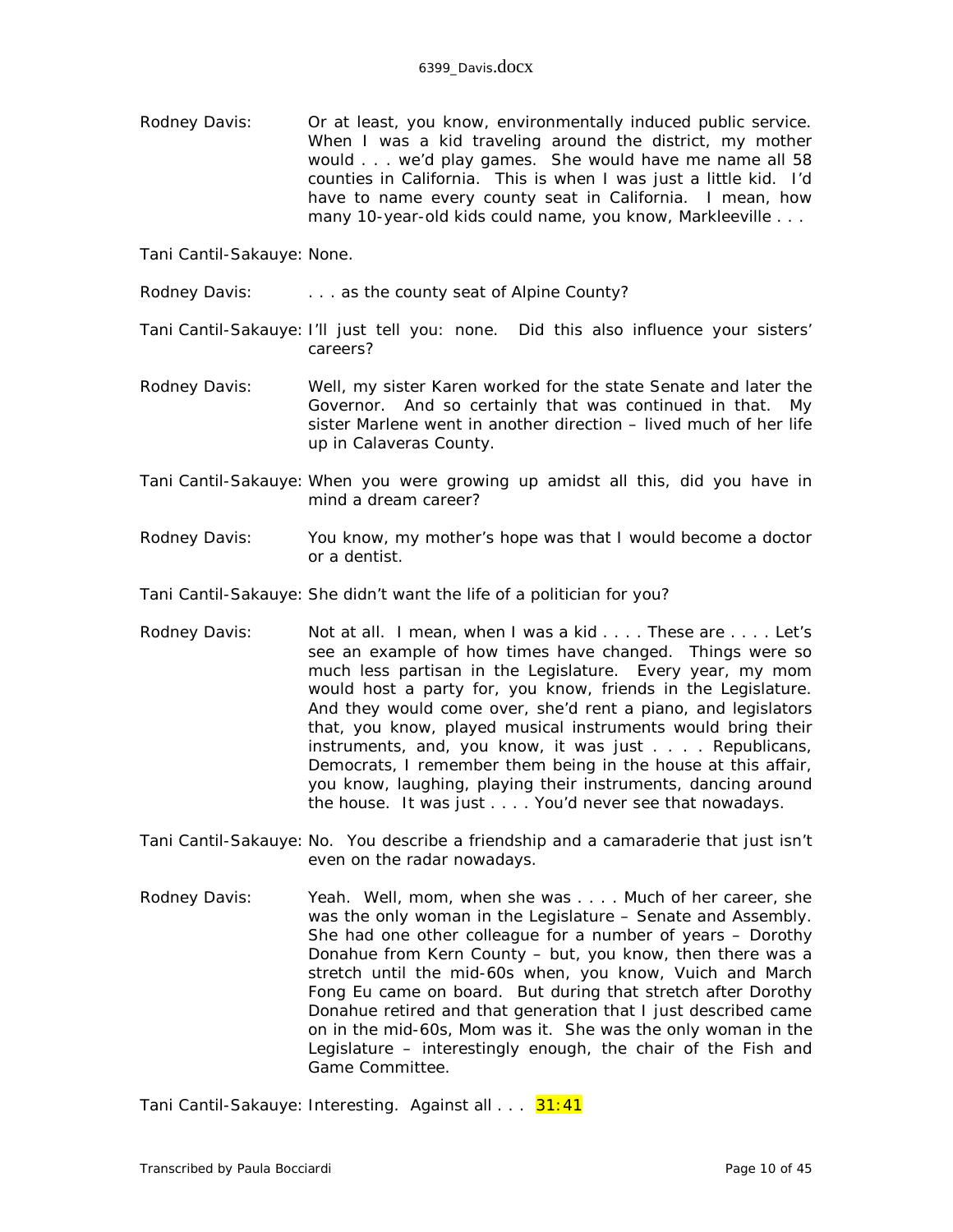Rodney Davis: Yeah.

Tani Cantil-Sakauye: . . . boundaries. Let me ask you: Having this kind of rich stories and experiences, what kind of hobbies did you have?

Rodney Davis: Well I was, you know, a typical kid, involved in athletics and, you know, I can remember . . . . One of the downsides of being raised by a widow in the 1950s as a young boy are these awkward moments you . . . . You know, I remember when . . . in elementary school, when it was . . . there was that series of meetings that involved sex education, where all the guys . . . all the boys would be brought to this class by their dads. I had no dad. And they just passed me by. I never heard about that. I can remember, you know, being in . . . standing in line ever year to sign up for Little League, and, you know, there'd be all these boys there with their dads, signing them up, and there'd be my mom in her business suit and white gloves and high heels, standing in line with me to sign up for Little League. So, you know, it was the typical Sacramento experience. I went to schools in Sacramento, both Theodore Judah Elementary, Sutter Junior High School, Sacramento High School, because Mom was in session during the school year. And so, you know, those were a . . . . You know, it was a bit awkward at times, but you know, I did the normal things of Cub Scouts and Little League. Played Babe Ruth baseball.

Tani Cantil-Sakauye: Sounds like you . . . .

Rodney Davis: Basketball in school.

Tani Cantil-Sakauye: Because you're very athletic now. You've always been, right?

- Rodney Davis: Well, I've enjoyed it, yeah. Did a little wrestling in high school, and . . . . Which . . . . One of my favorite stories about myself is when I got to UC Davis I had this notion that because I had this little wrestling experience in high school that I could compete for a spot on the UC Davis wrestling team. So I showed up to try out, and then reality hit. The coach paired me up with a *blind* collegiate wrestler, okay? Well, let me tell you, as soon as he got ahold of me it was like I was wearing a second skin. I just . . . . I could not shed this guy. I mean, it was just hopeless! So my collegiate wrestling career came to a speedy end.
- Tani Cantil-Sakauye: Well, it sounds like, yes, reality hit, and so that means you turned to the books at UC Davis? No, wait – why did you pick UC?
- Rodney Davis: Well, not entirely. I went . . . . I did . . . . I played for UC Davis for their men's volleyball team, and that was fun, as well as the, you know, normal intramurals and such. 35:08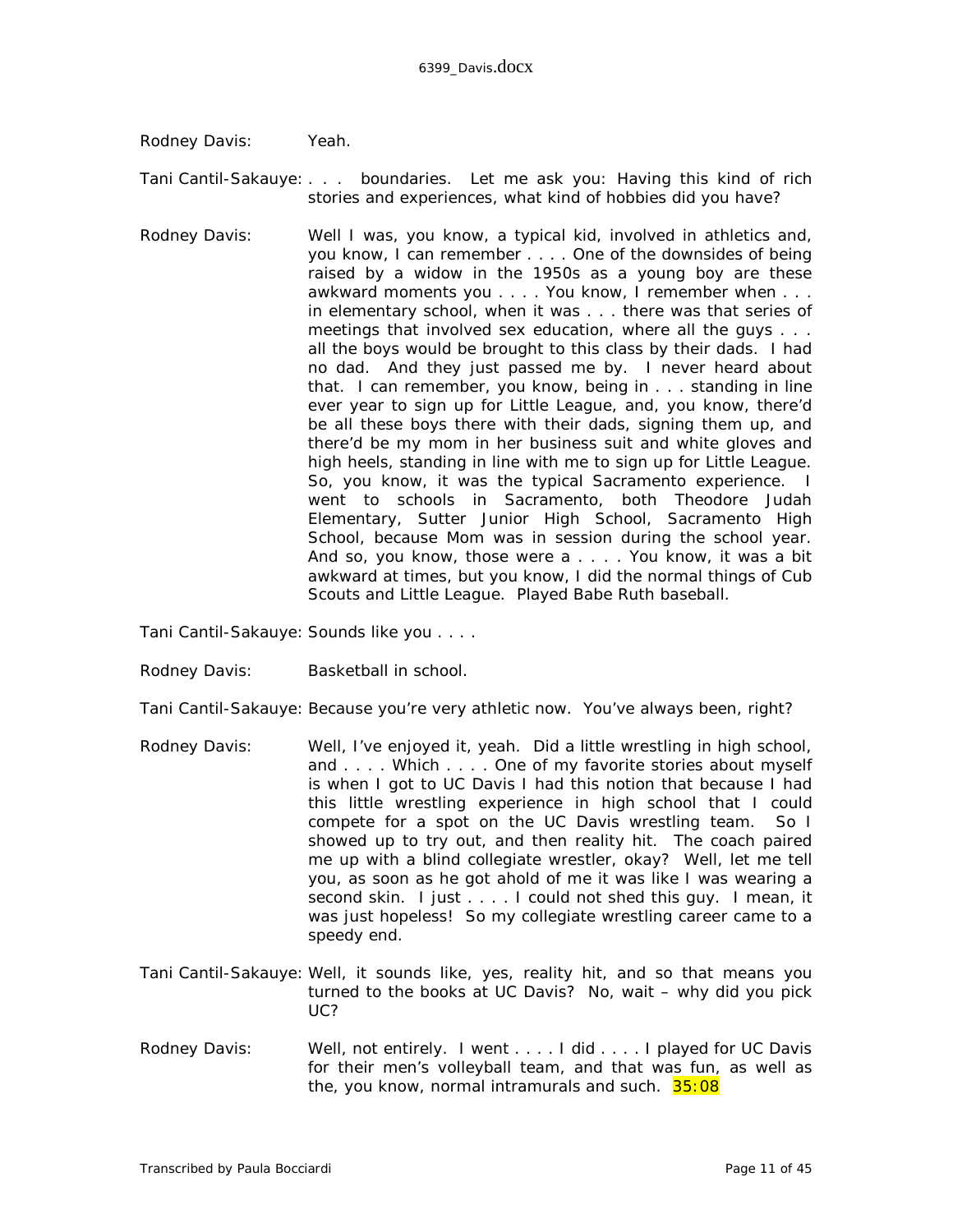Tani Cantil-Sakauye: How did you pick Davis?

Rodney Davis: You know, my mother had not graduated from . . . . I am the first person in my family to graduate from college. My dad did not graduate, obviously; neither did my mother. She didn't have a clue as to, you know, what it would take to go on . . . have a kid go on to college. You know, applications. I did not take the SAT; she didn't know that I was supposed to take the SAT test. So it never even dawned on me that I was supposed to show up some Saturday to take the SAT test. Fortunately, that was the year . . . . The following year, the University of California insisted that you had to take the test.

Tani Cantil-Sakauye: The following year.

Rodney Davis: Yeah. So I did not take it. Mom said . . . . Well, here's a great story about college and my mom. She had no idea of what college was all about from a practical point of view, but she wanted to instill in me the expectation that I should go on to college. And so year after year, she would secure tickets to the Cal-Stanford football game and take me down to that game. Now, I can remember as, you know, a young kid, you know, with my mom again, high heels, going to a football game in high heels, business suit . . .

Tani Cantil-Sakauye: Going to the game?

Rodney Davis: . . . . . and gloves. White gloves! Going to these Cal-Stanford games and sitting there and watching this football. And it didn't dawn on me until I was an adult that Mom had no clue as to what was going on on the field. She . . . . You know, she didn't know a first down from a field goal. Yet she . . . . Year after year she sat through those games, hoping to instill in me the expectation that I would go on to college. So when it came . . . . When I was a high school senior, I remember sitting down in the fall of my senior year and writing in longhand my application to UC Davis. And the reason it was UC Davis: it's the only school that I applied to, because my mom suggested it. And it didn't even dawn on me that I could do something else. My French teacher suggested that I apply to her alma mater, the University of Wyoming, so I gave that kind of a passing thought. But what cemented the deal is Mom took me over to UC Davis and we had lunch at Chancellor Emil Mrak's home, which is the same house but in a smaller version of the current chancellor's home over at UC Davis. And so I had lunch with the chancellor and my mom.

Tani Cantil-Sakauye: I think that's better than the SAT.

Rodney Davis: Well, I suspect so. And the . . . and then he had a student kind of show me around. So I, you know, I was . . . this was . . . I was the second-to-the-last class that started school in January and graduated in January. It was kind of a reality of the  $38:34$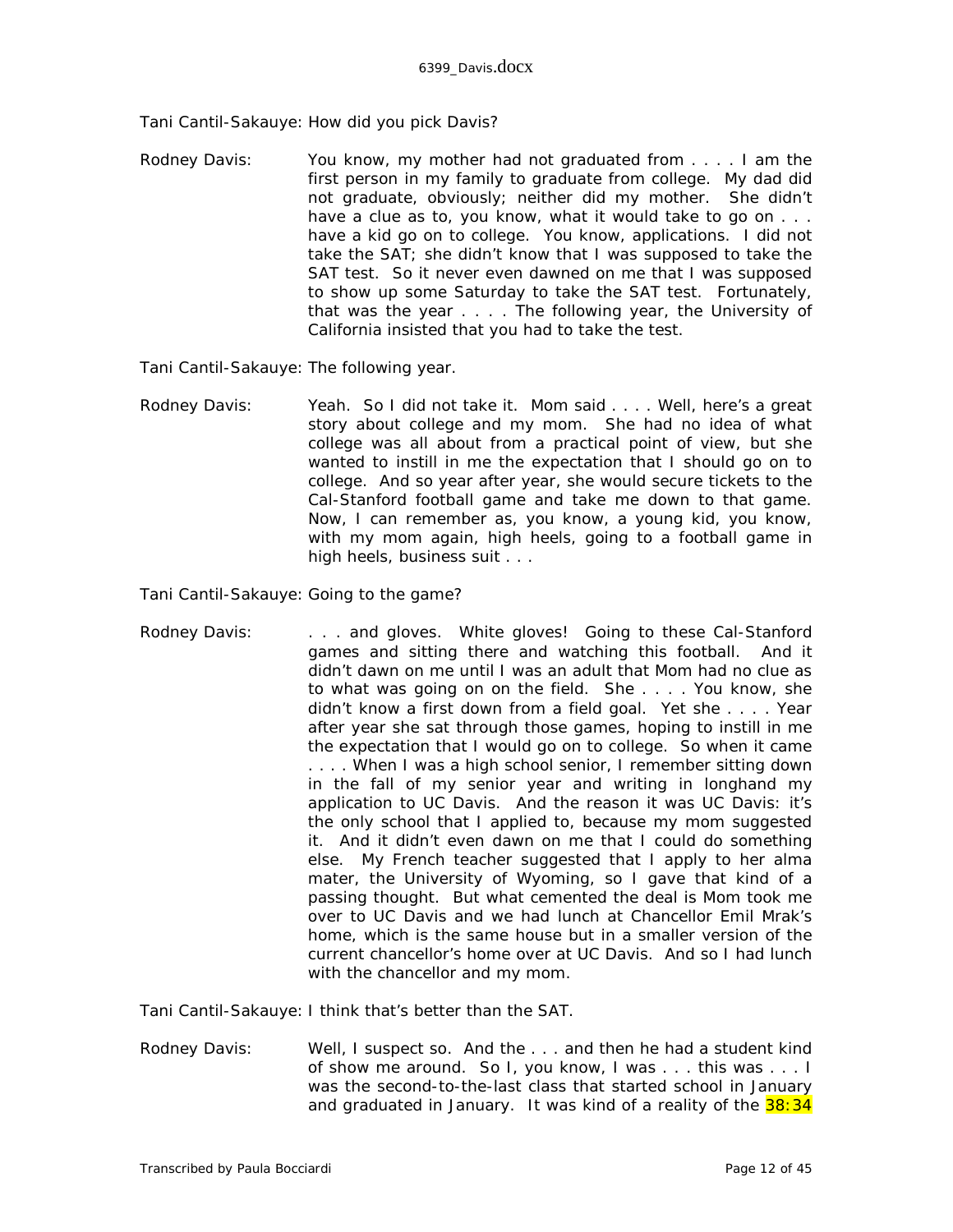baby boom. There were so many kids that they would start an entering class . . .

Tani Cantil-Sakauye: In January.

Rodney Davis: . . . . . . mid-year. Right. So I entered Davis as a first-quarter freshman spring quarter.

Tani Cantil-Sakauye: Spring quarter. Right in the middle of things, really.

Rodney Davis: Yeah. As a pre-med major.

Tani Cantil-Sakauye: Because your plan was to become a doctor?

- Rodney Davis: Well, that was my family's plan, so I decided, well, I'll . . . I owe it to them to at least give it a try.
- Tani Cantil-Sakauye: That's the old college try we're talking about?
- Rodney Davis: Yeah, which . . . the "try" was Chem 1A. And that pretty much cemented it, you know, because I just, you know, did not do well in chemistry.

Tani Cantil-Sakauye: So what *did* you major in?

Rodney Davis: Well, what happened was, that first quarter I was . . . it was a disaster, the transition from . . . . Well, also, going back, very formative for me was my experience in a young Masonic organization called DeMolay. What happened was, at that time, when I got to high school, there were still high school fraternities. In Sacramento there were two well-known fraternities: one that was dominant in Sacramento High called the Anoya Club, and another that was primarily McClatchy High kids called 36. And so when I got to high school, my brotherin-law had been a president of Anoya Club, my . . . you know, his brothers were in Anoya Club, they asked me to join Anoya Club. So I went through the whole initiation route, okay, of, you know, getting paddled – my rear end black and blue, you know, the eating of the, you know, raw eggs and the anchovies . . . .

Tani Cantil-Sakauye: A real hazing.

Rodney Davis: You know where all that occurred . . .

Tani Cantil-Sakauye: No.

Rodney Davis: . . . was at Dain Domich's huge home over on 45<sup>th</sup> Street, which became Ronald Reagan's governor's mansion.

Tani Cantil-Sakauye: That's funny.

Rodney Davis: Okay? 40:40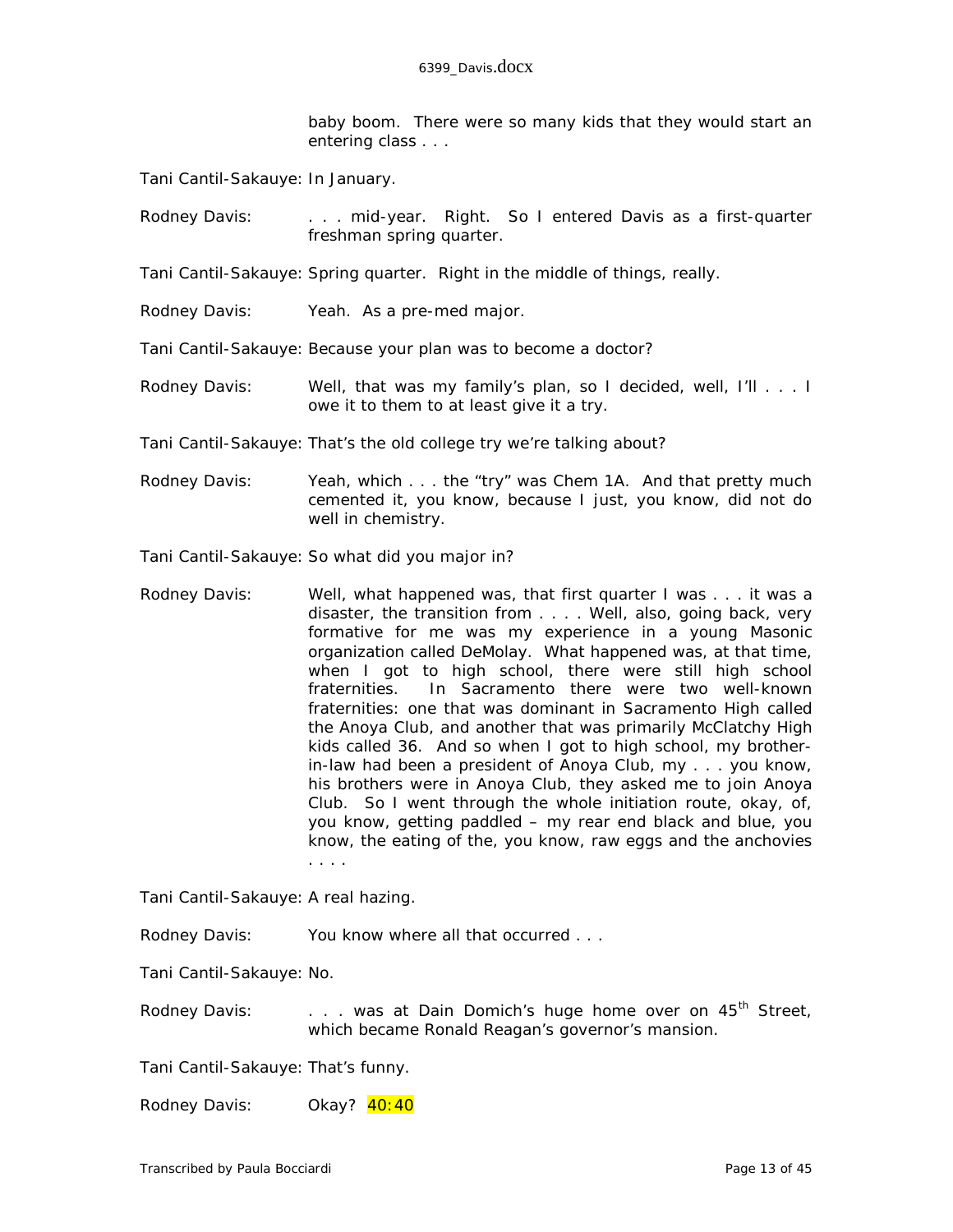Tani Cantil-Sakauye: Yes, all of the hazing occurred there?

Rodney Davis: All the hazing occurred in what would later become Ronald Reagan's basement. So I got all through the initiation, and they were going to have a . . . . They had a summer kind of a ceremony commemorating that you're fully part of the club now. And they had this out by Ione at these caves. And so they took all of us . . . the initiates out there with a bunch of beer – kegs of beer, okay? I mean, I'm just this naïve high school freshman, or sophomore at that time – it was a threeyear high school. And so I get out there, and they send us out to gather firewood. And so we come back, and I step out of the brush, and the place is surrounded by county sheriff's vehicles. You know, red lights flashing and, you know, to arrest all these underage kids with being . . . you know, having beer. Well, you can imagine what was going through my mind, you know, how this would embarrass my mother.

Tani Cantil-Sakauye: So you're being herded in; you're part of the arrestee group.

Rodney Davis: Oh, yeah. I mean, all these savvy, you know, older guys that the sheriff's deputies are asking "What's your name?" and they'd say "Joe Potato." "And where do you live?" you know. "Fresno." You know, it was . . . turns to me, "What's your name?" "Uh, John Rodney Davis and I live at 116 San Antonio Way!" You know, just . . . .

Tani Cantil-Sakauye: Give it all up.

Rodney Davis: Yeah, so all the . . . . So who ends up getting . . . my mom getting a notice from the juvenile hall authorities to come in and . . . because of the citation? Yours truly. Needless to say, that was the end of my Anoya Club affiliation from that point. My mom said, "That's it," you know, "for this stuff. You know, I'm going to enroll you in this Young Masonic organization called DeMolay." And so, you know, that's what I did. You have to realize that when I was growing up, Mom's opponents – which she had an opponent every single year, she never got a free ride; 24 years of opponents – some of them would check on me to see what sort of dirt they could come up with. Anything to suggest – at that time, especially during the 1950s – that this mother, who was an assemblywoman, was neglecting her children was, you know, political dynamite. So, you know, they would come to my schools – my elementary schools – and ask questions of teachers and the principal. It was, you know, it was nasty times. I can remember, as a kid, my mother being involved in this nasty dispute involving labor unions and management up in Shasta County. And she had the drive . . . one of the drive components of her vehicle manipulated so she lost the steering of her vehicle . . .

Tani Cantil-Sakauye: Oh, my goodness. 44:11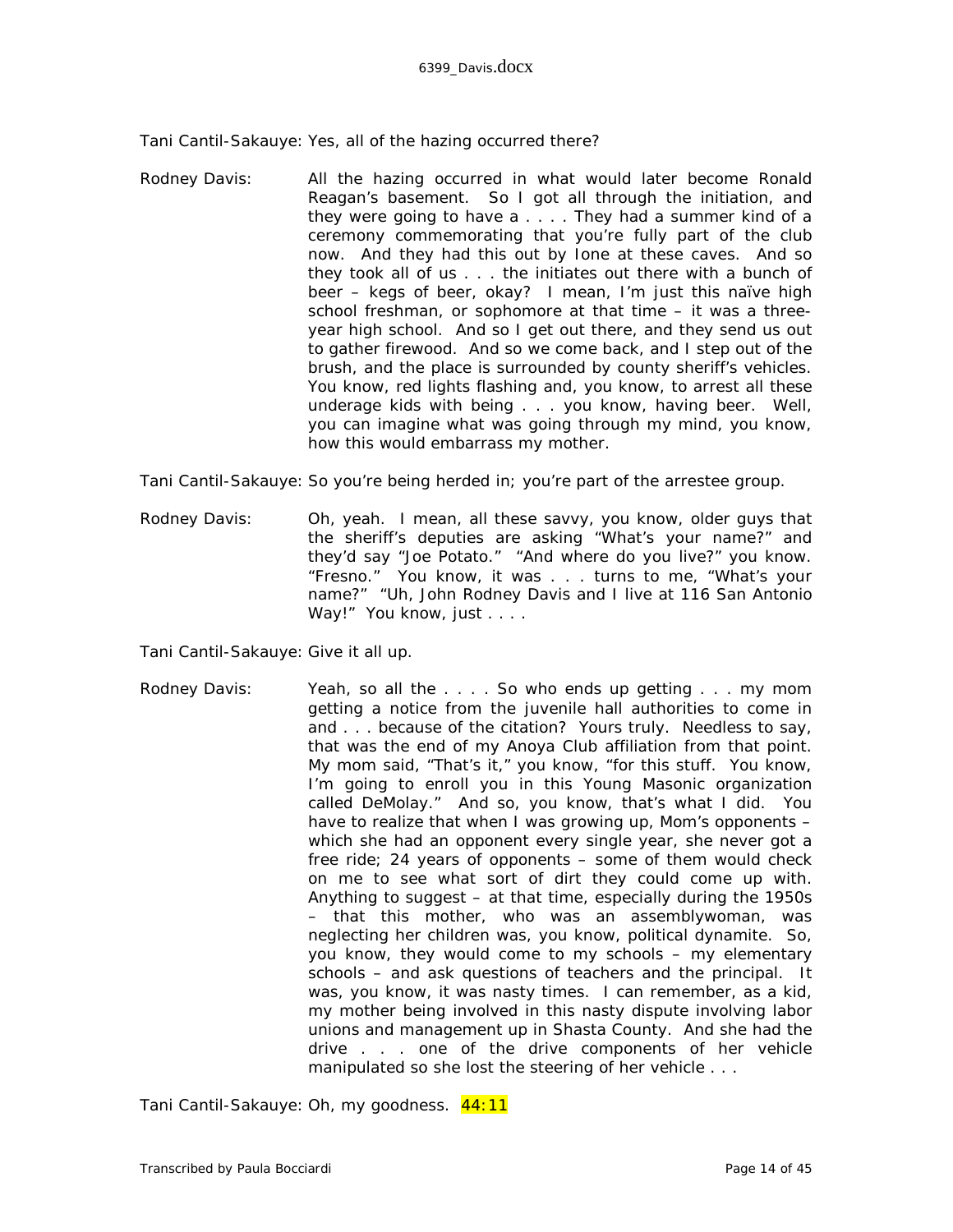Rodney Davis: . . . . after a meeting and, you know, skidded off the road. Another time, when we were going on Highway 36, they chased us. I can remember my mom, you know, doing . . . turning off the headlights on 36 and then cutting off onto this logging road and going behind these trees. And there we are in the pitch black while these two cars that were chasing her went back and forth, back and forth . . .

Tani Cantil-Sakauye: Looking for her.

Rodney Davis: . . . . looking for her. You know, I was just, you know, a young child, just scared to death.

Tani Cantil-Sakauye: Oh, how . . . . Incredible stories.

- Rodney Davis: So, you know, I came up as, you know, being very, very careful about not doing anything as a young man that could reflect poorly on my mom. So this experience with the county sheriff out by Ione was pretty darn threatening.
- Tani Cantil-Sakauye: Well, especially because it came out of nowhere. You know, it sounds like you were doing all the right things and then were surprised by this.
- Rodney Davis: I was. Well, DeMolay was a godsend. That was a wonderful opportunity for a lot of, you know, wholesome fun. I went through and, you know, went through the chairs of leadership in DeMolay; got, you know, what was comparable to an Eagle scout thing – the Chevalier – I succeeded in getting that, as well as the Representative DeMolay Award; traveled around the state to various DeMolay conventions. So that was very fun. And then, you know, every weekend was a dance with the Job's Daughters or the Rainbow girls. So it was a good social outlet, too.
- Tani Cantil-Sakauye: Yes. It sounds like you knew, really, you were in many ways groomed for a career in politics, in a structure to do the right thing, based on your mother's living and leading by example, and your organizations and go to university. And you said DeMolay helped ease your transition to a university . . . to the university?
- Rodney Davis: Well, it, you know, it certainly . . . . There was a lot of public speaking associated with that organization. And I took to that.

Tani Cantil-Sakauye: Did that influence your major?

Rodney Davis: I think so. What I did was, I completely bombed that first quarter at UC Davis. It was spring semester – spring quarter. You know, I.... A one point. A one point. I was taking, you know . . . . Chemistry I got a "D" in, and so I went . . . . The dean called me in and said, you know, "Thanks for the  $47:02$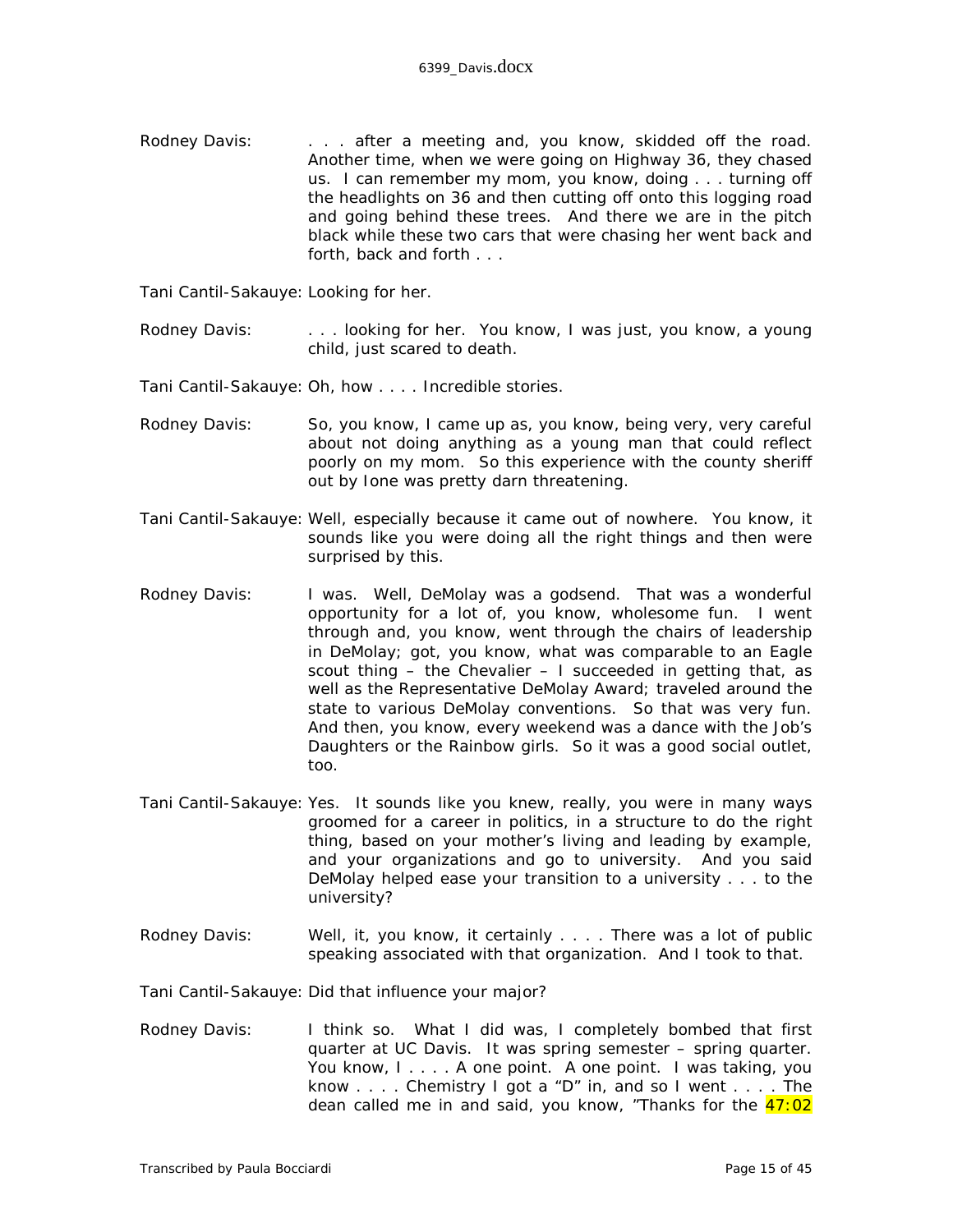memories. You're going home!" And I remember thinking to myself, "What is my mom going to say?" And I said, "Give me a chance." I said, "You know, I came here, tried to fulfill this expectation that I was going to major in a . . . in some sort of science and go on to become a doctor." I said, "Look at my high school transcripts. All my strengths are elsewhere," although, you know, I did respectably well in the math and science. I said, "Give me a chance." And he said, "Okay, I'll let you come back for one quarter, but you've got to pull up all your grades." And I said, "Fine." I had landed a job, through my mother interceding, as a firefighter for the California then– Division of Forestry. And interestingly enough, another Court of Appeal connection: Bob Puglia.

Tani Cantil-Sakauye: This is incredible!

- Rodney Davis: Yeah. Bob Puglia was a firefighter at the same fire station in Calaveras County that I was a firefighter at. Another political brat – Steve Rodda, son of Senator Al Rodda, . . .
- Tani Cantil-Sakauye: Oh, yes. Judge Rodda now.
- Rodney Davis: . . . . . who, you know, is a dear friend of mine is . . . you know, was a firefighter. His senator father got him a job as a firefighter. Same station, you know, at . . . up in Calaveras County. You know, I look back and think of these rangers at the station getting all these political brats, you know, over the years. So there's definitely a place in heaven for them, I tell you. But yes, I had that in common with Bob. We would swap stories about fighting fires.
- Tani Cantil-Sakauye: In Calaveras County as a very young man, although the speech to the dean sounds like it was the budding career of a lawyer, a persuasive speaker.
- Rodney Davis: Well, I kind of gravitated to anything that I would do well at, at that point in time. I did a lot of growing up that summer. You know, it was my first real job, and, you know, I was determined not to embarrass my mother.
- Tani Cantil-Sakauye: Sounds like a dangerous job, though.
- Rodney Davis: Well, it's . . . . I mean, I don't want to overstate it. I had some wonderful, challenging experiences, some of which I . . . . You know, I dropped out of a helicopter into a river up by Groveland when I was on a fire in that area with about 500 feet of hose and a portable Pacific Marine pump. I jumped out of the helicopter, they lowered that stuff into the river where I jumped into, and then would essentially clear out . . . put out enough fire where they could bring down and land their helicopters and bring hand crews in. One of my earliest experiences: I was brand-new, and we hit this grass fire up by Copperopolis, 50:36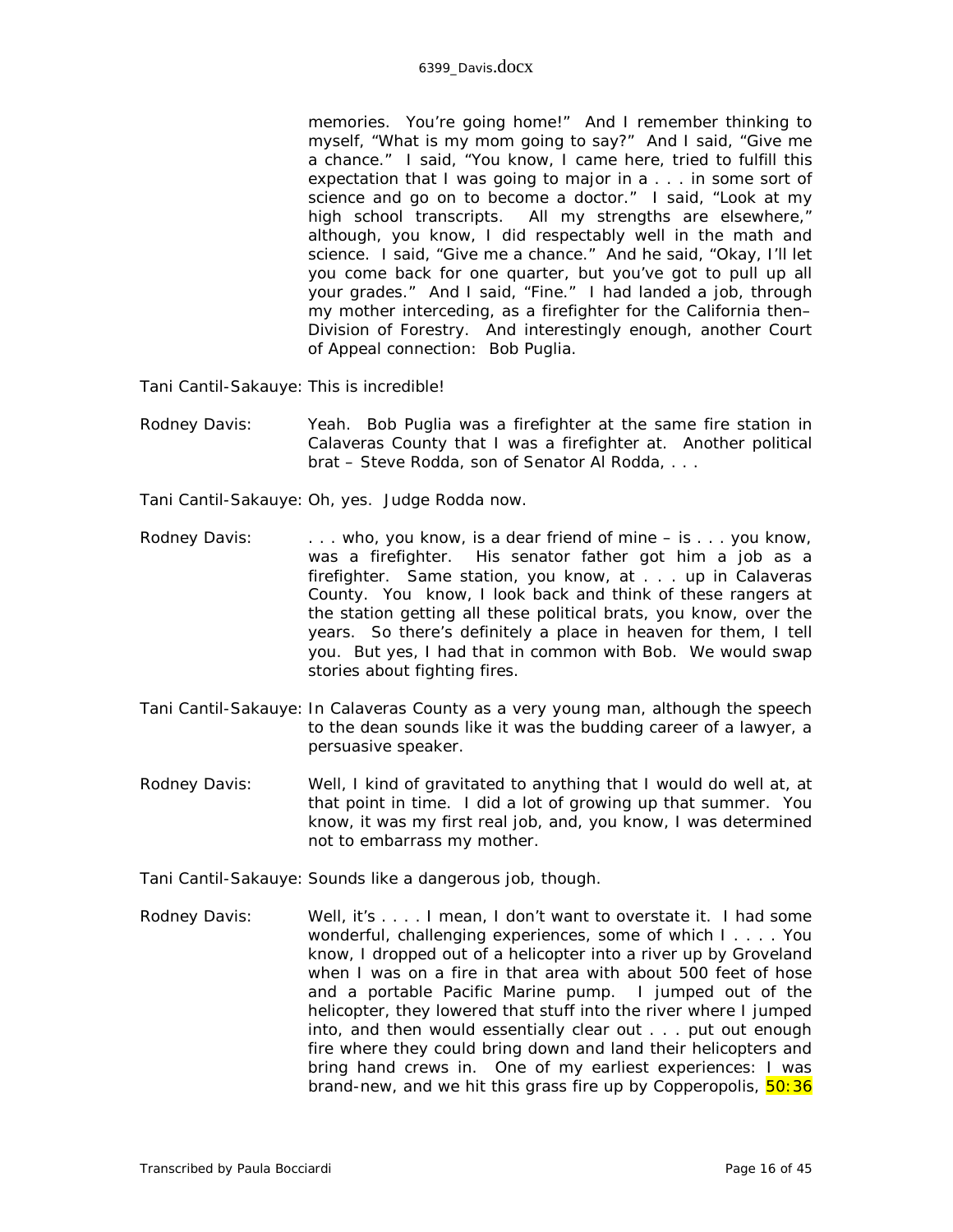and it was a young rookie driver. He let the fire get behind the truck, and so we were essentially . . .

Tani Cantil-Sakauye: Trapped?

Rodney Davis: . . . . . you know, in the middle . . . trapped in the middle of this fire. And so then these planes would come over and drop what was called DAP: this pink fire retardant. And I remember getting out of that truck, putting hose bags over ourselves, and then them calling in a DAP strike, an air strike, on our truck to save us. And after the grass fire was over with, and we were going back, it was just complete black where the grass had burned, except this big pink dot where they had dropped DAP onto our truck. And then in the middle of the pink dot was the outline of our truck.

Tani Cantil-Sakauye: Good aim!

Rodney Davis: Yeah. So that was . . . I grew up a great deal. By the time I got back to Davis in the fall, there were no science classes on my schedule. It was psychology and history and English and rhetoric.

Tani Cantil-Sakauye: And that's what you majored in?

- Rodney Davis: Well, I thought I was going to be a psychology major because that was, you know, back in 1967 at a time when encounter groups were the rage. I thought that was pretty neat. And then  $I \ldots$  . So I did very well that quarter academically  $$ brought up all my grades and did very well. So the following quarter I just followed with the next succession of classes. But the . . . psychology was 1B – behavioral psych. And suddenly instead of encounter groups and Fritz Perls and psychoanalysis, it was the mating habits of the rough periwinkle, you know, and the cuttlefish. And I decided psychology was not going to be my schtick. So I gravitated to rhetoric and that's what I finished out on.
- Tani Cantil-Sakauye: At that time, were you forming any ideas about law school? Were you thinking to the next five years ahead?
- Rodney Davis: You, know, I was . . . . No, not really. My mother was not encouraging me to explore the law at all; nobody else was. I was in Sigma Nu fraternity there at Davis. And although there were fraternity brothers that went on to law school, they were kind of few and far between. I was pointing towards grad school. I was really caught up with my course of study. There was a rhetorician by the name of Frothingham at the University of Iowa that I really took to. And so my hope was to apply to grad school at Iowa and study under him. You know, this was the heyday of Marshall McLuhan and the, you know, "The Medium Is the Massage" and all this great stuff with regard to rhetoric. I enjoyed classical rhetoric, you know; I 54:02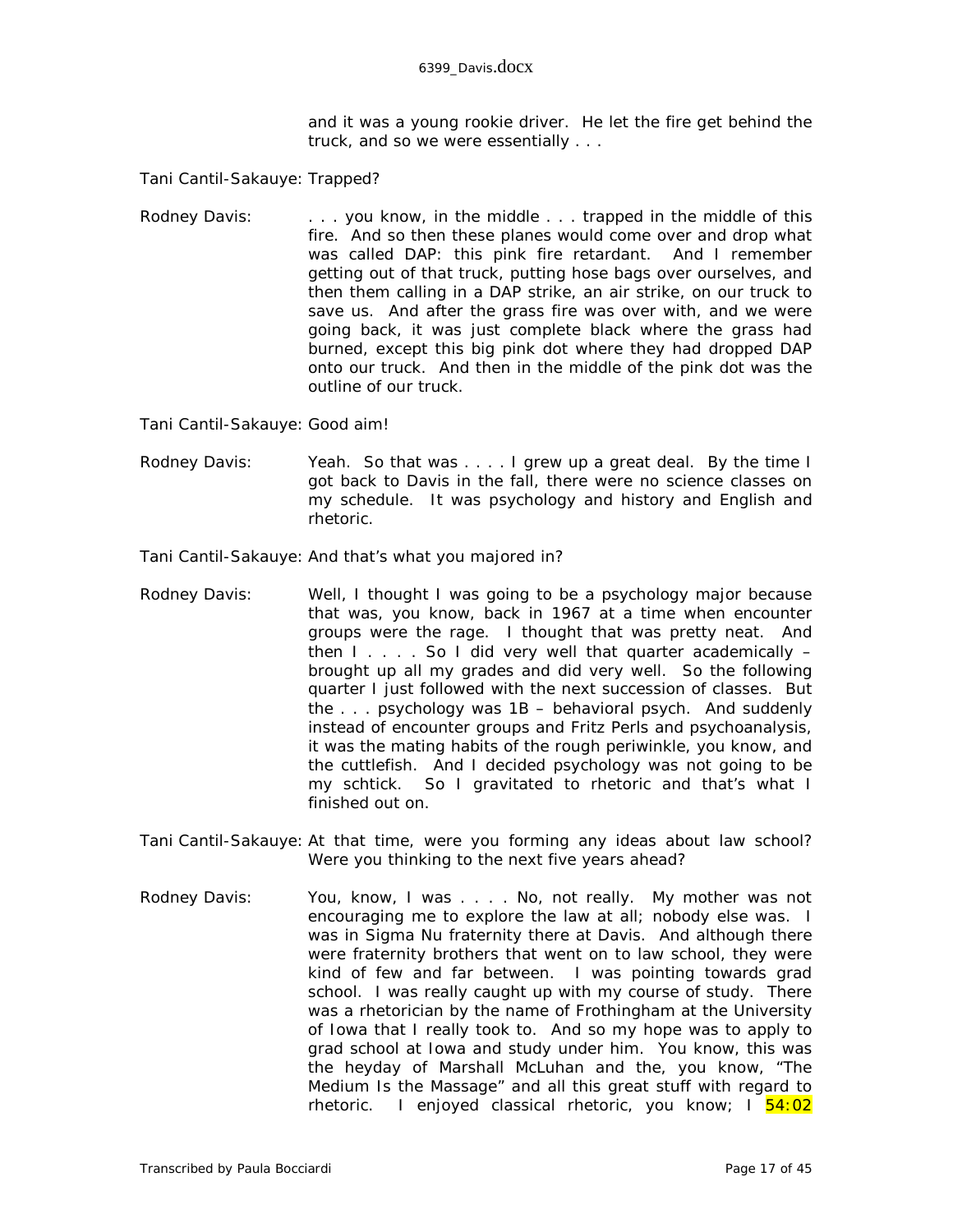studied Aristotle and Cicero and, you know, all the greats. My senior thesis, I did a comparison between two British political figures and that was very enjoyable. So that's where I thought I was headed. I just applied to law school as kind of a backup to going on to grad school. And so when I got to that key time, when I was accepted . . . .

Tani Cantil-Sakauye: By Hastings?

Rodney Davis: I was accepted at UC Hastings and Santa Clara. And I decided to go ahead and try law school for at least, you know, a time. It just seemed that the market for becoming a college instructor was pretty dim at the time. And so I guess it was kind of a thought that I ought to give this law school thing, you know, a run; at least there is employment there.

Tani Cantil-Sakauye: This is '71. 1971.

Rodney Davis: Yeah. Yeah.

Tani Cantil-Sakauye: So it was a practical . . . more of a practical "get a job" . . . .

Rodney Davis: It was. There was no great love affair. There were no mentors. All my lawyer mentors, or people that I knew were lawyers that I had some association with, were non-practicing lawyers; they were all politicians  $-$  you know, people that, through my mom, I became acquainted with. You know, Court of Appeal Justice Ed Regan was a family friend. Of course Fred Marler. You know, these were all legislator lawyers. So the thought of becoming a practicing lawyer was just not in the . . . in my reference point. So when  $1 \ldots$  after  $1 \ldots$ . With the  $\ldots$ . . I went ahead and accepted the spot at UC Hastings and then traveled Europe for 10-1/2 weeks.

Tani Cantil-Sakauye: Before law school.

Rodney Davis: Yeah. Not really . . . . I was kind of noncommitted. Should I really do this, or, you know, go to grad school?

Tani Cantil-Sakauye: So still not really . . . just not really committed.

Rodney Davis: No, no.

Tani Cantil-Sakauye: Thinking about it.

Rodney Davis: And so when I was traveling around Europe, one of the things that . . . significant things that happened to me is I reconnected with Christianity. And that was huge. There's something about bicycling around Great Britain and pulling in to these medieval cathedrals . . .

Tani Cantil-Sakauye: Oh, yes. Yes. 57:09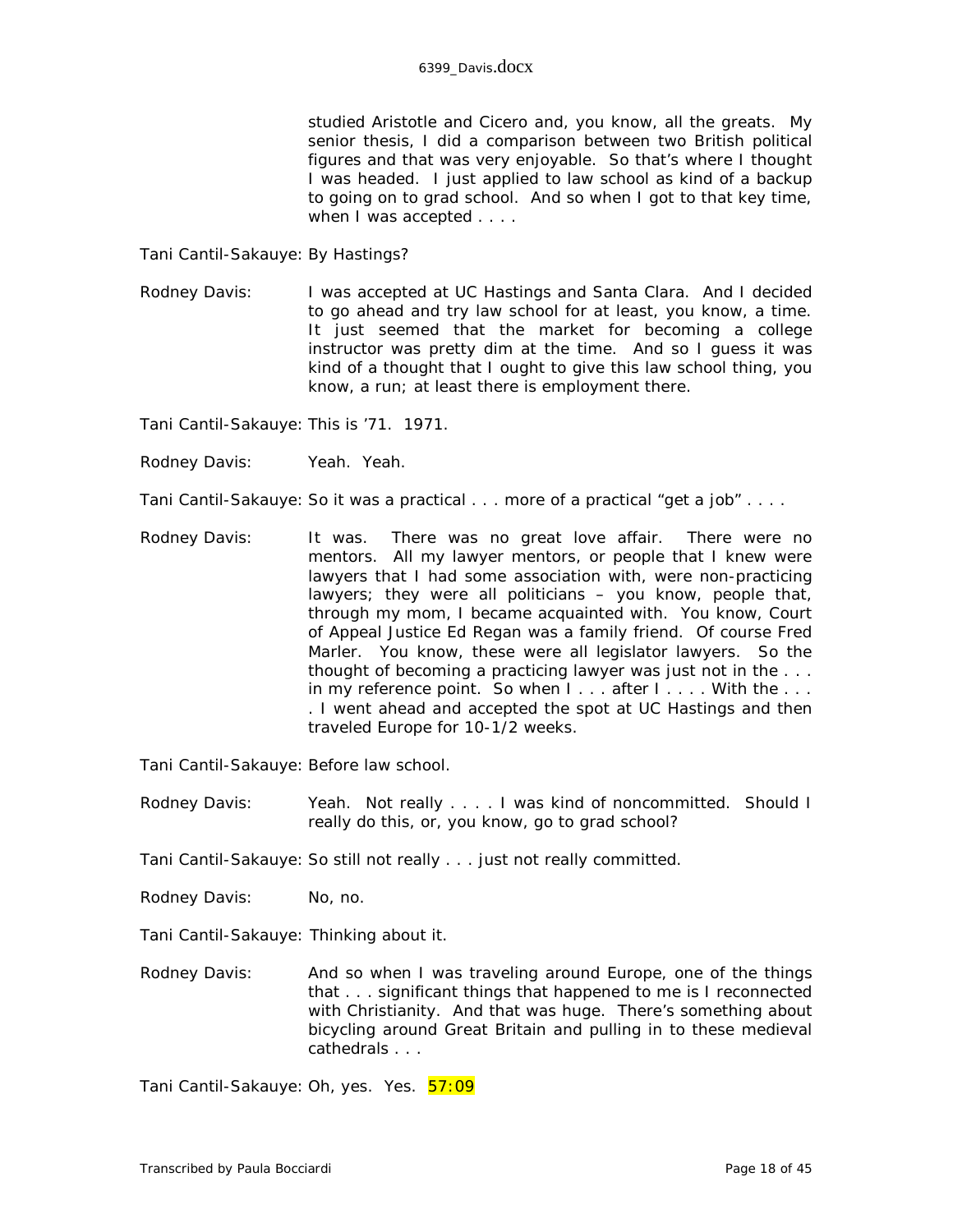Rodney Davis: . . . . . and, you know, that you had an opportunity to . . . . I remember I pulled into Oxford on my bike. I went over to this huge Penguin bookstore, looking for science fiction to read. As I bicycled around these various parts of Great Britain and Ireland, I would go to bookstores and pick up locally connected literature. Like when I was in Wales, I read Robert Llewellyn's *How Green Was My Valley*. When I got to Oxford, I went into the bookstore there and looked around and I thought, "I want to read a little science fiction." And I saw this really wild cover, and it looked like science fiction to me. I picked it up; it was *The Screwtape Letters* by C. S. Lewis, the great English apologist. And so there I was reading *Screwtape Letters* and that . . . . C. S. Lewis really spoke to me at that point in my life, so I grabbed everything that I could of C. S. Lewis – *Mere Christianity* being his most significant tome – and bicycled around the remainder of my England experience reading Lewis and worshipping in these medieval cathedrals. So that was significant. I got as far as Turkey, you know, on my own, and Greece on my own, and came back and enrolled at UC Hastings.

> I didn't like law school. I thought law school was just terrible. It was not . . . . I compare it with my son Kevin's experience at UC Davis, which I believe is your alma mater.

Tani Cantil-Sakauye: Yes.

- Rodney Davis: You know, this wonderful, nurturing, supportive, clubby atmosphere. UC Hastings was a big program. At the time they had no residence facilities, so there was no . . .
- Tani Cantil-Sakauye: No community?
- Rodney Davis: . . . . . critical mass as a community. You know, I was living up on Twin . . . near Twin Peaks, got a motorcycle, and commuting to and from campus on this motorcycle. Go figure that, huh?

Tani Cantil-Sakauye: Yeah. I'm trying to picture that, actually!

Rodney Davis: I know! With my wife Sue on the back hanging on to me? That was the best part of having a motorcycle, is to have a beautiful woman hanging on to you in the back. You know, it was just not that fun. It wasn't fun at all. I thought the presentation was not done in a way that particularly grabbed me.

Tani Cantil-Sakauye: You mean the Socratic method?

Rodney Davis: Yeah. I'll give you an example. I had Trusts and Estates from Richard Powell, who wrote the, you know, the treatise on real property. And when he was at Columbia he *created* the law school class of Trusts and Estates. You know, Powell was so caught up in himself that there we were in this big lecture hall, and he would call on you and maybe one other during  $1:00:26$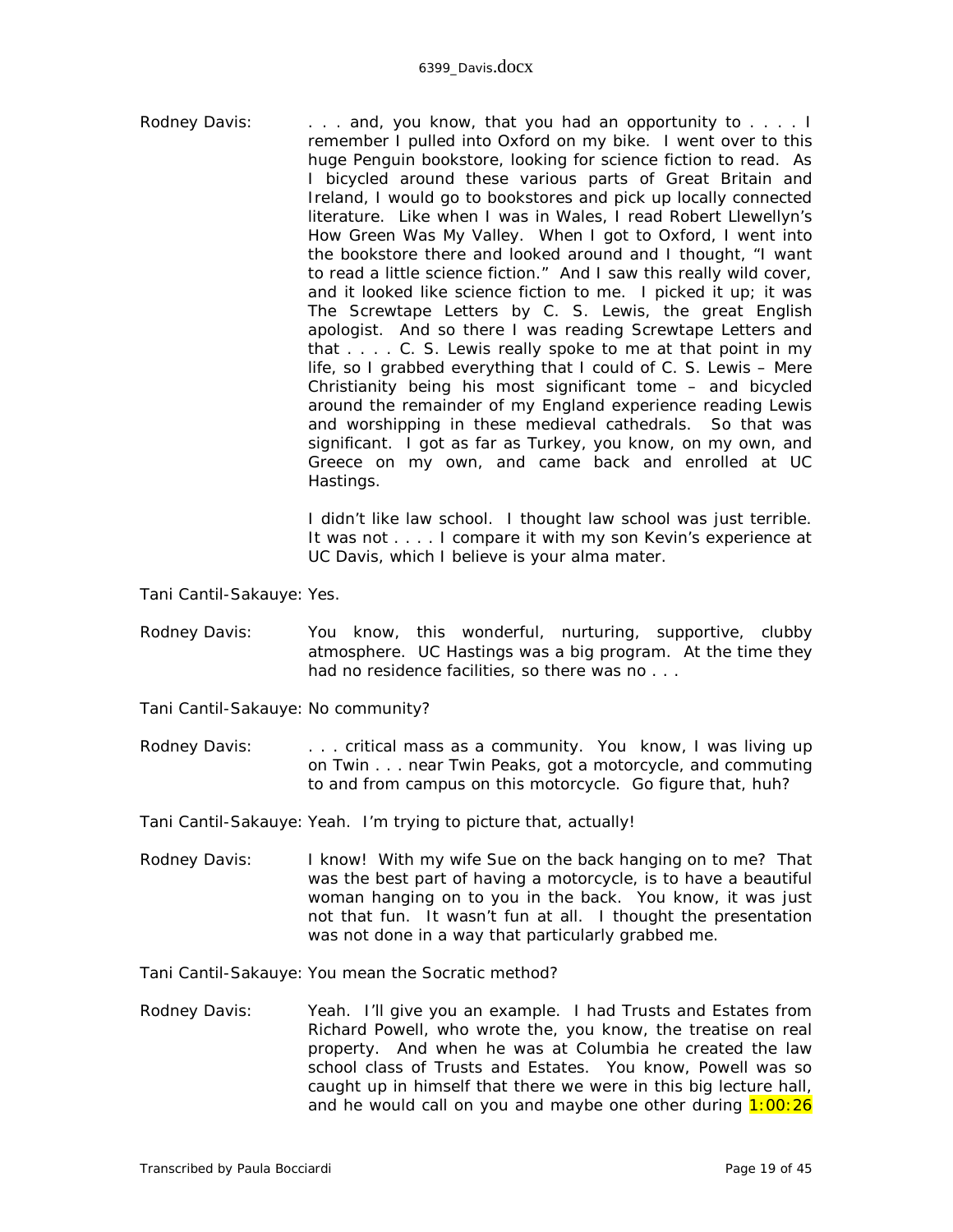a class period, and you were on the spot for the entire, or half, the class period as he used the opportunity to make himself look profound and you look like an idiot. And he was such a cantankerous old coot that Lindsay Wagner – the music . . . the movie star that played the female . . . .

Tani Cantil-Sakauye: "The Bionic Woman." That one?

Rodney Davis: Well, she was also the love interest in *Paper Chase*.

Tani Cantil-Sakauye: Yes.

Rodney Davis: Well, she came to our class and sat in on two weeks of Richard Powell to get a feel for the Houseman character in *Paper Chase*. That's the type of a guy he was. He . . . . I remember there were three Simons in our class. And he would put his nose down in the seating chart and he'd go . . to call on who was going to look stupid that day, and he'd go, "Mr. Simon!" You know, and these three guys would just be quaking. And then he'd keep them on the hook, and then he'd finally go, "JOHN Simon!" You know, the other two would . . . .

Tani Cantil-Sakauye: He did it all for effect, and he knew his effect, and he was cruel.

Rodney Davis: Yeah.

David Knight: I'm going to stop you here to change tape.

Tani Cantil-Sakauye: Okay.

David Knight: Continue.

Tani Cantil-Sakauye: So in Hastings, did you have any kind of job in the Bay Area?

Rodney Davis: Not during the school year. I . . . . Actually, what made life a bit more enjoyable is I continued my passion for volleyball. Every year . . . I mean, every day I'd go over to the Central Y there on Hyde – or Golden Gate, I guess it was – and play volleyball with a number of people. And so that was good. But my summer jobs . . . . The . . . . My first job was not legalrelated. I worked in the billing department for the United Grocers Association. And then my first . . . . Then my second year . . . after my second year of law school, I worked as a law clerk for the Department of Water Resources, and I thought that . . . . Because my mom had this huge interest in water law, and she kept . . . . She . . . . We would have discussions of that. I took a water law course when I was at Hastings, and, you know, she was encouraging me to think about that. She'd talk often about Kronick Moskowitz and . . .

Tani Cantil-Sakauye: The big firms. 1:03:08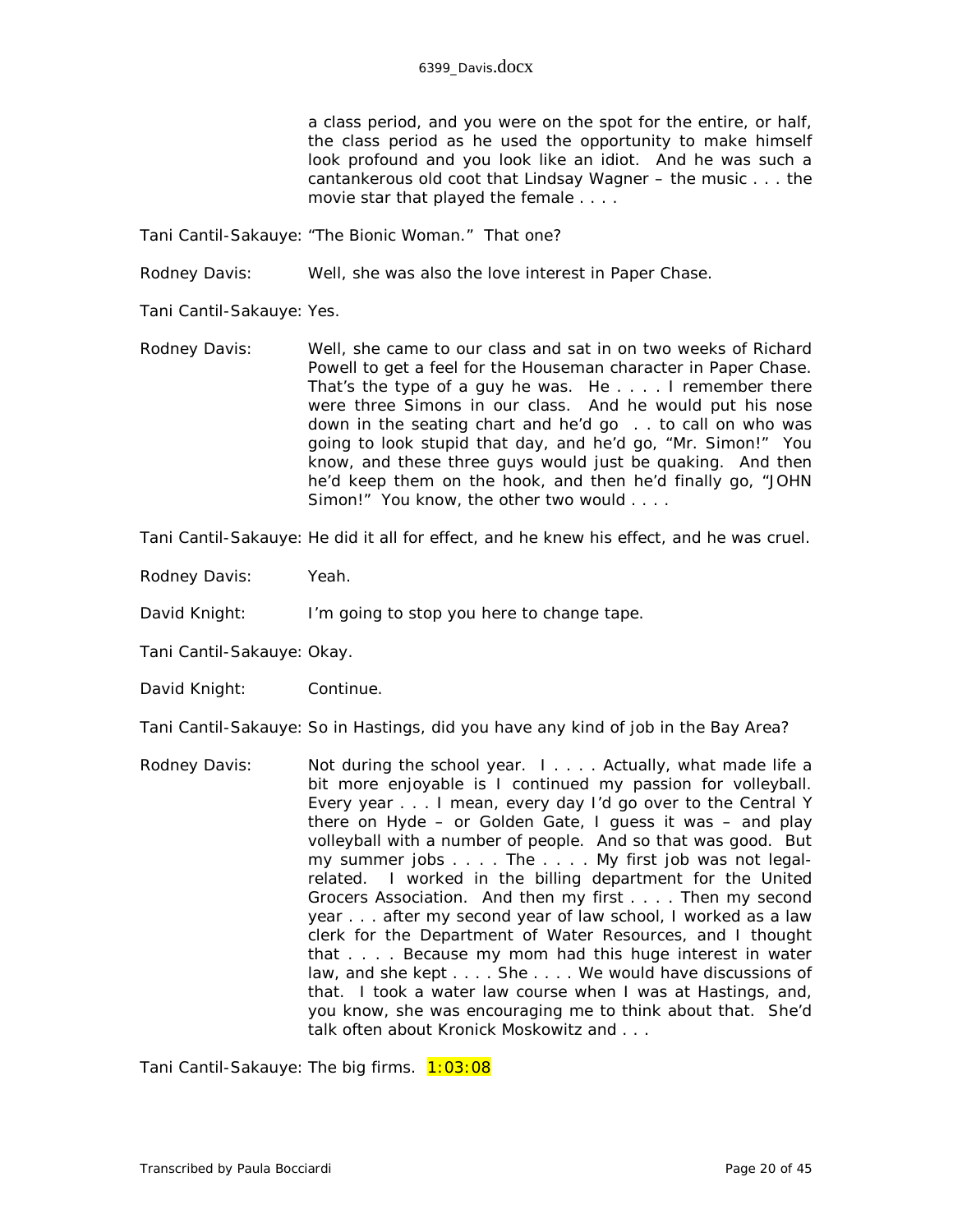Rodney Davis: . . . . . you know, how they made kind of a career out of representing water districts in the state, and that might be a thing that I would want to pursue. It really didn't grab me at that point in time, actually. My . . . . By the time I got to the third year, I was on the staff of the *Hastings Constitutional Law Quarterly.* I thought constitutional law, as for most people, was quite . . . you know, that was interesting. I did not take Advanced Criminal Procedure. The only Criminal Procedure I had was in regard to, you know, the basic criminal law course from . . .

Tani Cantil-Sakauye: The core class?

Rodney Davis: . . . . Professor Perkins. So when I . . . . I actually looked into the Peace Corps instead of pursuing a legal career my third year, and I.... Then, you know, I got around to the spring. This was a terrible time to get a job as a lawyer. There were people that, you know, were accepting jobs . . . . You know, I remember that one of my classmates took a position for, you know, 500 bucks a month as a lawyer down in Monterey County. And . . . .

Tani Cantil-Sakauye: This is 1974?

Rodney Davis: This is 1974. My wife, Sue, was a teacher at that time. One of the . . . . The one nice thing of law school was my social life. And that is, picture my wife, Sue, going through the teaching credential program at UC Davis, in which she was renting a house with girlfriends, one of whom had a boyfriend at grad school at San Francisco State and the other a boyfriend at dental school at UCSF. And so they would either get in a car and come up to San Francisco during the weekend or we'd go back to Davis. So that was quite enjoyable.

Tani Cantil-Sakauye: So you had the Yolo Causeway connection there.

- Rodney Davis: Clearly. Listening to the theme song from *Shaft* as I would drive to Davis. But I just . . . . My first job was, I applied for a position in the State Attorney General's Office. That was during my third year of law school, in attempting to become a gainfully employed lawyer. My first interview was in the San Francisco office with soon-to-be Supreme Court Justice Wiley Manuel.
- Tani Cantil-Sakauye: How interesting. So who was the Attorney General when you applied in 1974?
- Rodney Davis: Evelle Younger. And so I interviewed with Wiley Manuel there in his office in San Francisco.

Tani Cantil-Sakauye: How interesting.

Rodney Davis: And Wiley Manuel says to me, "You know, jobs in the civil section are really difficult to, you know, come by. Why 1:06:04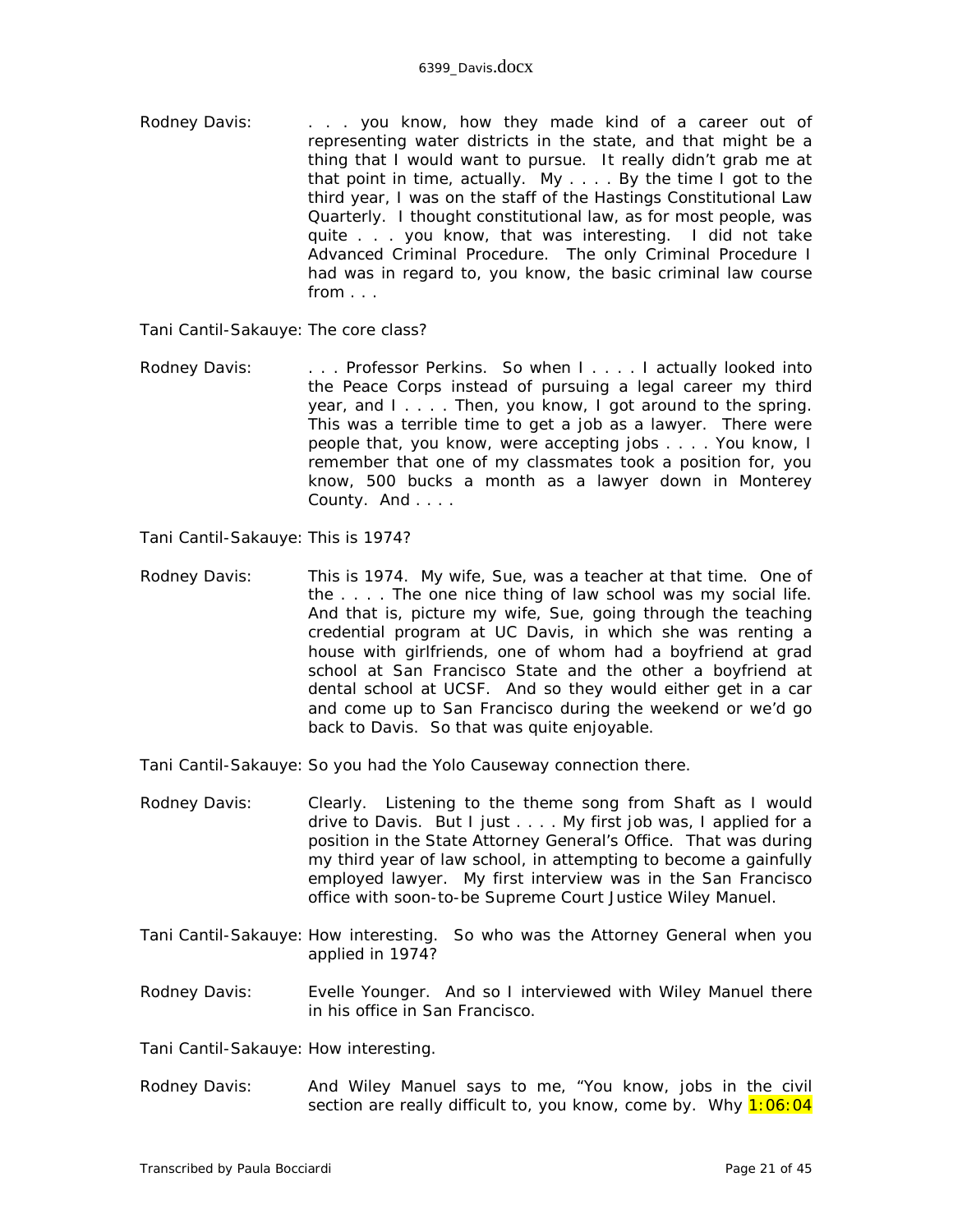don't you think about applying to the criminal section, because we're expanding on the criminal side?" So I took his advice, and Manuel set up an interview for me with the Sacramento office. And I remember being interviewed by Arnie Overoye and Bob Marshall and Eddie Keller, who became a superior court judge.

Tani Cantil-Sakauye: Yes, El Dorado County Superior Court Judge, recently retired.

- Rodney Davis: Yeah. And Joel Carey and Marge Parker and Roger Venturi. You know, all these old hands in the Criminal Division. So I got the nod and  $\ldots$  along with  $-$  I'm trying to think; there were a bunch of us. Like I said, it was days of expansion in the A.G.'s Office, so it was one of these, you know, strokes of luck, where . . . . Bob Tyler – then known as Toby Tyler. Lisa Brant, who, you know, later became . . . you know, heading up all the administrative law judges. Emry Allen. Bob Jibson. I'm trying to think . . . . There may . . . . There were probably a couple others; I think there were.
- Tani Cantil-Sakauye: Yeah, institutional names in the . . . in Sacramento in the legal community.
- Rodney Davis: Well, we all came in at once all sweated out the bar results together. There was, I think, one of us that didn't pass the bar, and so he was asked to leave. Everybody else came through. I remember Lisa Brant was one of these individuals that you didn't want to talk to because she had an inside person with the bar examiners. So while all of us had to wait for the next day for results, she got her confirmation the afternoon before.
- Tani Cantil-Sakauye: That's all good and well if you pass.
- Rodney Davis: Yeah. So that . . . . I got the job with the A.G.'s Office.
- Tani Cantil-Sakauye: Were you . . . . In the Criminal Division, were you doing trial work or doing criminal appellate work?
- Rodney Davis: Well, initially criminal appellate work. I remember the . . . my first court appearance, I was on Roger Venturi's team and there was a deputy by the name of Dan Dauenhauer on his team. Also on my team was Janice Hayes, who later became a superior court judge and, you know, a long-term friend. Janice was on the team. I came in one morning, brand-new – I had just passed the bar and gotten sworn in – and Roger says, "Dan has a civil rights action that he's defending over in federal District Court before Judge MacBride. And Dan can't make it. I'd like you to take this; go over and secure the dismissal." I said, "Really?" And he goes, "Yes, the papers are filed. The plaintiff here – this inmate – is dead, and we filed the death certificate with the court. All you have to do, Rod, is to go over to . . . before Judge MacBride and explain that Billy Ray Neal is dead, and move to dismiss." And so I go over to  $1:09:31$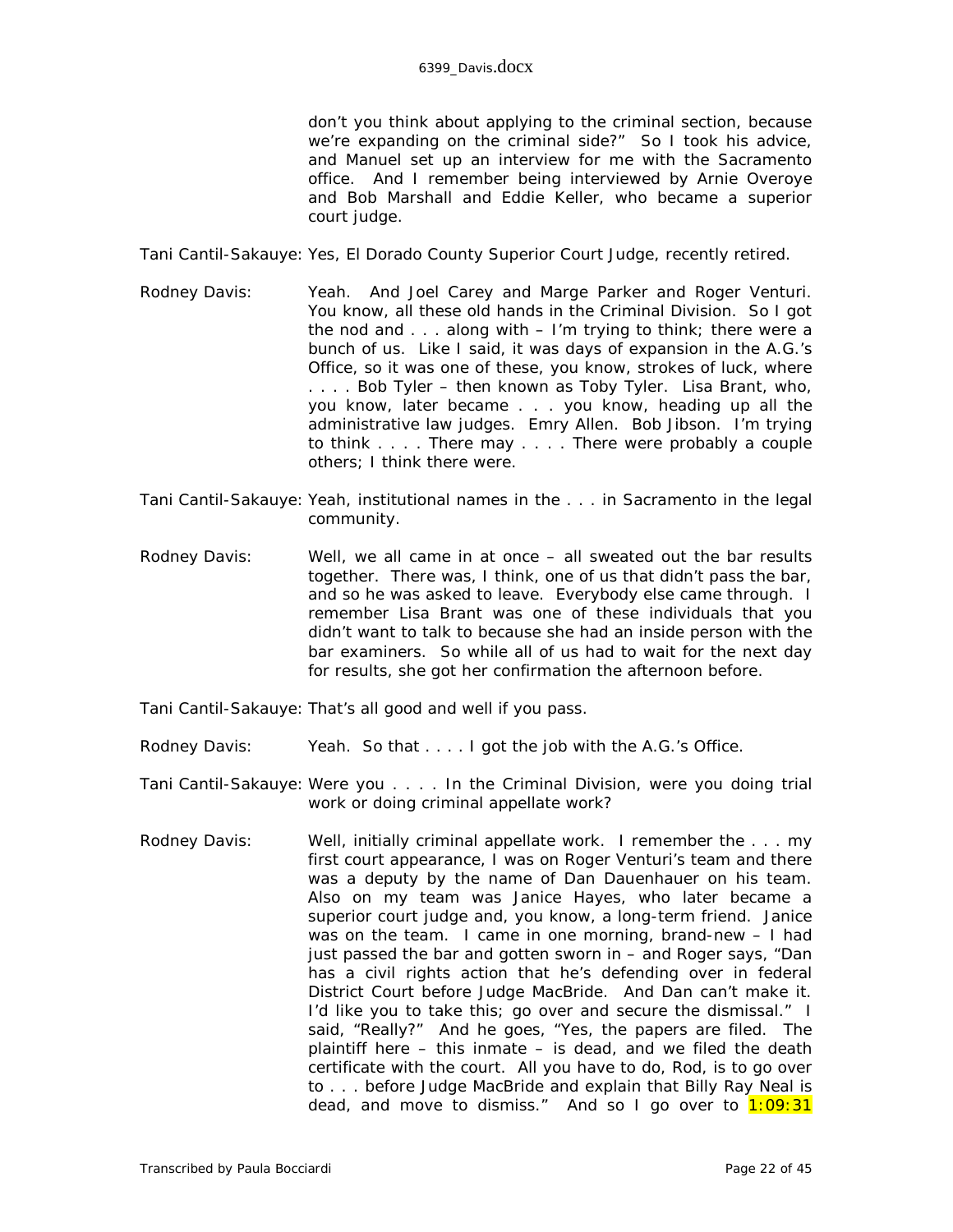federal District Court, and, you know, it's my first court appearance. I'm reciting how I'm going to say, "The plaintiff is dead," you know! Rehearsing . . .

Tani Cantil-Sakauye: You're rehearsing this. I can see it.

Rodney Davis: . . . . . you know, two sentences. And I'm there, and I'm watching Judge MacBride hold one of his lawyer neighbors in contempt and fine him an amount of money for some, you know, minor procedural faux pas. So I get up; I go up; I say my great lines; MacBride's looking at me, you know, over his glasses; and before he's able to grant my motion, horror upon horror, a voice comes from the back of the courtroom: "I'm Billy Ray Neal, and I am not dead!" Well, the only person that was close to death at that point in time was yours truly! MacBride looks at me and says, "Counsel, I take it you'd like a continuance?" "Yes, Your Honor." So that was my . . . the start of my glorious legal career.

Tani Cantil-Sakauye: That's a memorable day.

Rodney Davis: Yeah, well.

Tani Cantil-Sakauye: That's a memorable day.

- Rodney Davis: You know, I was sworn in in the Third District Court of Appeal, right there in the chambers. You know, there were so few new lawyers at the time. I remember it was Ed Regan, Justice Friedman, and Bert Janes that were there as the panel to swear us in.
- Tani Cantil-Sakauye: In the historic courtroom.
- Rodney Davis: In the historic courtroom. I remember being there. It was the same year that Art Scotland, you know, was sworn in, and as . . . . You know, who would know that, you know, later . . . . And Vance Raye came in as a new lawyer to be sworn in to the California Bar.

Tani Cantil-Sakauye: This is in 1974.

Rodney Davis: And so here we were, you know, didn't know one another, and we would have this rich professional life with one another . . .

Tani Cantil-Sakauye: Absolutely.

Rodney Davis: . . . . in that courtroom. I never *dreamed*, as I was standing there that day, that I would have the opportunity to actually be a justice in that courtroom.

Tani Cantil-Sakauye: Spend 20 years there . . .

Rodney Davis: Yeah. 1:11:55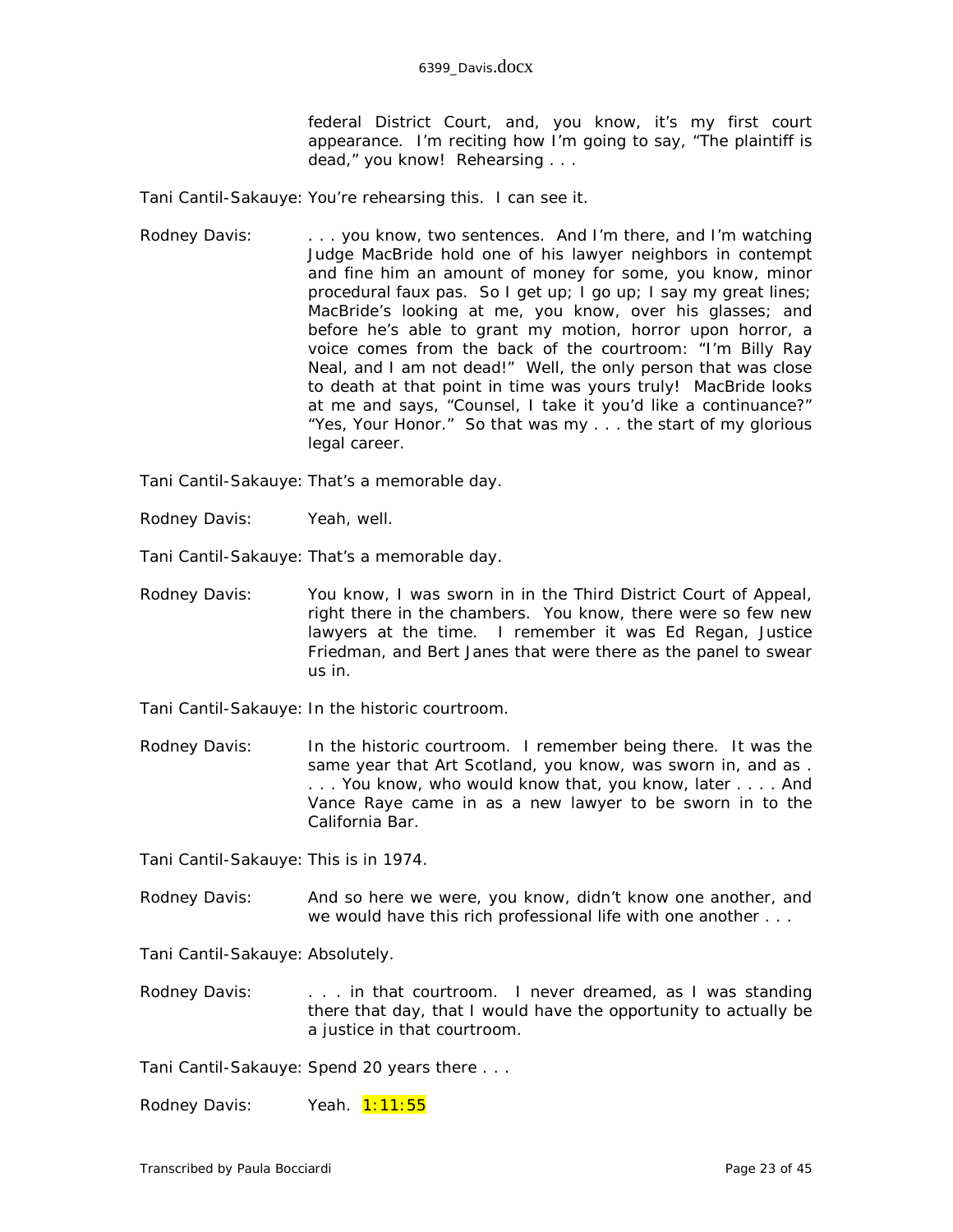Tani Cantil-Sakauye: . . . in that historic courtroom. End your career there.

Rodney Davis: Well, it's . . . . After Billy Ray Neal, I did appellate work. But I think I got my break in the A.G.'s Office . . .

Tani Cantil-Sakauye: How so?

Rodney Davis: . . . . . really, as a result of . . . . That was a time when there were very few deputies that wanted to do the oddball trial work that came to the office. And I decided that, you know, really, if I was going to have an opportunity to, you know, shine as a lawyer, that, you know, maybe I'd try to find a niche that other people weren't doing. And in that . . . at that time it was trial work. You know, Arnie Overoye was always looking for somebody to volunteer to do these oddball cases, where the District Attorney would conflict out. Well, I really was fortunate in that that was at a time when the District . . . the Public Defender of Tulare County was elected District Attorney. So every single case that was pending, he conflicted out of. Yes. So the office turned, and Susan Cohn, Paul Dobson, and I essentially moved down to Hanford to try cases!

Tani Cantil-Sakauye: One right after the other.

Rodney Davis: Yeah, I mean it's arson case, burglary case. And then followed . . . . After we finished that stint, which was great fun – great camaraderie, you know. We'd go out to eat at night and laugh and watch each other's arguments and, oh, it was just all kinds of fun. You know, we were young folks in our twenties.

Tani Cantil-Sakauye: Oh, yes.

Rodney Davis: And then Arnie liked what I was doing, so he sent me down to try a cop on the . . . . That was . . . it wasn't Hanford, it was Visalia *[inaudible]*. We were all in Visalia in Tulare County. Then he sent me to Kings County to try this cop in Hanford who had gotten caught stealing building materials from a construction site. Now, that was an amazing experience because my opponent – the defense attorney of this cop – was the . . . a fellow that had been just elected but he didn't start his term of office until January, but he had just been elected judge, okay?

Tani Cantil-Sakauye: Oh. And he's still trying cases?

Rodney Davis: Still trying cases before he took office. And, you know, so ... but the good citizens of Hanford went along with me, and I was able to convict him. And that was crazy. And then from there I got a number of oddball assignments investigating misconduct on the part of district attorneys. One oddball case involving the . . . an allegation against the District Attorney of Yuba County. There was a reporter for the *Examiner*, I believe, at 1:15:15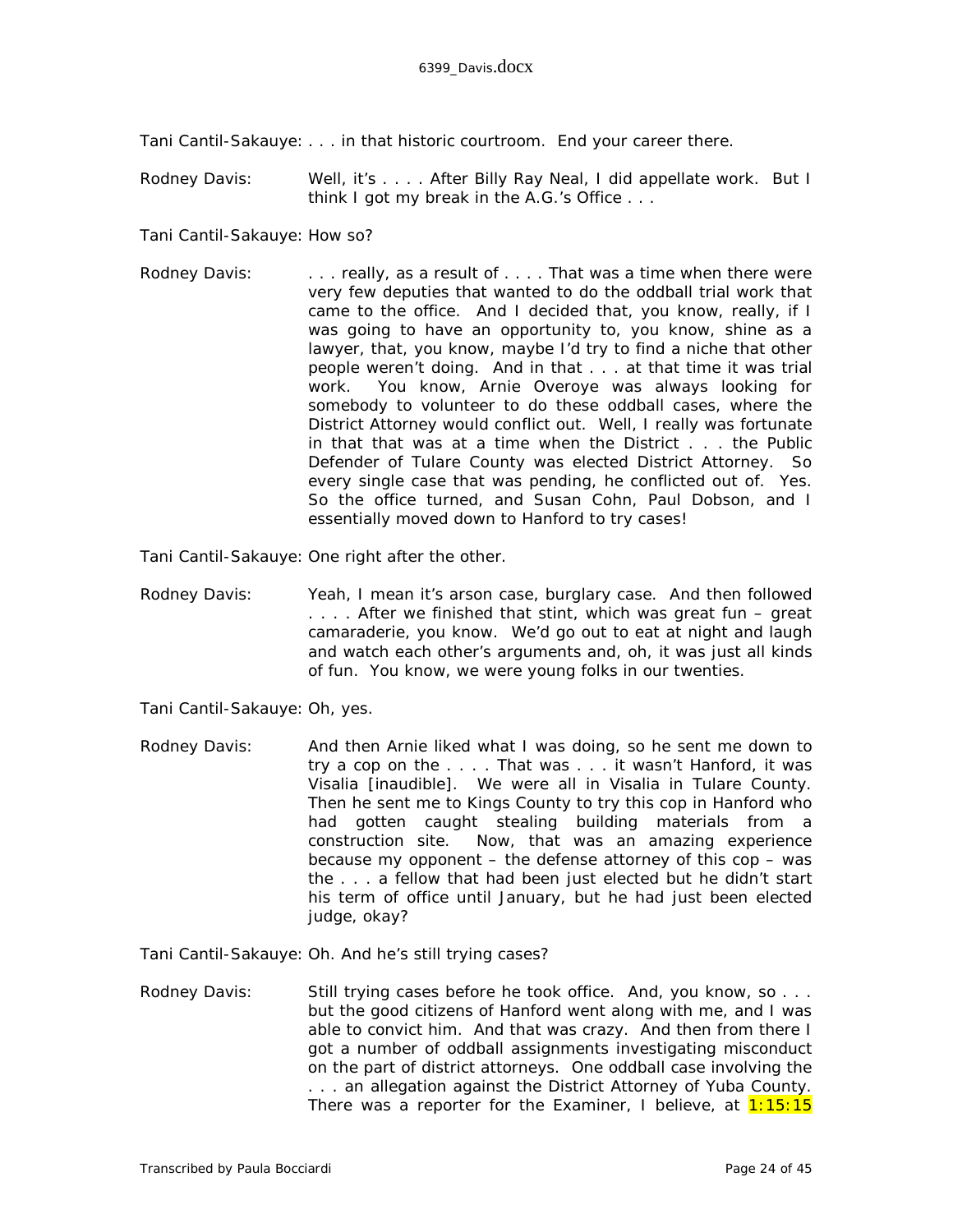the time – but not the *Chronicle* – that had gotten . . . gone up. And at that time, Marysville was the site of, you know, a lot of prostitution that prostitutes would service the agricultural workers. And this guy got picked up for soliciting an act of prostitution – this reporter. And then he went in and then he filed a complaint against the District Attorney, alleging that the District Attorney had offered to drop the charges if he would feature the District Attorney in an article in the Bay Area paper. And so I had to go up and investigate that. That was a break, I thought, because that came out pretty well.

And then I got another big break. And that is the District Attorney of Sierra County was appointed District Attorney of Lassen County. And so Sierra County had no District Attorney. And so Arnie sent me up there to be the Acting District Attorney of Sierra County.

Tani Cantil-Sakauye: How long were you the Acting District Attorney?

- Rodney Davis: About three months.
- Tani Cantil-Sakauye: Interesting.
- Rodney Davis: And so I went up to Sierra County in little Downieville, population 323. I'm sitting there. I've got one . . . two staff members, a secretary and a welfare investigator, who also does work as . . . handling the juvenile cases. And besides all the traffic cases and, you know, the penny ante misdemeanor stuff that I was handling, in through the door walks this fellow in what had to be, at the time, you know, a very expensive suit. He did not look like one of the folks that lived in Sierra County. And he tells me this tale of woe where he has been the victim of a swindle, he and his colleague. They were from Calabasas, a wealthy area of . . .

Tani Cantil-Sakauye: L.A.

Rodney Davis: . . . . . . L.A. It turns out to be a multimillion-dollar fraud involving gold mines in Sierra County, a casino in Vegas, mobile home parks in Arizona, and this . . . the lease of this big piece of property called Frico Ranch in Calaveras County. And so I'm listening to this thing as it fell in my lap. I mean, this is amazing, Tani. It involved . . . . This fraud involved, you know, the perpetrators leasing a plane and taking these investors on a junket down to Mexico and everything. And I said, "You know, you came to the right person." And I got on the phone to the agents at the Bureau of then-Investigation at DOJ, and they just were delighted to grab ahold of this thing.

Tani Cantil-Sakauye: Oh, and investigate it and unearth it?

Rodney Davis: Yes. So I put on this . . . you know, prosecuted these swindlers up in little Sierra County involving millions of dollars, 1:18:34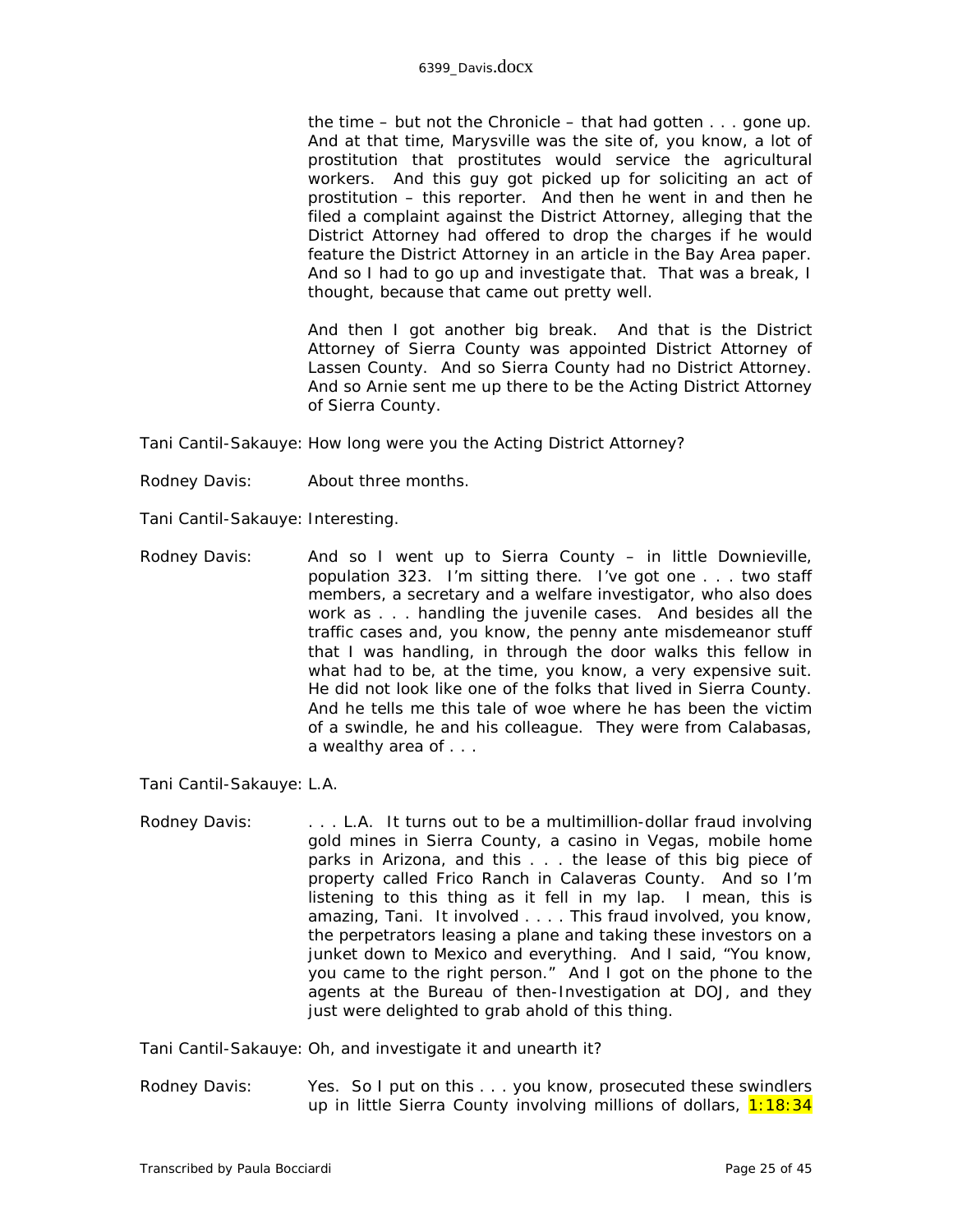these elaborate business schemes. It was just wonderful fun. You can imagine the charts that DOJ . . .

- Tani Cantil-Sakauye: Sure.
- Rodney Davis: . . . . . . put together for me.
- Tani Cantil-Sakauye: The great story. And you're from an office that has these resources to be able to put this on. If it had been . . .
- Rodney Davis: Exactly.
- Tani Cantil-Sakauye: . . . the Sierra County D.A., what would they have done with it, really?
- Rodney Davis: Really. And so all the lawyers were from out of town myself included. The judge that was specially sent in to try this case was Judge Patton out of Colusa County. Well, little Downieville has . . . had two motels and one restaurant: the St. James. And so this is how civilized things were. We would finish a day's worth of testimony, and then we would go back to our hotel rooms. The judge was staying at one motel; the defense attorneys and I were staying at another. And then Judge Patton and his wife would entertain all of us for cocktails on the balcony of the motel. And then we would all get together and walk down to the one restaurant – the St. James – and have dinner together.
- Tani Cantil-Sakauye: That is true collegiality. Just doing your work and doing it right and doing it professionally.
- Rodney Davis: Well, yeah. I'm taking too long, but the story . . . . At that point, I decided that I might . . . because I was . . . . I felt I was a pretty successful trial lawyer at the time, and so . . . .
- Tani Cantil-Sakauye: And versatile. And versatile, really, doing all different kinds of cases.
- Rodney Davis: Yeah, yeah. It was fun.
- Tani Cantil-Sakauye: Did you ever have a dangerous situation in a courtroom?
- Rodney Davis: I did, yeah. But that, really . . . when I was trying MediCal fraud cases. I . . . . Well, I got to MediCal fraud because Paul Dobson and I talked very seriously at that point of leaving the office and going into private practice. We shopped office furniture. And then soon I decided to take . . . . I had accumulated a lot of vacation, so I decided to take six weeks off and travel around Europe, which we did. When I got back, Marge Parker walked into my office and says . . . said, "Rod, you know, the Attorney General" – at that time Evelle Younger – "is starting up this fraud unit to prosecute medical providers in California. Would you be interested in heading up  $1:21:00$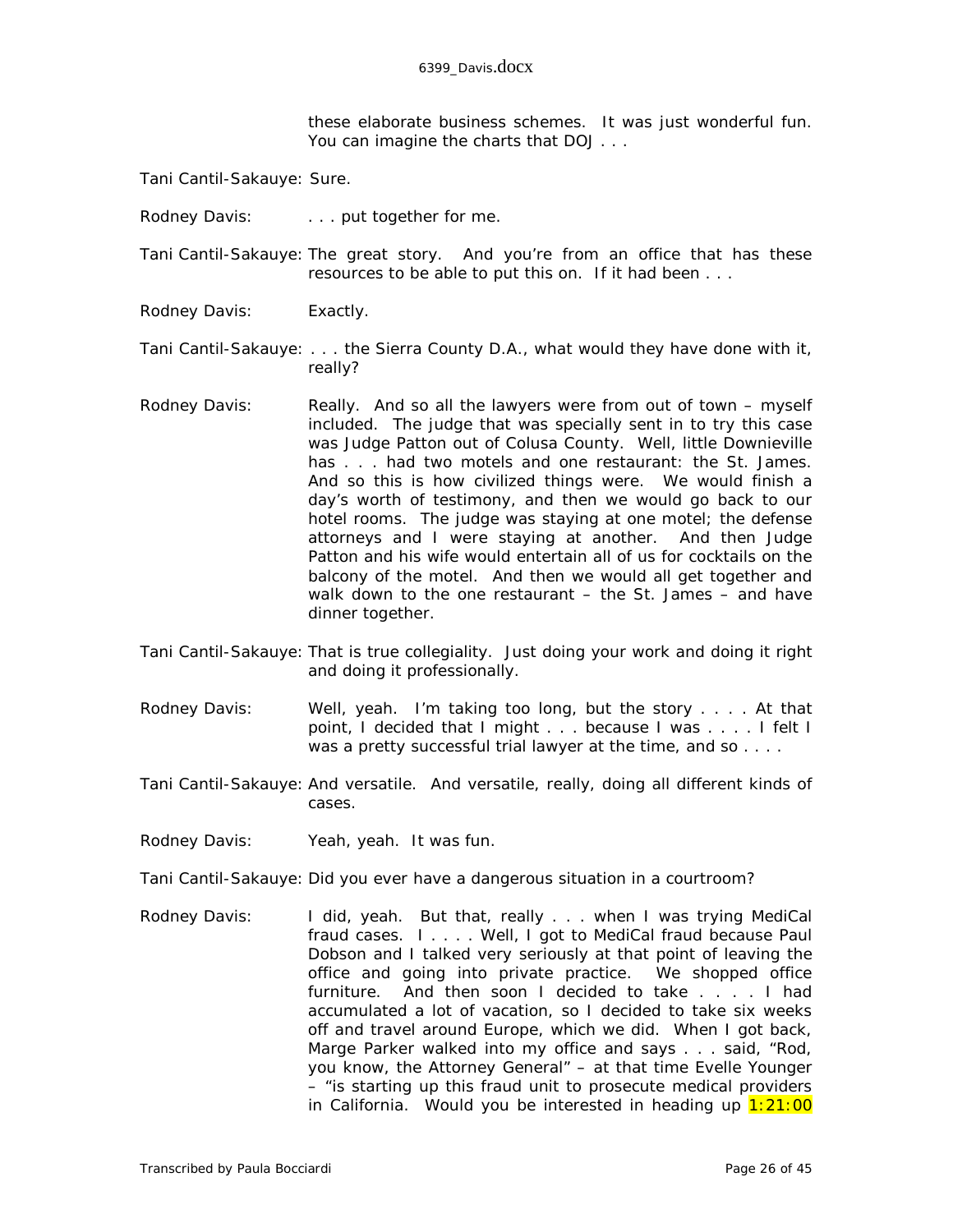the Sacramento regional office?" Otherwise, Dobson and I probably would have gone out.

Tani Cantil-Sakauye: Right. You'd be a big-name firm here downtown.

Rodney Davis: Yeah. So that was great. Janice Hayes was in charge of the San Francisco office. There were 90 investigators, auditors, and lawyers involved in the statewide operation. There was a regional office in San Diego – Rich Garske. Barry Sachs was . . . headed up the . . . . It wasn't Rich Garske; at first it was Rick Millar, and then it was . . . Barry Sax headed up the L.A. office. But what fun that was!

Tani Cantil-Sakauye: You're starting the MediCal Fraud Unit, right?

Rodney Davis: Yeah, yeah. Great fun.

Tani Cantil-Sakauye: It's a *huge* unit now.

Rodney Davis: You know, I had, you know, the bulk of counties up here, and I went around to introduce myself to all the District Attorneys to say I'd be trying these cases. I went to Alpine County – Markleeville – met with the D.A., and I made my pitch, and he said, "Rod, what's a medical provider?" I said, "Well, you know, a physician, a dentist, an ambulance company, a clinical lab." And he looks at me and he says, "We don't have any of those in Alpine County." So I said, "Well, I guess I won't be handling too many cases here in Alpine County." So, you know, that turned out to be great fun. I just tried some wonderful cases.

Tani Cantil-Sakauye: How many years?

Rodney Davis: From 1989 *[sic]* to 1983, when I was appointed to the bench. In 19 . . . . Janice Hayes left the San Francisco office to become . . . to go to work for the Crosby firm in Oakland. And so Marge asked – Marge Parker, who headed up the statewide operation – asked me to also be the supervisor of San Francisco. So I got more cases. I got to try cases in San Francisco and Santa Clara and, you know, all over the place. Wonderful stuff.

Tani Cantil-Sakauye: All trial work, then.

Rodney Davis: Yeah, yeah. And I had this staff of investigators and auditors, and it was really a "white hat" type of prosecution . . .

Tani Cantil-Sakauye: Absolutely.

Rodney Davis: . . . . . where these were wealthy people stealing from a program for the poor. I mean, you can really get behind that.

Tani Cantil-Sakauye: Yes. 1:23:25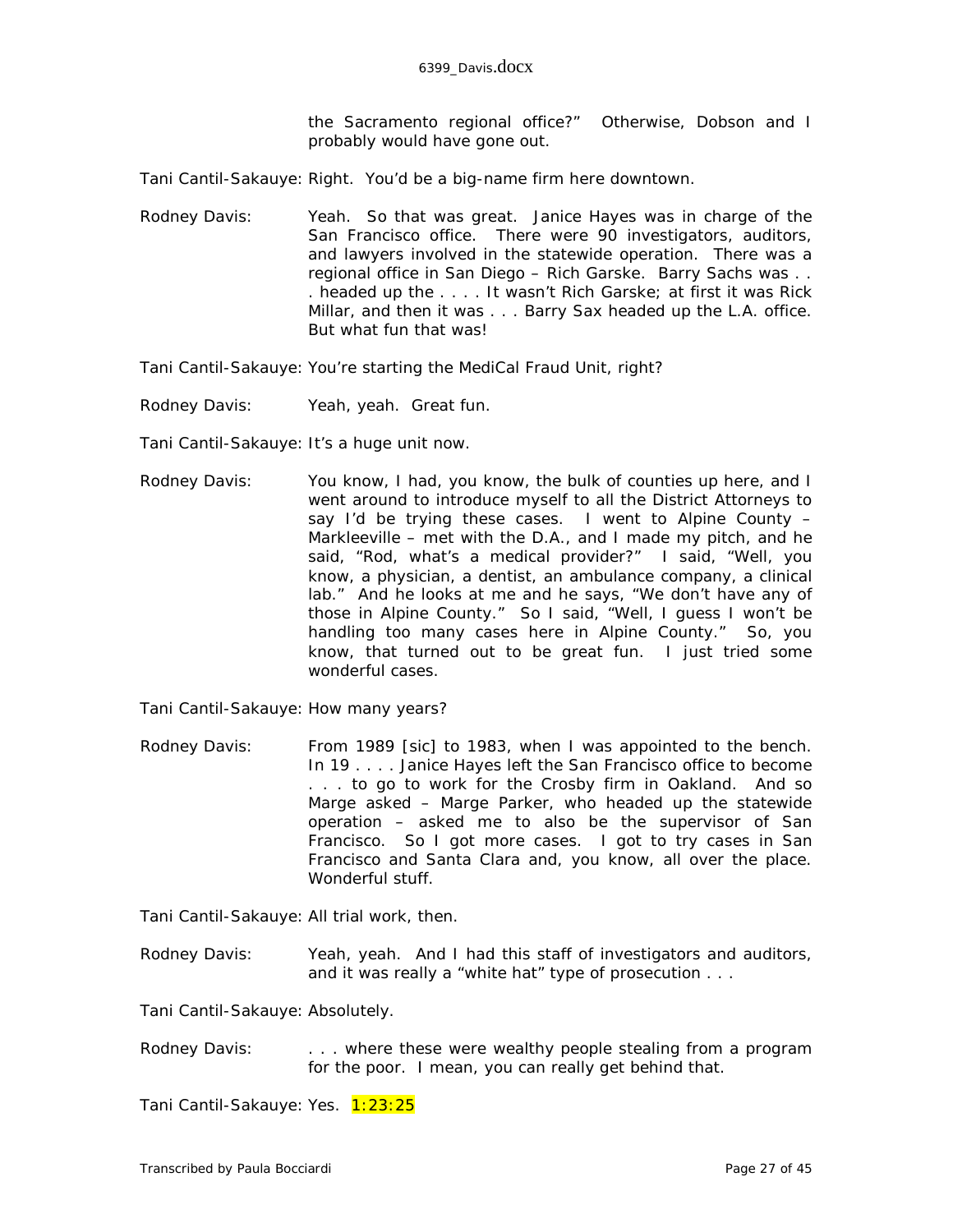Rodney Davis: So I was trying, you know, ambulance companies. It was right out of that movie *Mother, Jugs & Speed,* you know, billing the state for emergency services when they, you know, they were just funneling people to doctor's appointments. Clinical labs in San Francisco that were billing the state for, you know, laboratory work that was . . . just never occurred. I tried one dentist for billing us for extracting teeth and had the witness come in and smile; she still had the teeth.

Tani Cantil-Sakauye: Good stories.

Rodney Davis: I prosecuted a, you know, a psychiatrist in Santa Rosa for, you know, having intercourse with his patients and billing the state for psychotherapy. I mean, this is wonderful.

Tani Cantil-Sakauye: This is good stuff.

Rodney Davis: Yeah. I prosecuted one physician in Santa Cruz that was billing us for these, you know, very elaborate expensive medical procedures, and all he was doing was what turned out to be what he called "colonic therapy," which was . . . . You can get an idea what that was.

Tani Cantil-Sakauye: I understand the verb in there.

Rodney Davis: Yeah. So when I was trying that case in Santa Cruz, that was a rather harrowing experience. I was examining a witness in the Santa Cruz courtroom, and the . . . all of a sudden the judge ducked behind the bench and the court reporter started to scream, and I thought, "Geez, is it something I said?" I looked to my left and saw all this movement on the part of the jurors, and I saw the bailiff – who was sitting by the jurors – start to reach for his firearm. And the long and the short of it is, then there was a pause, somebody walked in to that courtroom, walked right behind me, put a loaded revolver to the back of my head – I didn't even know that he was doing this – and then he lowered the revolver, dropped it on the ground, and ran out of the courthouse. I don't know who this guy was.

Tani Cantil-Sakauye: They never caught him? They never . . . .

Rodney Davis: Never caught him. Have no clue.

Tani Cantil-Sakauye: Never anything that followed up on that, that gave a clue to explain that behavior?

Rodney Davis: Nothing at all.

Tani Cantil-Sakauye: How scary. 1:25:44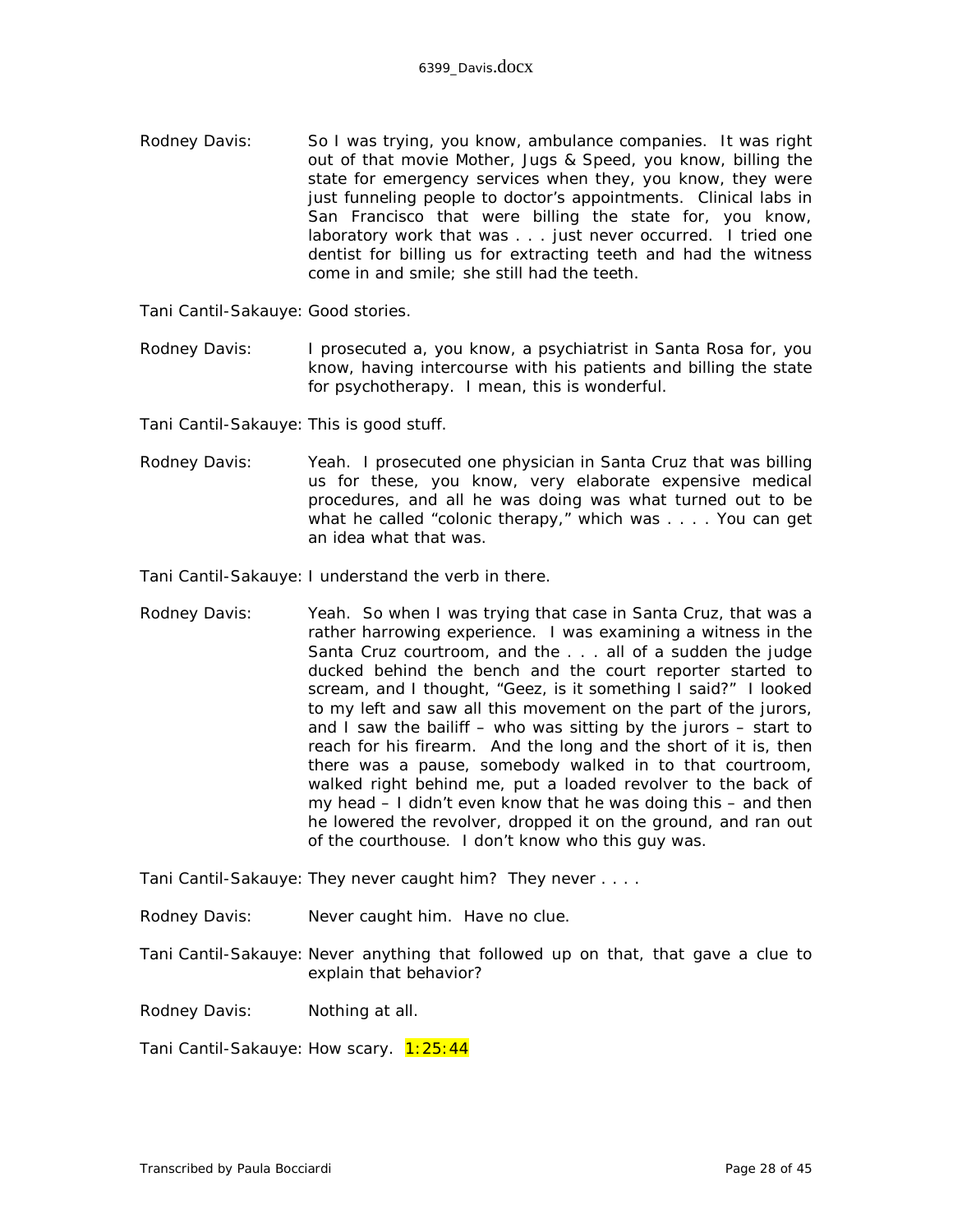Rodney Davis: So I went back to my hotel room that night and made my nightly call to my wife, and she goes, "Hi, Rod. Anything new happen today?" "Yeah."

Tani Cantil-Sakauye: Yeah.

- Rodney Davis: So....
- Tani Cantil-Sakauye: So it sounds like you could have stayed in MediCal fraud or at the A.G.'s Office for the remainder of your career.
- Rodney Davis: Well, you know, I was . . . . George Deukmejian was Attorney General during the . . . really the . . . most of my career with the MediCal Fraud Unit. And that was a break, because when we would file cases there would be a press release. Occasionally, you know, the Attorney General would actually appear. And so, you know, he knew the work that I was doing and he . . . you know, who I was and that sort of thing. And actually, you know, I had a connection with George Deukmejian in that my sister was his secretary when he was a senator. And I remember when I passed the bar, Senator Deukmejian, my sister, a young fellow that then George Deukmejian knew by the name of Ried, I think his name was – Michael Ried – he took us to lunch to celebrate passing the bar, so that was nice. You know, that was back in 1971, and then he became Attorney General in – what was it – 1980, maybe?

Tani Cantil-Sakauye: Oh, you mean Governor?

- Rodney Davis: No, this was when he was Attorney . . . first . . .
- Tani Cantil-Sakauye: First Attorney General?
- Rodney Davis: . . . . . Attorney General.
- Tani Cantil-Sakauye: When was he . . . . I thought he was . . . . Yeah, maybe '80, because he was Governor mid-'80s. Early to mid '80s.
- Rodney Davis: Yeah. So I think he was elected Governor in, what, '82 maybe?
- Tani Cantil-Sakauye: That's what I was going to say.
- Rodney Davis: So maybe it was '78 that he was . . .
- Tani Cantil-Sakauye: Senator?
- Rodney Davis: . . . . . . elected Attorney General.
- Tani Cantil-Sakauye: So when he was elected Attorney General and you worked under the MediCal unit for him, then he became Governor.
- Rodney Davis: He became Governor, and then John Van De Kamp became Attorney General and immediately asked Marge Parker 1:27:59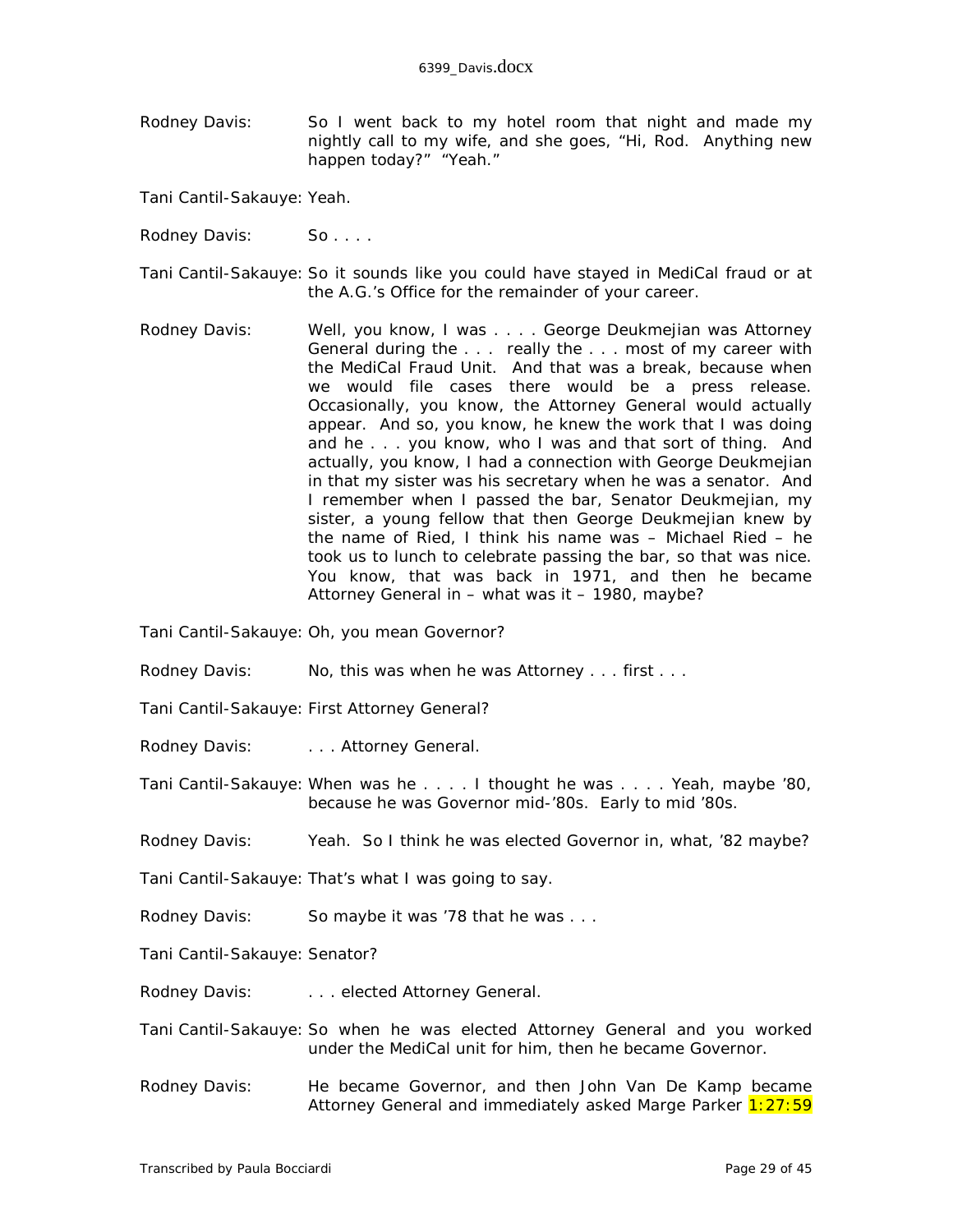to resign as head of the MediCal Fraud Unit. And so then he – Van De Kamp – you know, started interviewing people for the job to replace Marge Parker as statewide chief of the MediCal Fraud Unit. And so Van De Kamp selected me, and that's when I became chief of the MediCal Fraud Unit. But at the same time – probably taking way too long – but it was an interesting situation. George Deukmejian was elected Governor, right? And that was unexpected, as you'll recall, right?

Tani Cantil-Sakauye: Yes, I do know that.

Rodney Davis: And then Governor Jerry Brown, you know, did this very controversial thing of filling every single judicial vacancy in the state at the last moment without, you know, any of those people going through the JNE Commission. A lot of them were controversial people.

Tani Cantil-Sakauye: "Midnight appointee" stories.

Rodney Davis: Right. So in Sacramento County, the midnight appointees were John Lewis, professor at McGeorge; Ron Robie, our colleague, right, who was then Brown's Director of the Department of Water Resources; Mike Ullman, who was the chief consultant for the Assembly Criminal Justice Committee – you know, Darth Vader to any prosecutor; Alice Lytle, you know, who was heading up, I think, one of the housing departments over for the Governor's Office; and – I'm trying to think – Barry Loncke had recently been appointed. But those were the brand-new judges who came on board at midnight that January. Well, Allen Fields – you know, a very loyal Republican – decided to run for an open seat. He was a municipal court judge. There was an opening on the superior court. Allen ran for it unopposed, was elected in June, and Governor Brown's appointments secretary, Tony Kline, now Associate Justice Tony Kline, calls Allen and says, "Congratulations, Allen," you know, "the Governor would like to elevate you to the superior court so that you can start early rather than taking your position in January, so you can . . . so we can get the appointment to the municipal court and you can start pulling down superior court salary and responsibilities." And that was frequent; that was just the way things worked. Well, Allen – not caring for Governor Brown – said, "No, I'm not going to take it."

Tani Cantil-Sakauye: I didn't know this story.

Rodney Davis: "I'll wait until January." Isn't that great?

Tani Cantil-Sakauye: That's a great story.

Rodney Davis: So I got wind of this. Allen sat there in municipal court for six months in order to give the next governor the appointment. So I got wind of the fact that when George Deukmejian took office, that there was one vacancy  $\dots$  1:31:32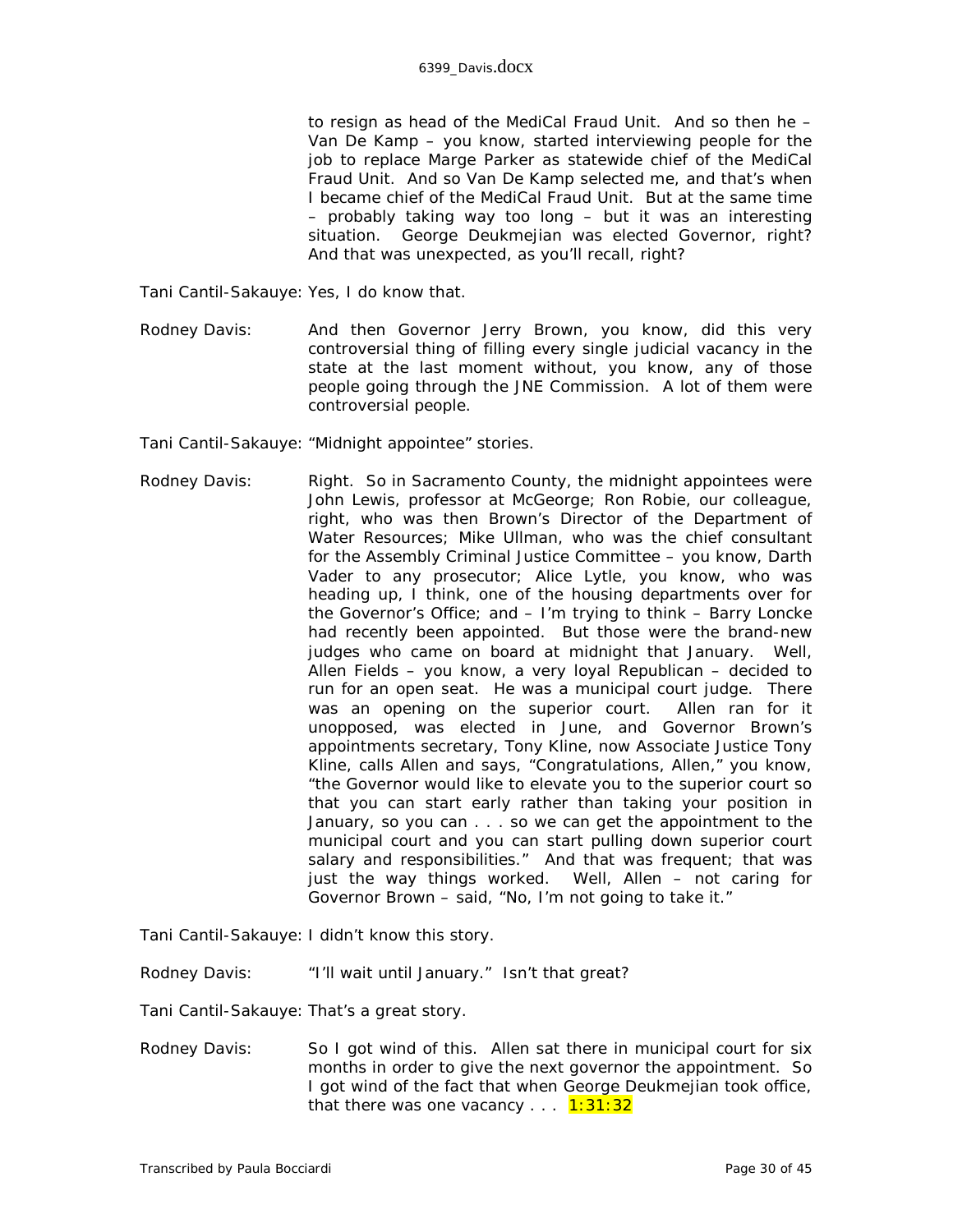Tani Cantil-Sakauye: This is smart.

Rodney Davis: . . . . that he had. So I said, "What the heck." You know, I applied for the position and, you know, due to a number of circumstances – not the least of which is my prior connection with the Governor, my sister Karen's association with him, and very importantly, my mom's long history with the Governor – I definitely, you know, was up there in terms of his attention. Mike Franchetti was in on those initial, you know, appointments. Rod Blonien was one of his . . . . Marvin Baxter – now a, you know, a . . .

Tani Cantil-Sakauye: Supreme Court. Cal Supreme Court.

- Rodney Davis: . . . . . Supreme Court justice was the appointments secretary. I remember going in and interviewing with Marv.
- Tani Cantil-Sakauye: Now, how many years had you been a lawyer at this point in time?
- Rodney Davis: It was nine years.
- Tani Cantil-Sakauye: All right.
- Rodney Davis: And so when Deukmejian made the announcement of his initial judicial appointments in July, he had accumulated seven in these oddball circumstances, through deaths and retirements and Allen Fields. And so I was one of the first seven appointments, including Dan Kremer, who later became Presiding Justice of the – what –  $4^{th}$  DCA . . .

Tani Cantil-Sakauye: I think so.

Rodney Davis: . . . . in San Diego. And, you know, Dan was John Van De Kamp's head of the Criminal Division when he was appointed.

Tani Cantil-Sakauye: Oh, I didn't know that.

- Rodney Davis: And he was appointed to the superior court, and then later to the Court of Appeal.
- Tani Cantil-Sakauye: Because in those days, to get to superior court, you had . . . you needed 10 years, but to get to muni court you needed six.
- Rodney Davis: Five.

Tani Cantil-Sakauye: Five? Yeah. Five.

Rodney Davis: So when I got to the municipal court, you know, I was 34 years old.

Tani Cantil-Sakauye: I remember your years at the municipal court. 1:33:27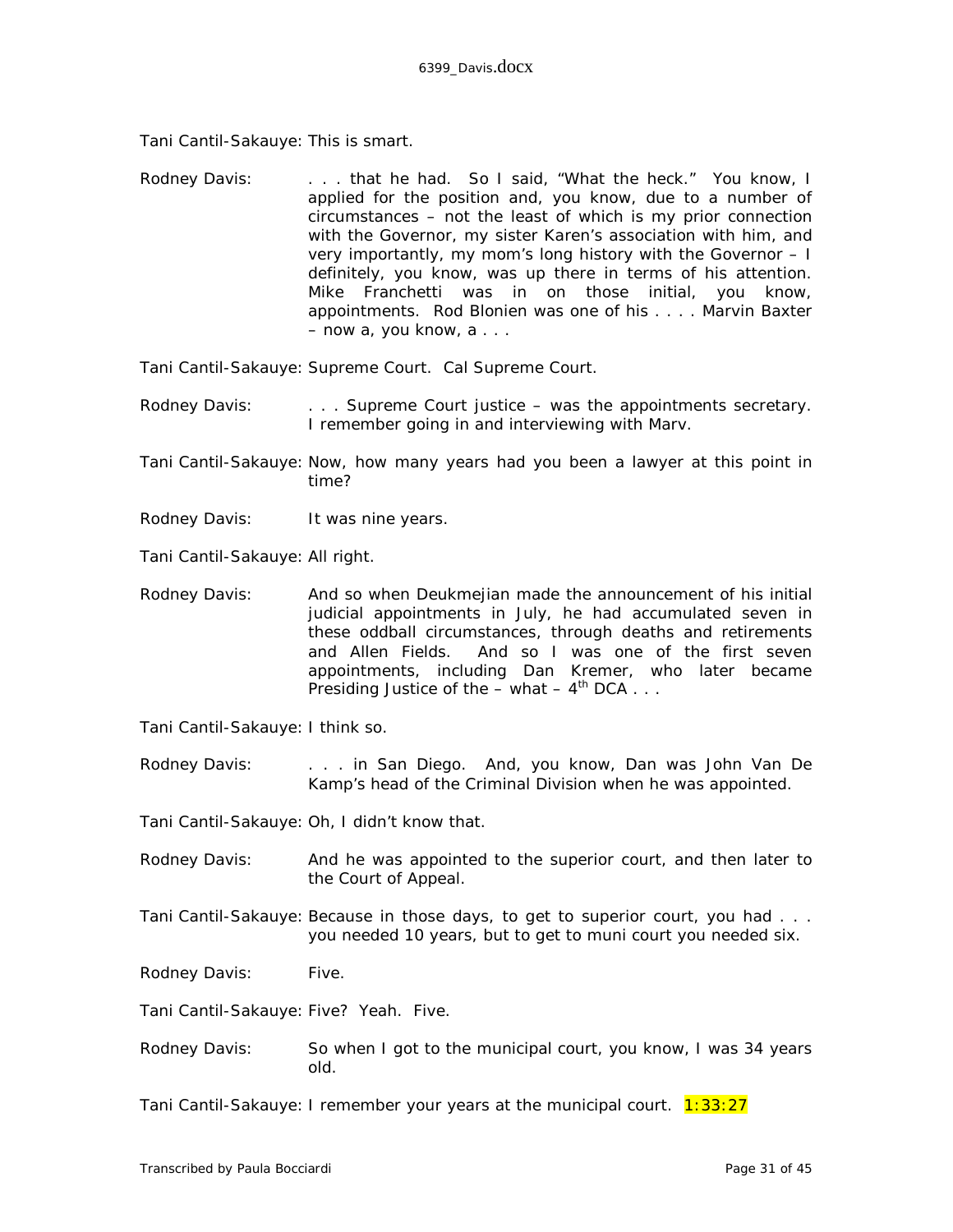- Rodney Davis: Well, you know, my . . . one of my first cases that I handled as a judge in the municipal court, I walked . . . . Here's a great story about Earl Warren, Jr. There was a judge on the Sacramento Municipal Court that ran . . . sat on assignment for the in-custody traffic and nontraffic misdemeanors. The arraignment . . . . It was an arraignment and a sentencing calendar. You know who I 'm talking about, in old Department A.
- Tani Cantil-Sakauye: Oh, yes.
- Rodney Davis: You know, it was a . . . . You know, it was one of these . . . . You'd have 200 to 300 people coming through for arraignment or a plea in sentencing on everything from urinating in the park to prostitution to in-custody traffic to, you know, graffiti and this sort of thing. And, you know, he was quite controversial, but he had been there forever. And nobody had the chutzpah to make him move out of that department, despite the fact that there were just constant complaints and, you know, his conduct down there did not reflect well on the court. And we had some pretty tough characters as presiding judge of the municipal court: Roger Warren; Ed Garcia – you know, former chief deputy district attorney and later federal district court judge. None of those fellows had the chutzpah . . .

Tani Cantil-Sakauye: To remove?

Rodney Davis: . . . . to remove him out of that department. And sent . . . . Who comes along but, you know, the mild-mannered, weak – not weak – mild-mannered but very even-tempered Earl Warren, Jr. Finally gets a chance to become presiding judge. Earl tells Art he's got to leave.

Tani Cantil-Sakauye: Earl does it.

Rodney Davis: Yeah. I mean, can you believe it? All those other . . . . Well, the long and the short of it is, Earl Warren then turns to brandnew rookie Rod Davis and says, "Go down; you're going to take over Department A." So I go down there, and I walk in that back door in the basement, and my clerk Diane Amerson's there, and I say, "Hi," and she goes, "You better sit down." And I said, "Why?" and she said, "The courtroom is full of people and cameras."

Tani Cantil-Sakauye: Cameras?

Rodney Davis: Television cameras. And I said, "Why?" and she said, "Grandmothers For Peace yesterday sat down in protest and blocked the entrance to Mather Air Force Base and were arrested, and they want you to sentence them to jail over Mother's Day weekend." So.... 1:36:27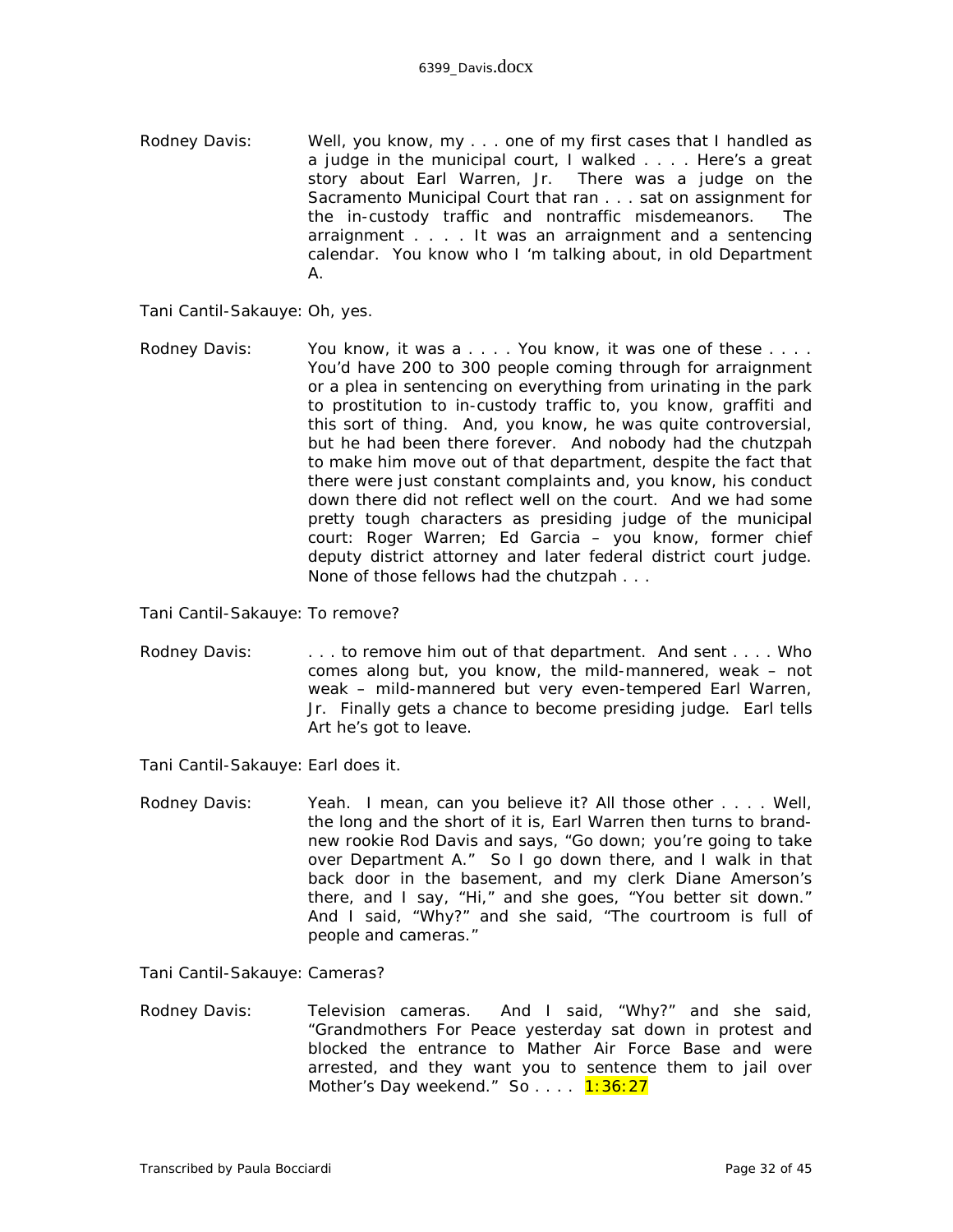Tani Cantil-Sakauye: You have a way of making an entrance in courts.

Rodney Davis: Oh, lord. So, you know, I go in there, you know, and can just see the headlines. So they were a bit disappointed in that I sentenced them to community service for Meals on Wheels.

Tani Cantil-Sakauye: Didn't give them their day in the press?

- Rodney Davis: No, no. So....
- Tani Cantil-Sakauye: Well, you were on muni court for a number . . . for about two to three years?
- Rodney Davis: Year and a half.

Tani Cantil-Sakauye: A year and a half.

- Rodney Davis: And Marvin Baxter called me and said, "The Governor would like to elevate you to the superior court." I said, "Thank you. I would love that, but I don't have 10 years of practice in yet."
- Tani Cantil-Sakauye: Oh, I thought they might have . . . . Nine plus . . . . Okay, you didn't have 10 years in yet.
- Rodney Davis: Right. So I said, "Well, I'll call you back in a few months." So after that – after I got my 10 years in – I applied for elevation, and . . . .
- Tani Cantil-Sakauye: And you were on the superior court for how many years?
- Rodney Davis: Three and a half.
- Tani Cantil-Sakauye: Three and a half years? So a total of five years . . .
- Rodney Davis: Five total, yeah.
- Tani Cantil-Sakauye: . . . in the trial courts. And any memorable times in superior court?
- Rodney Davis: Oh, yeah, yeah. I had a death case capital case that was, you know, certainly very formative. And so I actually had the opportunity, during my career, to sit on a capital case as a trial judge as well as a capital case sitting on assignment with the California Supreme Court.
- Tani Cantil-Sakauye: Oh, I did not know that. So this is . . . . After superior court, then, you are appointed . . . nominated, appointed, and confirmed to the Court of Appeal. What year is that?

Rodney Davis: 1989.

Tani Cantil-Sakauye: And who were your colleagues at that time? 1:38:34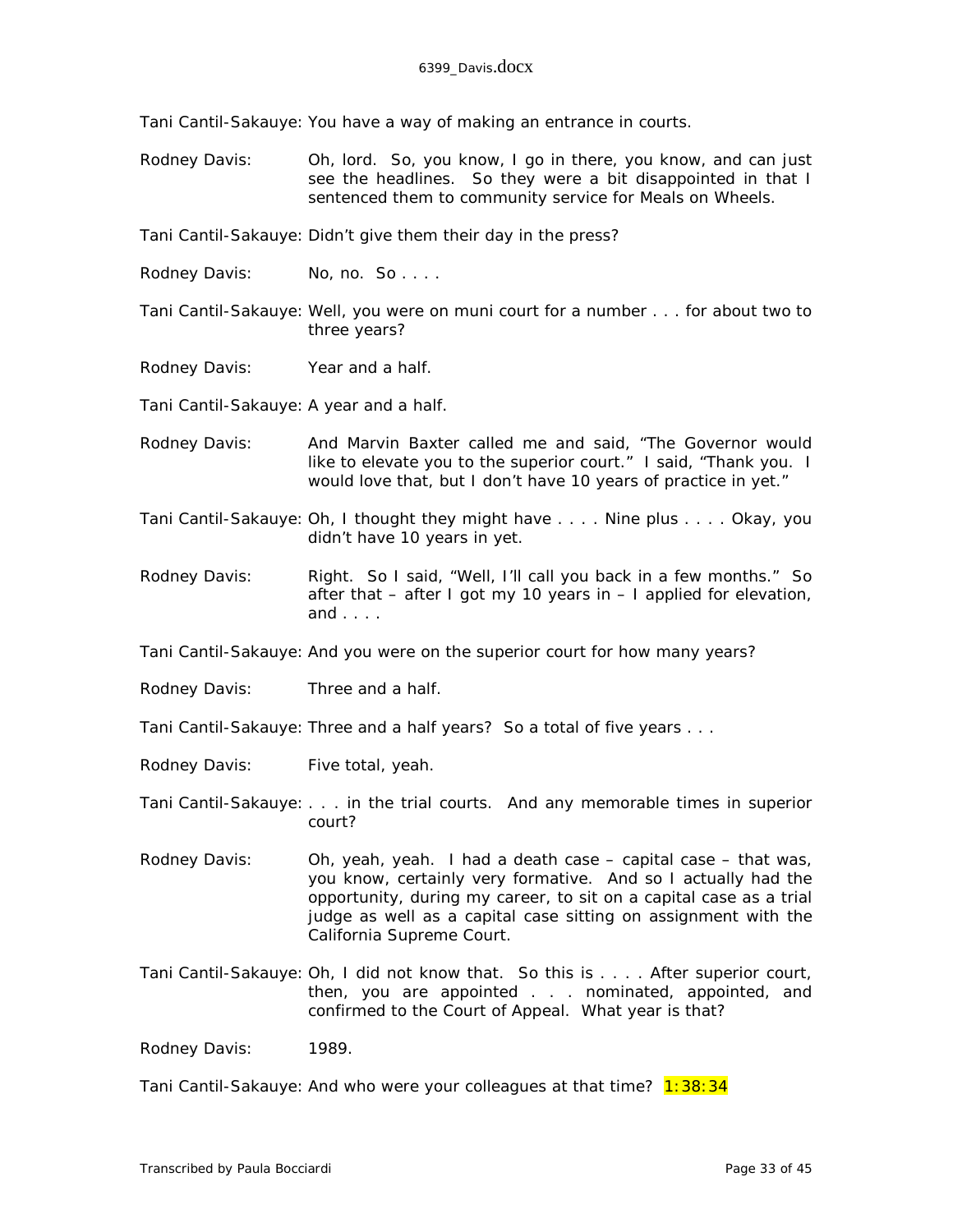Rodney Davis: Art Scotland and I were appointed together.

Tani Cantil-Sakauye: Oh, I did not know that.

Rodney Davis: But I have to take a break.

Tani Cantil-Sakauye: Okay.

David Knight: We are ready.

Tani Cantil-Sakauye: Tell me about your time on the Court of Appeal.

Rodney Davis: Well, I, you know, I.... My first exposure to the Court of Appeal as a justice was as a pro tem justice when I was . . . shortly after the . . . I was elevated to the superior court. That was at a time when then–Chief Justice Rose Bird was having trial judges sit on short assignments in the Court of Appeal.

Tani Cantil-Sakauye: Oh, interesting.

Rodney Davis: And so her office called and asked whether I'd like to do that. I think it was three months.

Tani Cantil-Sakauye: A three-month assignment?

Rodney Davis: Uh huh. And so I was ready. What I had just . . . I had been sitting . . . . I did a couple of . . . . I was sitting as a family law judge, which was a rich, wonderful experience. And then John Sapunor, who was the presiding judge at the time, asked me to go up in the dead of winter, which I did, and try a murder case up in Oroville, in which the son of the chief bailiff was the defendant. And, you know, that was a grueling case. It was a terrible, ugly case in which the fellow actually killed this woman by driving over her body, as she was passed out drunk, from head to toe – literally from that direction, from the top of her head all the way down to her toe. But, you know, it was difficult for everybody because, you know, he was a young man with an impeccable military record and it was sad. So I was ready to tap it down a little bit at that time.

> So the opportunity to go over to the Court of Appeal for three months appealed to me. So I did, and that was wonderful. That was at a time when the Court of Appeal operated a cold bench. What I mean by that was that there was not a tentative decision going into oral argument. What you did is, the research attorney that was assigned to work up the case for a justice would do so, and then you would meet the day before oral argument – the panel that you were on – and then you would brief the other two panel members on what the case was about orally, right there in the senior justice's chambers. And you would just kind of kick it around, like we would at a writ conference, and decide what we would likely do. And then we would go into oral argument and, you know, have our  $1:41:49$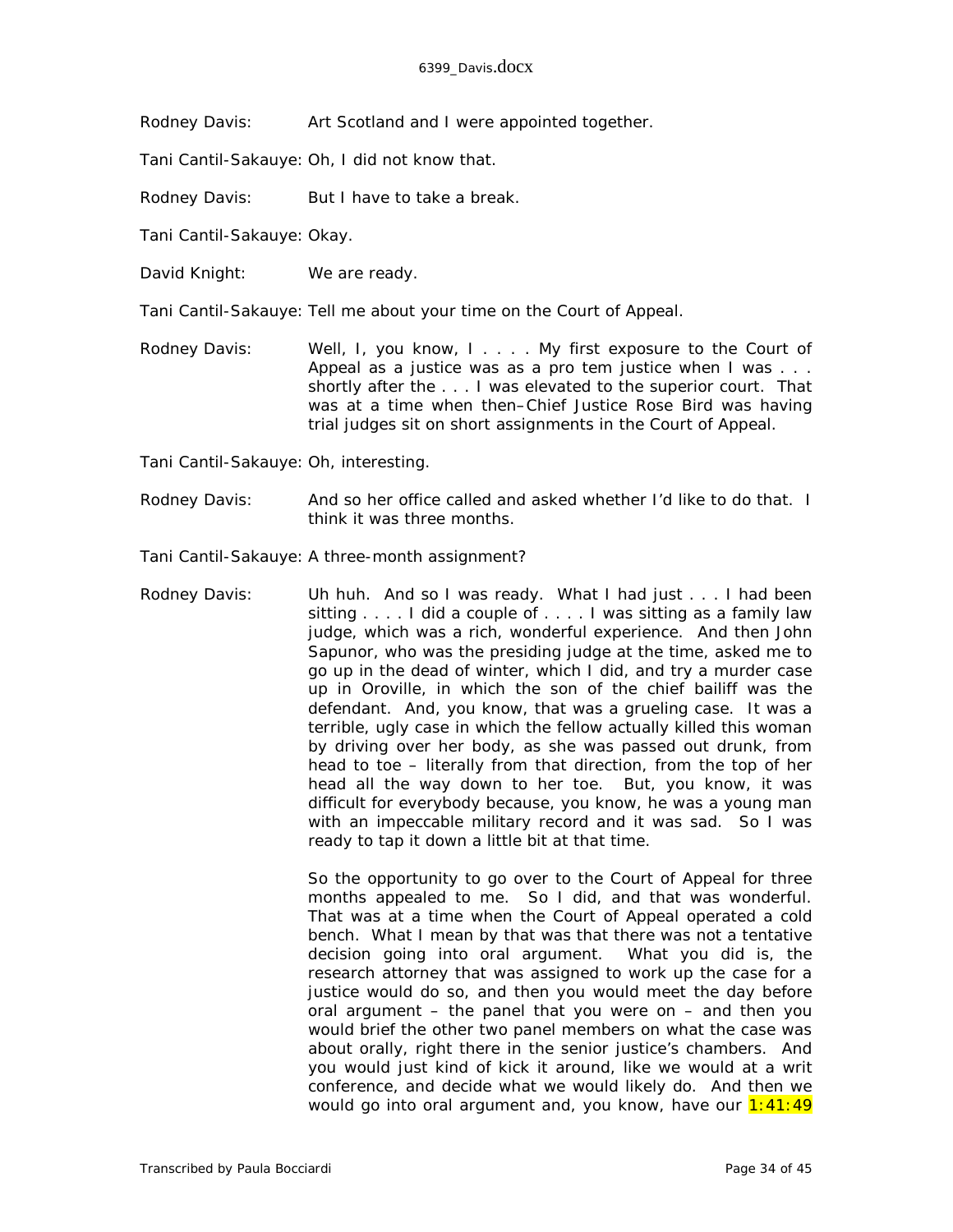oral argument. Then you would come out and then you would actually craft an opinion and circulate it and get it signed off.

- Tani Cantil-Sakauye: That sounds overwhelming, for cases . . . when you have multiple cases coming on and no clear depth of what you might be dealing with?
- Rodney Davis: It was not very satisfactory. The ....
- Tani Cantil-Sakauye: So three months of that experience.
- Rodney Davis: Yeah. The questioning of the lawyers was pretty superficial, because with the exception of the authoring justice – who, you know, had more of a grasp of what was going on – the other two justices really didn't . . . . All they were going on was if they got a chance to look over the briefs and what the authoring judge was . . . you know, kind of had informed them of. So I did that for three months and had an opportunity to get to know the justices at the time. So that was my first experience at the Court of Appeal. I had no intention on going to the Court of Appeal. I was having a wonderful time on the superior court. It was so . . . . Well, you know how it is. It's just high drama every day. At that time, they . . . all the criminal cases were divided up between two departments initially. And Department 1 and 2, it was Jim Morris, one of my dear friends, was in Department 2; I was in Department 1. So we handled all the superior court arraignments, all the pretrial motions, all the pleas at that particular point in time, all the sentencings off the pleas. And then you drew a trial in the afternoon. That's the way it worked. So it was . . . .
- Tani Cantil-Sakauye: You had a good mixture.
- Rodney Davis: You know, you'd . . . . I'd walk in every morning and you were a prosecutor; you know how this was – I'd walk in, there would be . . . the place would be crawling with lawyers, all trying to get your attention. You know, you'd bring them in to the chambers, the place was jammed full of people; you know, it was very, very stimulating. And, you know, I loved it. You know, I had some wonderful lawyers try cases before me. That capital case, I . . . it, you know, had some wonderful lawyers that were a part of that. And I.... Fred Schroeder...

Tani Cantil-Sakauye: Yes, yes.

Rodney Davis: . . . . . was the prosecutor.

Tani Cantil-Sakauye: Good attorney.

Rodney Davis: And Clyde Blackmon was the defense attorney. Marvelous stuff. They . . . . You know, it was the best that the region had to offer in terms of trying a case. And so I didn't even  $1:44:37$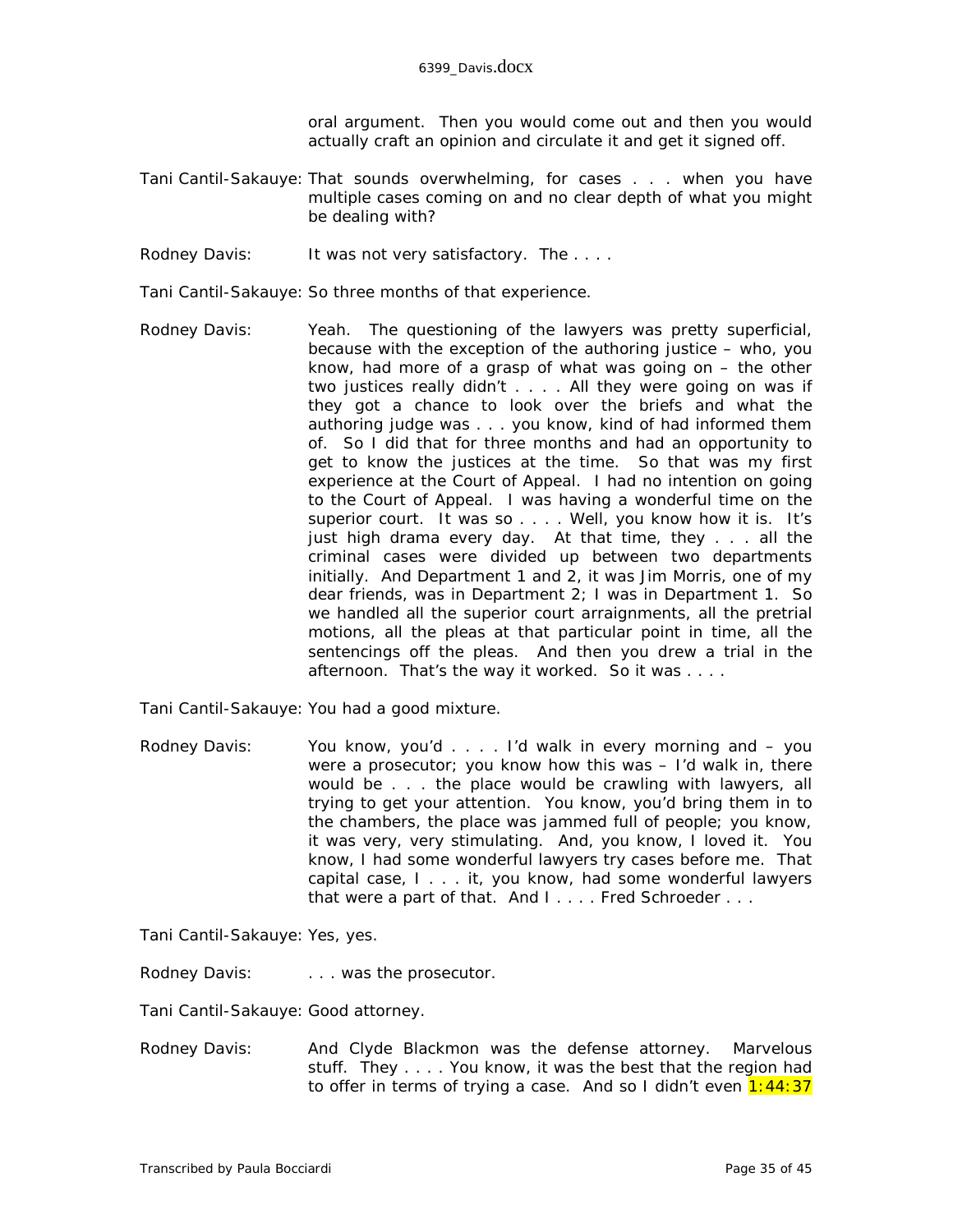think about applying for these two positions at the Court of Appeal that had been . . . . They were new positions.

Tani Cantil-Sakauye: Oh, newly created.

Rodney Davis: Governor Deukmejian . . . . You know, it had been like two years and . . . or longer and he had let those positions go because, you know, nobody thought they were particularly needed. And Claire Cooper, who was the legal writer for the *Sacramento Bee* . . .

Tani Cantil-Sakauye: Yes.

Rodney Davis: . . . . decided to do a story on these two positions - the fact that they had been left vacant for so many years. And then she speculated in her article on, you know, who was a likely person to fill those spots. And I was shocked, because she named me! And so then I thought, well . . . . I got it in my head, well, you know, these opportunities don't come along very often. And that's why I went ahead and applied. And that's . . . . Flanigan was the appointments secretary at that time when I went in for my interview. Looking back, I'm sure at those two interviews – first with Marv Baxter and then with Flanigan – I had to be so stiff. At the time, you know, I was still a relatively young guy; I wasn't even 40 years old at the time.

Tani Cantil-Sakauye: Is that right, when you went to the Court of Appeal?

- Rodney Davis: Yeah.
- Tani Cantil-Sakauye: I would . . . . My experience is, those . . . all those interviews are always stiff!
- Rodney Davis: So that's . . . That was . . . Art Scotland and I were appointed together.

Tani Cantil-Sakauye: Together.

Rodney Davis: And, you know, that was good. The justices at the time were Keith Sparks – I'm just going in my head where their offices were. Keith Sparks and Hugh Evans. Bob Puglia was the presiding justice. And it was Fred Marler, Cole Blease, Rick Sims. And Art and I. And then Bert Janes was handling the settlements. And that . . . . By the time I got . . . . When I was appointed to the Court of Appeal, the court had just adopted the hot bench.

Tani Cantil-Sakauye: Oh, all right, the process.

Rodney Davis: Yes, it's the way that opinions were crafted and presented, you know, changed to what it is today.

Tani Cantil-Sakauye: An improvement in your mind, yes? 1:47:10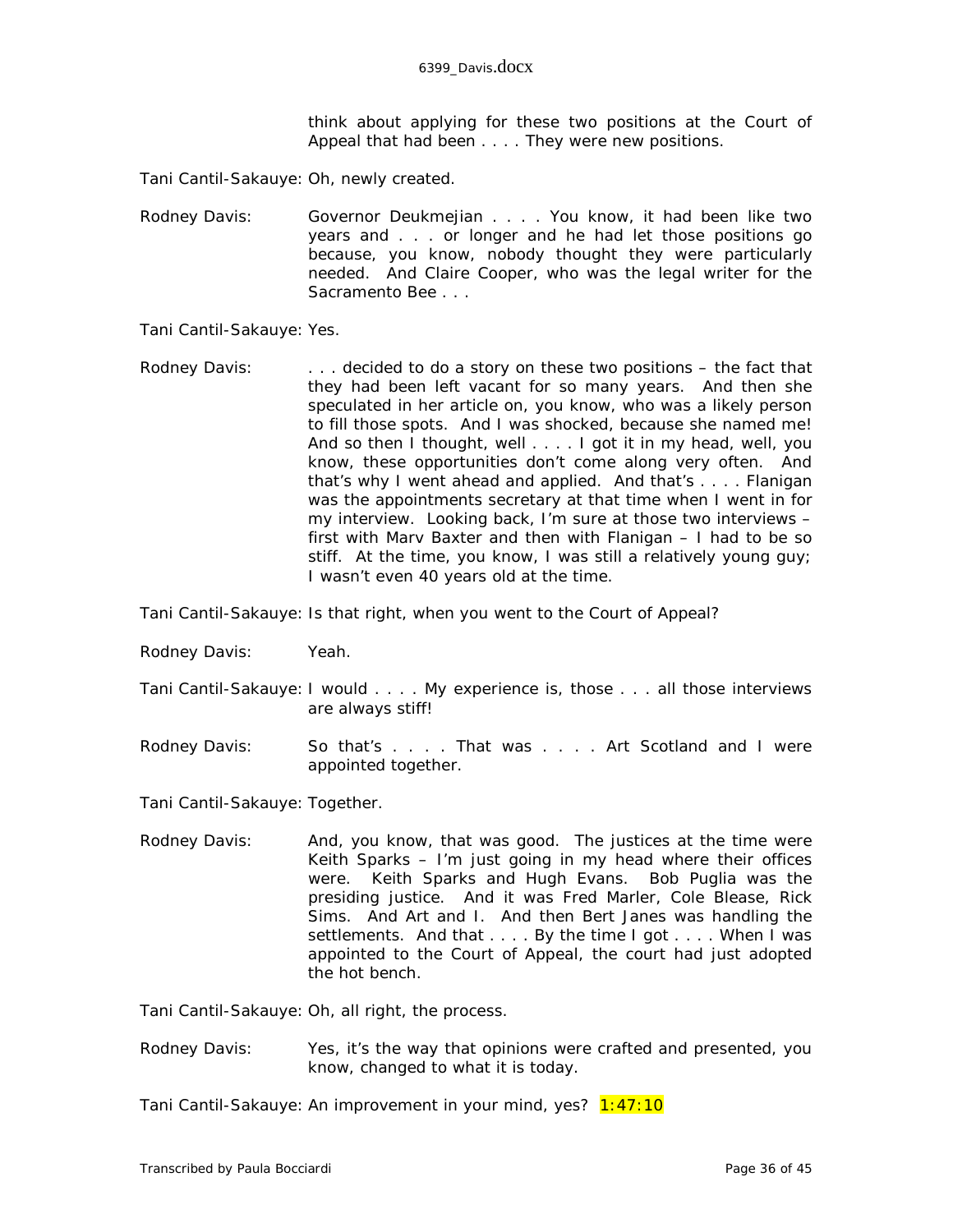- Rodney Davis: Certainly in terms of the quality of the oral argument and what we got out of it, I think it was clearly an improvement.
- Tani Cantil-Sakauye: Now, you spent the bulk of your professional career, then, really at the Court of Appeal, because  $20 - if$  my math is correct, which it hasn't been – but 20 years on the Court of Appeal?
- Rodney Davis: That's right.
- Tani Cantil-Sakauye: And can you tell me about how you evolved professionally, or any . . . .
- Rodney Davis: Oh, my gosh, I forgot Frances Carr was also on the court.
- Tani Cantil-Sakauye: There you go. That's right!
- Rodney Davis: Yes.
- Tani Cantil-Sakauye: The lone woman for many, many years.
- Rodney Davis: Yes. Formidable. Yeah. So I.... You know, that was .... I remember sitting in those writ conferences and watching Bob Puglia, who had a photographic memory of case citations.
- Tani Cantil-Sakauye: Incredible.
- Rodney Davis: You know, we would be sitting there in that writ conference, and he would go, "You know, I think that is disposed of by *People v. Cantil* at 54 Cal.App.3d, I think the . . . I think it's around 1158?"
- Tani Cantil-Sakauye: That's formidable.
- Rodney Davis: So we would walk over and pull this thing down, and sure enough. Sometimes he'd even get the jump cite. You know, that was, you know, kind of a sobering experience, being on a panel with Bob.

Tani Cantil-Sakauye: Sounds like it.

Rodney Davis: Yeah. Those were . . . . You know, people like Cole Blease were a lot less mellow than he is now.

Tani Cantil-Sakauye: I understand.

Rodney Davis: And so, like I shared with you earlier, we . . . . you know, I got the justices up. Frances wouldn't play, but the rest of us would play cards during the noon hours once a week, 'cause you know, it's . . . . You know how the Court of Appeal is. You can go for weeks without seeing a colleague. 1:49:07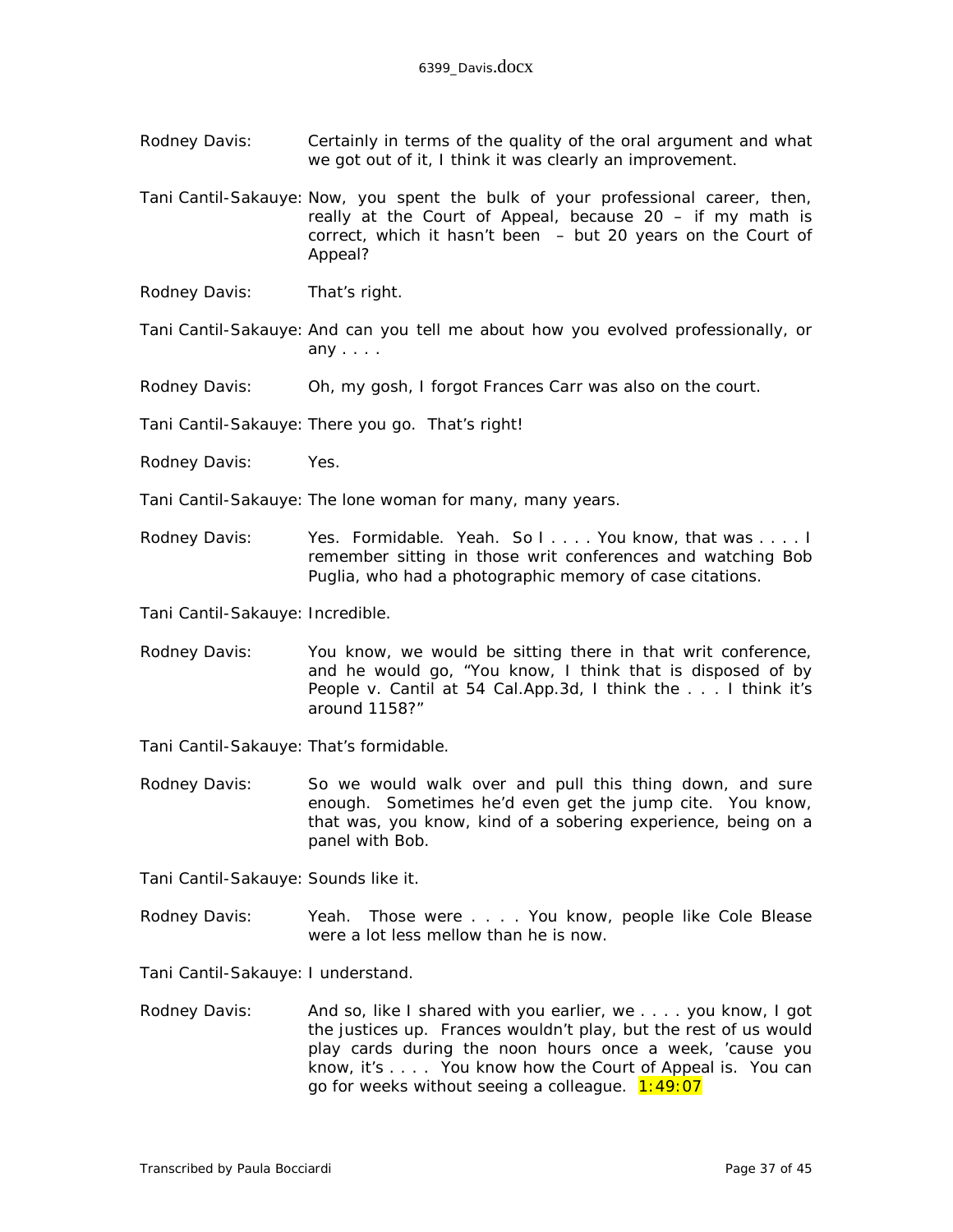- Tani Cantil-Sakauye: Well, yes, and you came from the trial court. And you came from, it sounds like, a very stimulating controlled chaotic assignment, where you see many, many people a day and you make many, many decisions. And you wear your robe every day. How was it like making the adjustment to the Court of Appeal?
- Rodney Davis: I thought I had made a mistake. I really did. For the first year in, year and a half, I thought . . . . Although there are times when the nature of the case is so intellectually intriguing that the time just flies by – all of a sudden, you know, it's 5, 6:00 at night and you go, "Did I just come here today? When did I get to work?" But, you know, realistically those cases, you know, are few and far between. A lot of the work at the Court of Appeal is . . . . You know, you see the same issues again and again. There is, you know, very little human contact anywhere near what the trial court was. And, you know, after coming in – out of such a stimulating environment – I thought, "Well," you know, "Is this really going to make me happy over the long haul?" 'Cause, you know, I was still relatively young. I remember coming home, around the dinner table, and, you know, my family would just roar at some of the stories from the trial court that I would share. You know, things like . . . that . . . you know, the lawyer  $-$  very prominent lawyer in town  $-$  that wanted me to step down his spousal support, despite the fact that he had entered into a marital settlement agreement that said that his wife's spousal support was, say, \$10,000 a month, and it would step down considerably to \$5,000 if she lived with a man for more than 90 *consecutive* days. Well, you can see what happened there. On the  $85<sup>th</sup>$  day, her boyfriend would move out. And so he was complaining that she wasn't adhering to the spirit of the agreement. So these were fun, hilarious stories. Then I was suddenly coming home to my family and telling about my fascinating case involving a challenge to unitary taxation. And I remember my little . . . my then-young son going, "Dad, do you really *like* what you do?" Well, I'm sure this happens to many, many Court of Appeal justices. After about the first year and a half, you suddenly realize that from a lawyer's point of view, this is the greatest job on the planet. Right?

Tani Cantil-Sakauye: Yes. It . . . . Yes.

Rodney Davis: You settle in, you develop an interest in particular kind of, you know, threads of legal analysis and subject matter, and then you have an opportunity to get involved with kind of the . . . some of the administrative aspects of running the huge California judiciary, which I had an opportunity to do. And that was, you know . . . . So for the past 18 years, certainly, I've felt very blessed, yeah.

Tani Cantil-Sakauye: And the blessing seems to grow with each year, it seems. 1:52:45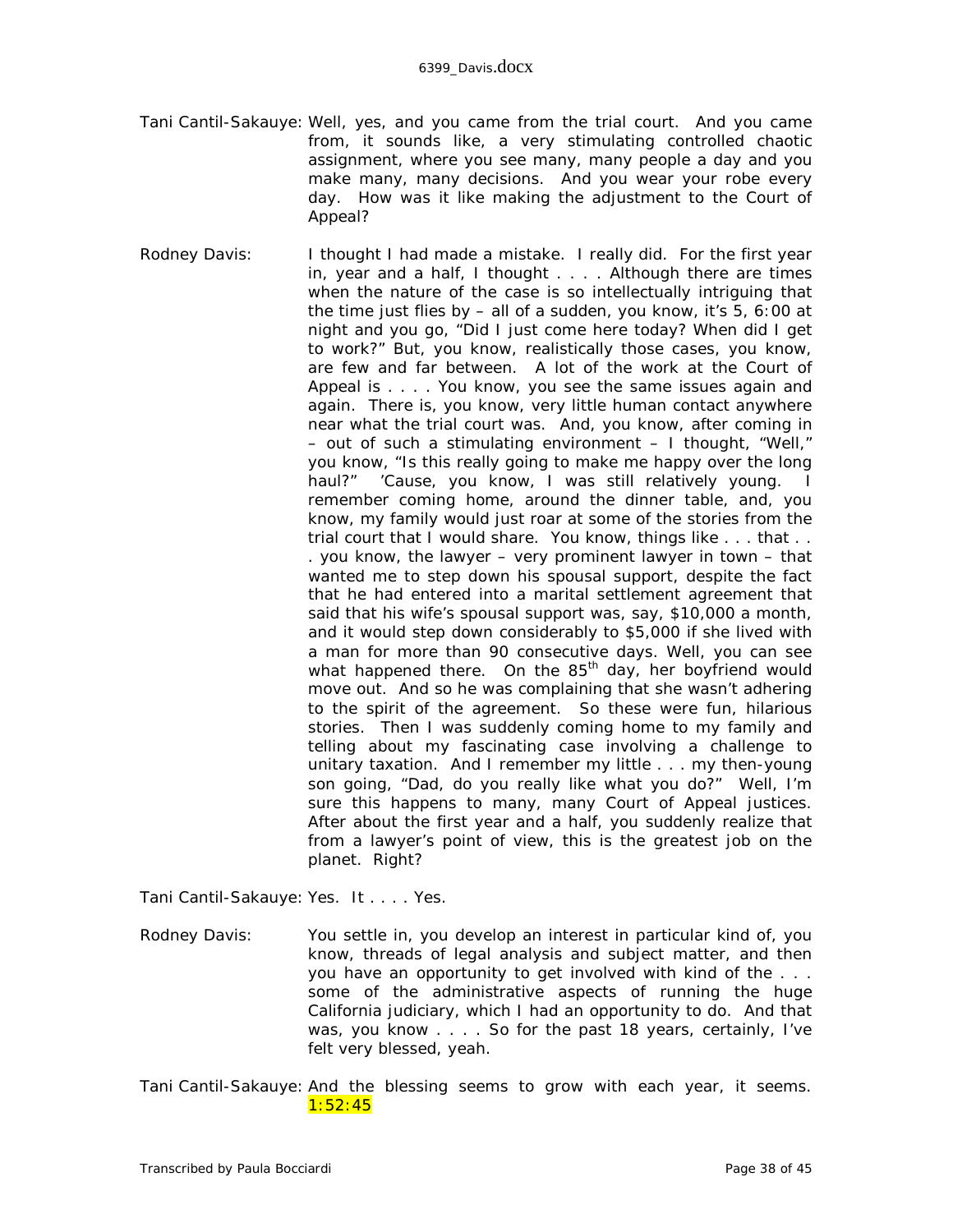Rodney Davis: It does. My colleagues have been memorable and, you know, influential in terms of forming me. One of the stories that I think I may have shared at . . . with the bar association: I can still remember Frances Carr coming into my chambers and breaking down in tears as she reminisced about being a high school student in El Centro, California, when one day she heard in class, over the loudspeaker, a directive from the principal for everyone to go to the school gymnasium. And at that point, all her Japanese-American classmates were directed to one side of the gymnasium, and then they marched them out and onto the bus to be take away to relocation camps. Not relocation. What would you call them? Detention centers. And how, you know, she was quite weepy about it. You know, she pointed out . . . . She said, "These were people that we, you know, went to church with, went to sporting . . . high school sporting events with."

Tani Cantil-Sakauye: Right. They were community.

Rodney Davis: And she said, you know, what was so sad and tragic to her is there was no community reaction. Here these close friends and neighbors were suddenly ripped out of the community, and the people of El Centro – including her parents, who were left – said next to nothing, despite the fact that, you know, there was a vacant spot in the next pew. So that was an experience. During those early years . . . .

> Actually, one episode that occurred when I was relatively new still kind of sticks in my craw. It was up in Frances' chambers. I can't recall who the third justice was. You know, I was new. And it was a decision whether or not to challenge a trial court's decision not to grant a continuance to the lawyer representing this young man who was charged with killing his parents. It was out of Siskiyou County. And the defense attorney had requested a continuance in order to further investigate how old the young man was. He was adopted from the Philippines, and if he was a certain age he'd be handled as a juvenile with far less significant consequences. And if he was the age that was reflected on the adoption papers, he would be tried as an adult. And the judge denied the continuance, despite the fact of a showing that there were relatives in the Philippines – biological relatives in the Philippines – that said that the adoption papers were mistaken, that there was some sort of mistranslation of what they told the adoption authorities, and that the child was actually born on such-and-such a date, that would make him a juvenile. And, you know, I just didn't have enough gravitas in that environment, when I was brand-new, to convince either one of my colleagues to challenge the trial judge's decision, which had huge consequences. And, you know, it's an example that interpersonal relationships, and kind of history with one another as colleagues, can make a difference. I am convinced, to this day, that if the same circumstances  $\ldots$  case  $1:57:03$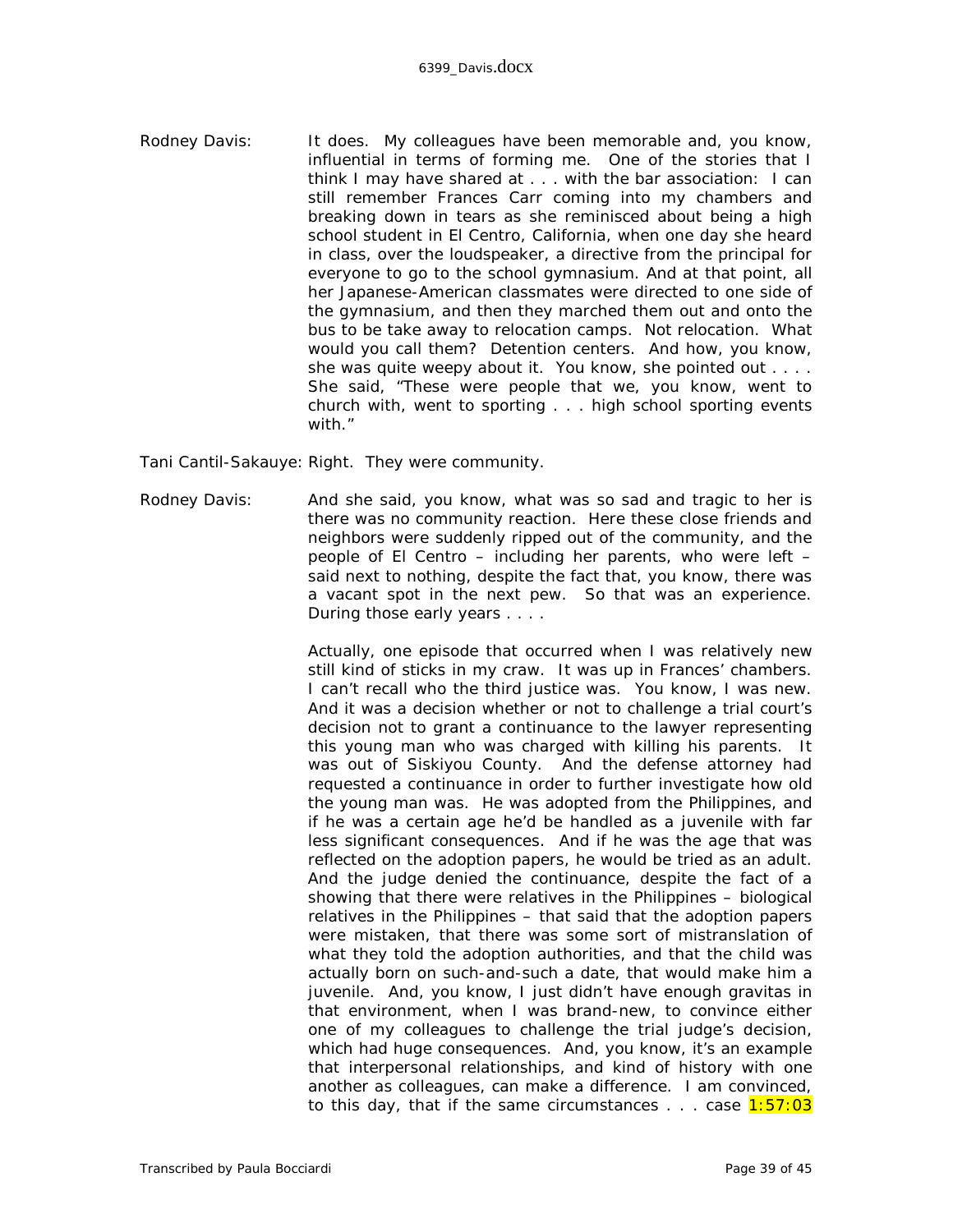was presented to me after I had had 10 or 15 years on the Court of Appeal, that I could have very easily convinced my colleagues to challenge that one.

- Tani Cantil-Sakauye: Yeah, I know what you're talking about, about the growth. And it's interesting that you look back . . . that you say that, and you look back in retrospect and see those cases where you might have behaved differently because you've had time and growth, and your colleagues have also had time with you, also, to hear you. Are . . . . Do you have other cases that stand out in your mind?
- Rodney Davis: Well, you know, I have evolved in terms of the death penalty. You know, I was a prosecutor my entire legal career as a lawyer. I had no qualms about the death penalty. You know, as a trial judge, I presided over that death case. I remember in the death phase of, you know, the phase that . . . the proceeding in which the jury was asked to decide whether or not the death penalty was appropriate, I remember, you know, really being concerned because I felt that at least in that particular case . . . . It was a murder that this Archie Shank had committed – his second murder. He had been convicted of murder initially, served his time, got out, and murdered another man. But all things considered, this was not a death penalty case. You know, it was a life-without-possibility-ofparole case. And I was wondering, you know, this is going to make it very difficult if the jury comes back with a death sentence. But, you know, they did the right thing: they came back with a verdict of life without possibility of parole. So that was my exposure to the death penalty, and one of the nice things of the Court of Appeal is we're . . . you know, we do not have to deal with that. You know, those cases go to the California Supreme Court.

Tani Cantil-Sakauye: Yes.

- Rodney Davis: And then, you know, I was assigned to the California Supreme Court. I served there twice: once on a civil case, and secondly on a capital case. I found that quite interesting, in that the dynamics were quite different, and I felt it was due to the relationships between the Supreme Court justices.
- Tani Cantil-Sakauye: Both times where you sat there, you thought the dynamics were different from the Court of Appeal?
- Rodney Davis: No, from the two cases.

Tani Cantil-Sakauye: Oh, oh, oh, from the . . . .

Rodney Davis: You know, the first case was a civil case construing a, you know, kind of a bizarre statute involving a . . . you know, some auto sales. And that was at a time when Janice Brown – Janice Rogers Brown – was on the court. And as you'll recall,  $2:00:27$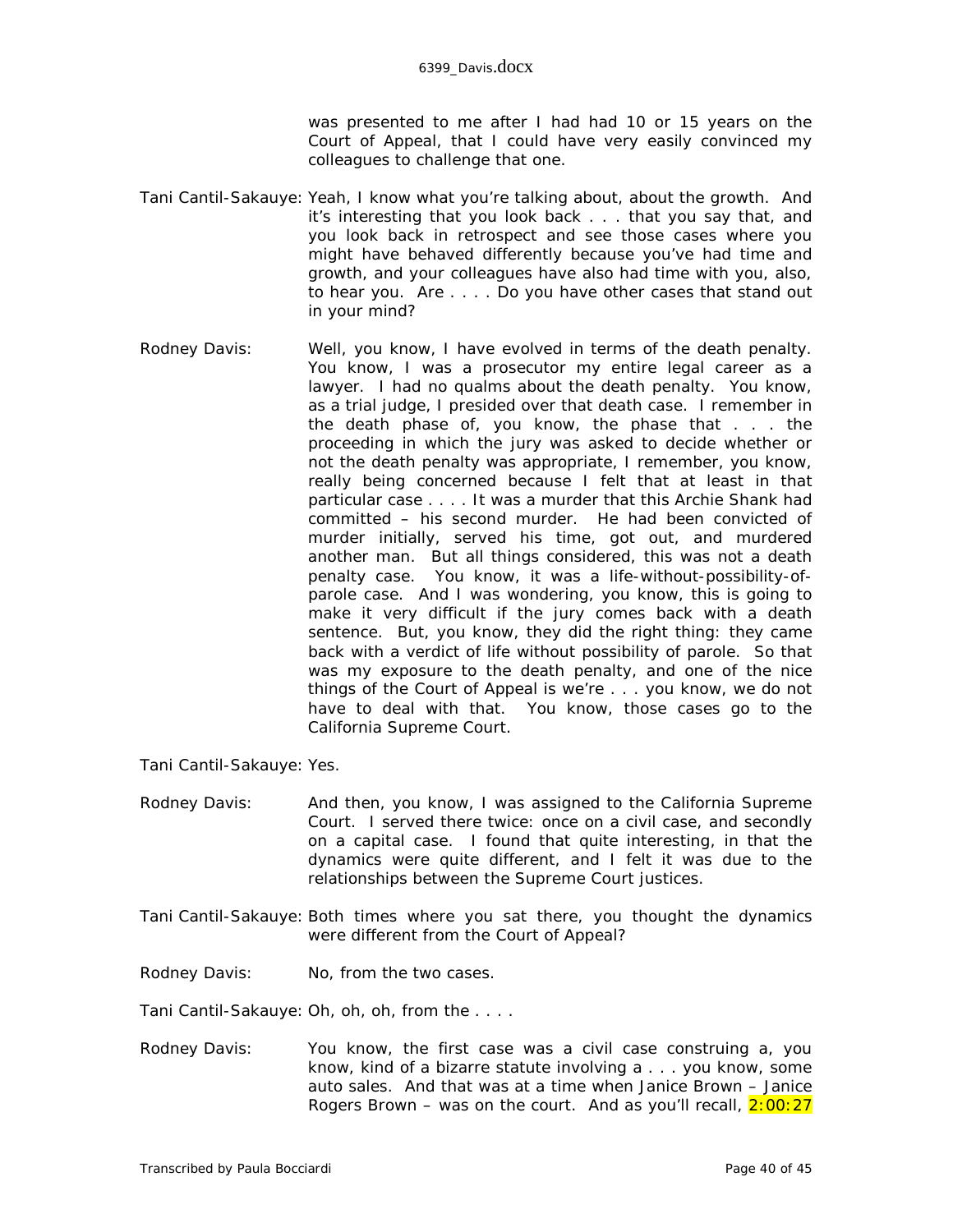Janice did not have the best relationship with her colleagues. And, you know, you hear argument . . . . What had happened was all of us reached a tentative . . . . You know, the draft was circulated, you signed off initially on whether or not you agreed with the proposed decision, and if you didn't you filed, you know, one of those green forms indicating why. It's really, I thought, quite strange – not a desirable system, in my judgment, in that the only person that filed a memo disagreeing with Janice Rogers Brown's proposed majority opinion was Justice Kennard, I believe. Everybody else didn't express any problems with her proposed decision. And I thought it was sound. And then we go to oral argument and listen to arguments, then we go back afterwards and sit around a table. And the atmosphere was so icy. I mean, it was the way people spoke with one another – specifically, you know, the way that Kay Werdegar and Joyce Kennard, you know, related to the things that Janice was saying. Chief Justice George kind of . . . was acting in kind of a way that was kind of a peacemaker type of . . . you know, keeping things calm. But it was just . . . you know, it was not a free-falling, easy collegial type of discussion. Everybody was making little speeches.

- David Knight: I'm going to stop you here and change tape. Okay.
- Rodney Davis: Ming Chin and Marvin Baxter had disqualified themselves for some reason or could not sit. And so Frank Elia from the Fifth DCA was there . . . Sixth DCA was there. And so it kind of took me by surprise that there was, you know, this kind of iciness. But still, it appeared to me that nobody with the exception of Joyce was expressing any, you know, clear-cut feeling that they weren't going to stick with Janice's opinion. And so, just time went by, and within just a couple of days before the  $90<sup>th</sup>$ day, when we had to get an opinion out, I get a call from the Supreme Court indicating that a majority – *everyone,* with the exception of Janice and myself – had changed their mind and that (I forget who ultimately wrote the opinion, I think it was Joyce) . . . going the other way. And that Janice was going to be in dissent, and that would I come down and sign the opinion. They didn't even ask me whether, you know, what it was that . . . . You know, I said, "Well, I'd like to see the proposed majority opinion."

Tani Cantil-Sakauye: Yes, "I'd like to see them all."

Rodney Davis: Apparently there was a significant, you know, exchange of views that convinced people otherwise that I was just out of the loop on. You know, I never did understand why Frank, you know, suddenly backed off and signed with the majority. I was still convinced that Janice was right, and so she and I were in dissent. But it was . . . . I thought, "This is not . . . . This is making sausage here." Now, here it is years later I'm on that capital case. Now Janice is no longer on the bench; Carlos Moreno is on the bench. Mary and Ming Chin are on  $2:04:55$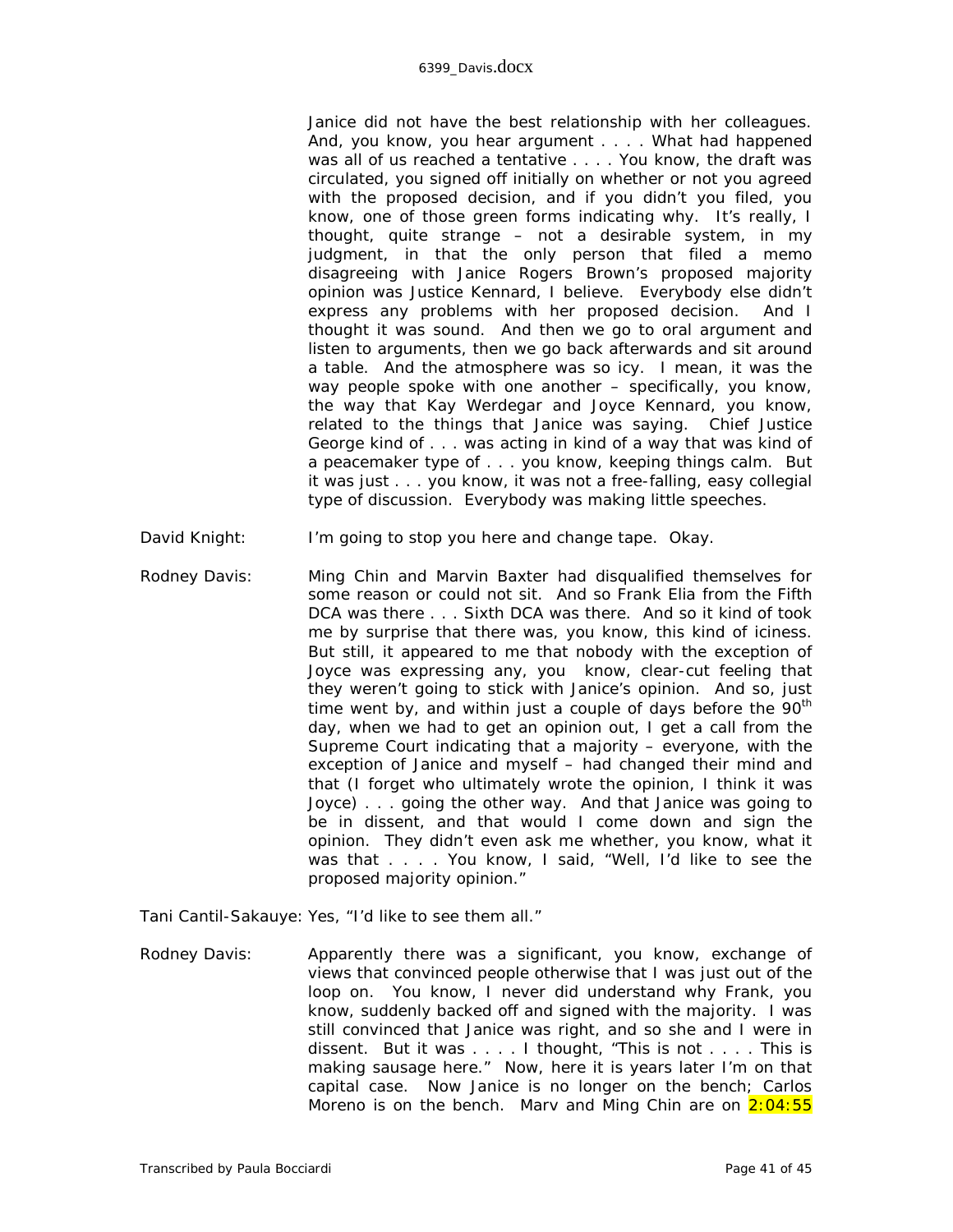the panel. I'm trying to think who I replaced. I guess I replaced Ming. Ming maybe was not . . . . I can't recall who I replaced. The Chief Justice was there. Carlos Moreno was the assigned author on it. And, you know, the court was just very collegial. I had a number of concerns about the draft and prepared a memo accordingly, and they were graciously incorporated into the final decision. And after hearing argument, you know, we went back into chambers and, you know, it was just very constructive, positive, collegial.

Tani Cantil-Sakauye: How interesting.

- Rodney Davis: The way that you would hope it to be. And, you know, in looking back upon it now, I think much of it had to do with just the personalities of the judges that were participating in the process. I think Carlos . . . . I mean, I loved Janice, and . . . but for whatever reason, my sense was that her tenure on the court created a dynamic that wasn't that wonderful, where . . .
- Tani Cantil-Sakauye: There's a history there.

.

Rodney Davis: Yeah. Where there was a history involving all kinds of things that, you know, somebody else can talk about concerning, you know, her approach to the retention election and Ming Chin and Ron George deciding to, you know, raise money and do a little campaigning, and then of course she got the most votes of any justice in the state.

Tani Cantil-Sakauye: And did nothing.

Rodney Davis: You know, there were all kinds of things. But clearly Carlos Moreno, you know, was a very constructive personality . . .

Tani Cantil-Sakauye: Yes, yes, he is.

Rodney Davis: . . . . . . that created a good dynamic to that court.

But getting back to my evolution in the death penalty, that was an absolute horrible set of facts that I encountered n the Supreme Court. This fellow was the . . . . It was a multiple murder case where he brutally, brutally killed three women in ways that are, you know, absolutely shocking and disturbing. You know, with tape recordings that . . . when the killing was going on and begging for their lives and, I mean, just terrible stuff. And the legal issues were of no great consequence. So, you know, I voted for . . . to affirm the death penalty. After that, you know, I entered, you know, this lengthy seven-year period of discernment to become an Episcopal priest. That occurred after that involvement. A priest friend of mine came down for lunch. To make a long story short, you know, way back in the 1970s I had considered the possibility of leaving the law to go to seminary. And I had explored that  $-$  went  $2:08:26$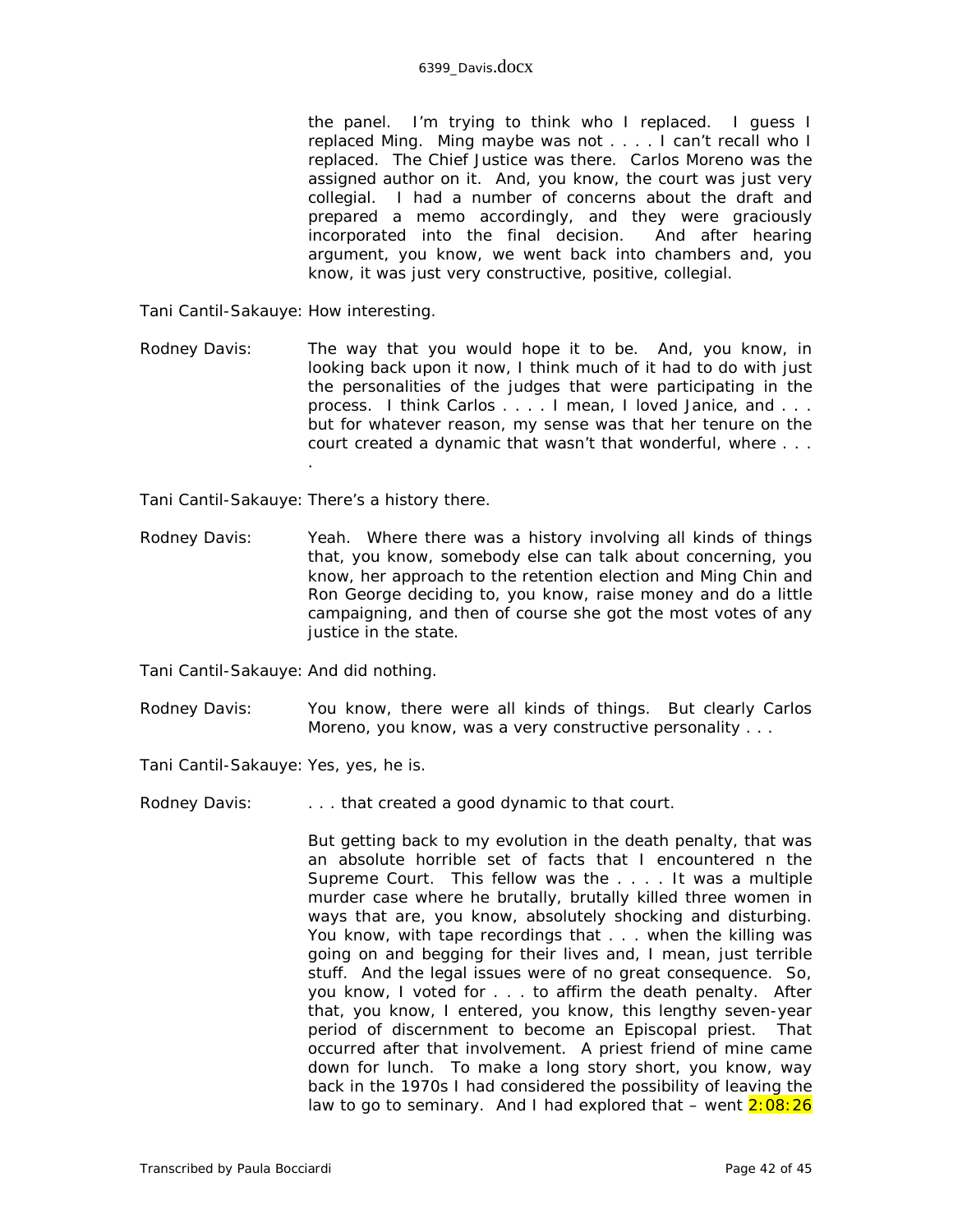down to Berkeley to take a look at the seminary. That was when I was in the A.G.'s Office. But then my career took off, and we had . . . I had my sons, you know . . . .

Tani Cantil-Sakauye: Right. Your family's growing.

Rodney Davis: The whole thing. And I kind of put it . . . tapped it down. And this priest friend of mine said, "You know, this has been a recurring idea that has tugged at you. You need to enter a period in which you really actively explored this." So with her, another priest, my bishop, I entered into a two-year directed discernment effort to see whether this was something that I needed to do, concluding in a mutual decision that I needed to pursue it. And so then I . . . after going through a lengthy process of review with parish and diocesan commissions and the endorsement of my bishop, I was down and enrolled in a part-time program down at seminary.

Tani Cantil-Sakauye: Is that in Berkeley?

Rodney Davis: In Berkeley.

Tani Cantil-Sakauye: The same school you had looked at?

- Rodney Davis: Right, all those years before. And so, you know, on a part-time basis it took five years for me to get my degree.
- Tani Cantil-Sakauye: Well, you had a full-time demanding career going on.
- Rodney Davis: So it was a lot of burning that midnight oil up Highway 80. And . . . . But during the course of that, during my fourth year of seminary, I took a course in Anglican ethics. And the theologian that I took that course from had a very challenging approach to ethics. What he did is he passed out a list of topics that went on for pages and had us select one of them. And I selected capital punishment. And then during the course of the semester, you know, we covered everything – you know, all kinds of theologians that addressed religious ethics, going, you know, going back to, you know, the fourth century right up to the present. And then, you know, whether your topic was hunger or, in my case, capital punishment, what you did is each week you would read whatever theologian it was, like William Temple or Stringfellow, as an example. And then you would have to write an essay addressing your views on how that theologian would come out on your subject.

Tani Cantil-Sakauye: On your issue.

Rodney Davis: And then this culminated in a final paper in which you had to take a position yourself, doing an analysis of, you know, both the pros and cons from a theological perspective and how you came out in it. Well, the long and the short of it, Tani, is we .. . at the end of that, I concluded that there was just no  $2:11:58$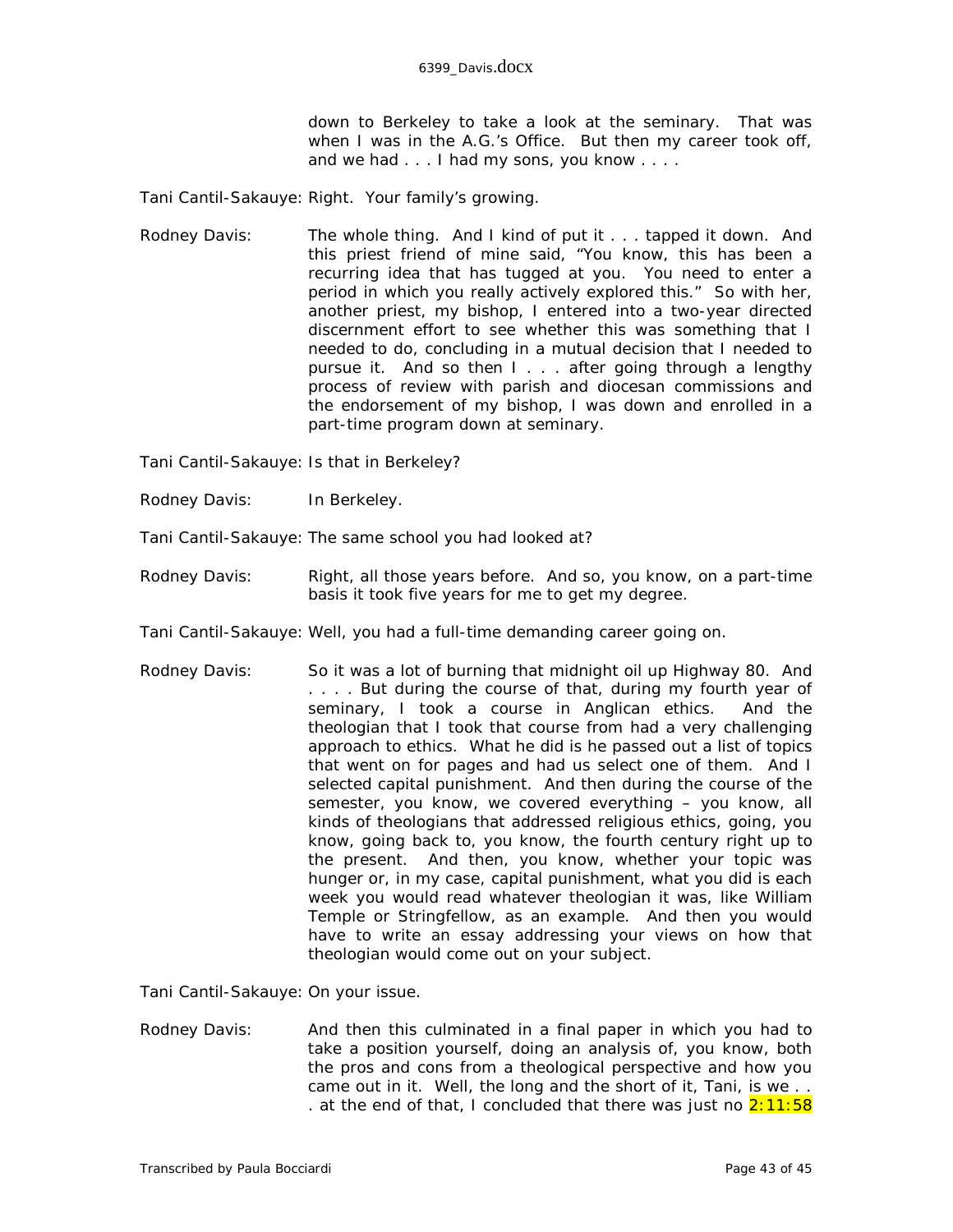persuasive justification in . . . at this time in California, given the realities that our society is facing, that could justify the state taking another life. I.... So, you know, had I this experience – this opportunity to really grapple with the issue, both personally and intellectually, not just from a, you know, legal point of view – before I was assigned to that death case, I would not have accepted that appointment.

- Tani Cantil-Sakauye: Did you know when you picked that issue from the topics for the ethics, did . . . had you been . . . had you concerns about that issue?
- Rodney Davis: I wanted to test myself. You know, here I was, I had sat on a death penalty case and actually voted to execute this man. So I was going in with the perspective that I could garner and construct some theological support for what I had done – participated in the process of affirming the decision to execute this man. Disturbingly, you know, I came out at the end of that process concluding that the decision was inappropriate. You know, it's something that I have to live with, but . . . . So that, you know . . . . I think we change.

Tani Cantil-Sakauye: Absolutely.

- Rodney Davis: I've seen it with my colleagues, I've seen it with myself, you know, time and again. And both ways. I've seen, you know, colleagues that were far more sensitive and attuned to overreaching on the part of government when I first arrived at the court 20 years ago are markedly less so now. And other colleagues have gone in the other direction. I've sensed it myself. When I was looking at this binder of my published decisions, kind of looking at the trail of what decisions I elected to publish and what I didn't, and how I came out on it, I find that I have become, you know, far more sensitive to government over-reaching and far more willing to reverse or challenge government action than I was initially. And far more convinced that as appellate justices we have a unique responsibility to look close and thoroughly at government action, because I think certainly the Court of Appeal – in contrast to the Supreme Court that, you know, hears so few cases – we are the, you know, a primary guarantor of fairness in our system and in our society. And I'm convinced that I'm a far better . . . I was . . . I've been a far better appellate court justice my last 10 years than I was my first 10.
- Tani Cantil-Sakauye: I appreciate hearing those comments. And let us know now what you're up to.
- Rodney Davis: Well, I think I'm going to be a parish priest. I was . . . . After this seven-year period of preparation and discernment, I was recently ordained as a transitional deacon in the Episcopal church. And what the Episcopal church does is that your first . ... There are two types of deacons. A deacon in the  $2:16:26$